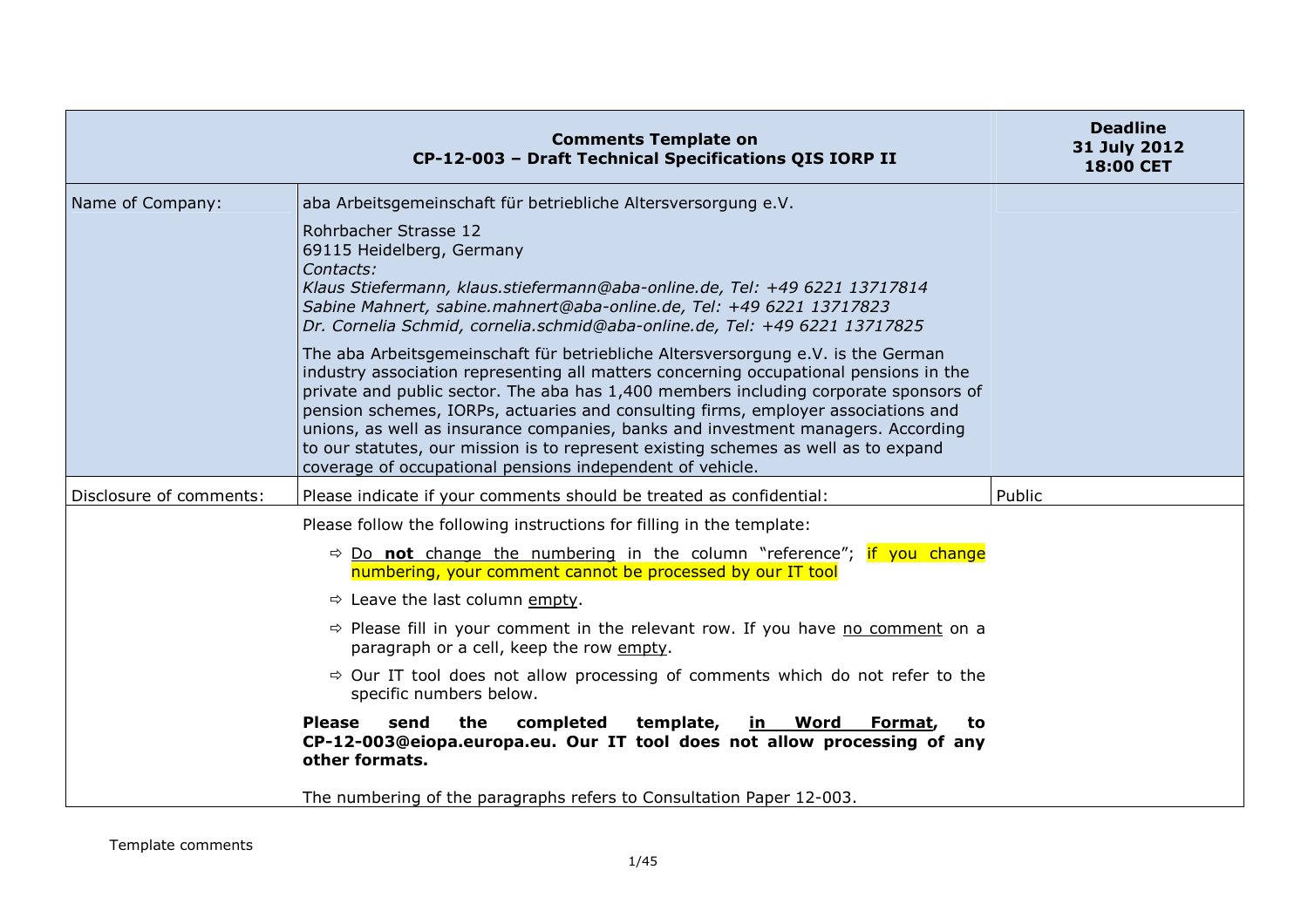|                        | <b>Comments Template on</b><br>CP-12-003 - Draft Technical Specifications QIS IORP II                                                                                                                                                                                                                                                                                                                                                                                                                                                                                                                                                                                                                                                                                                                                                                                                                                                                                                                                                                                  | <b>Deadline</b><br>31 July 2012<br><b>18:00 CET</b> |
|------------------------|------------------------------------------------------------------------------------------------------------------------------------------------------------------------------------------------------------------------------------------------------------------------------------------------------------------------------------------------------------------------------------------------------------------------------------------------------------------------------------------------------------------------------------------------------------------------------------------------------------------------------------------------------------------------------------------------------------------------------------------------------------------------------------------------------------------------------------------------------------------------------------------------------------------------------------------------------------------------------------------------------------------------------------------------------------------------|-----------------------------------------------------|
| Reference              | <b>Comment</b>                                                                                                                                                                                                                                                                                                                                                                                                                                                                                                                                                                                                                                                                                                                                                                                                                                                                                                                                                                                                                                                         |                                                     |
| <b>General Comment</b> | We welcome the opportunity to comment on the Draft Technical Specifications for the<br>EIOPA QIS. We note with regret that EIOPA was unable to provide the normal 3 month<br>consultation period due to the "imposition of an external timetable". We are concerned<br>by the haste with which the IORP review is being carried out given the profound<br>impact it will have on IORPs, their stakeholders and the wider economy. The timing of<br>the actual QIS is also unfortunate as it will coincide with IORPs' year end activities<br>and, therefore, deter even more IORPs from participating.                                                                                                                                                                                                                                                                                                                                                                                                                                                                 |                                                     |
|                        | Contrary to the promises made by the Commission and EIOPA, the QIS is more or less<br>a direct copy/paste from Solvency II with some modules added for sponsor support<br>and pension protection schemes. No effort has been made to develop a solvency<br>approach which reflects the true nature of IORPs, the benefits they provide and their<br>role within society. In particular, capital requirements based on VAR, a one-year<br>forecast period and market based parameters are completely inappropriate for<br>institutions that have long-dated liabilities that cannot be called, have flexible funding<br>backed by a sponsoring employer and are a critical provider of long-term capital both<br>to the banking sector and to the real economy. Rather than copying regulation from<br>the insurance sector, we would have expected EIOPA to seek inspiration from<br>regulatory approaches in comparable pension systems (eg. USA, Switzerland etc.)<br>Indeed, it is this playing field which is relevant for European corporate pension<br>sponsors. |                                                     |
|                        | Whilst we agree with the principle of risk-based supervision, where, in our view<br>however, the definition of risk should be calibrated to the objectives of the individual<br>IORP, we disagree with the notion of introducing risk-based capital requirements and<br>attaining "a level of harmonization (of prudential regulation) where EU legislation does<br>not need additional requirements at a national level".                                                                                                                                                                                                                                                                                                                                                                                                                                                                                                                                                                                                                                             |                                                     |
|                        | The current economic environment lays bare the flawed approach of market-consistent<br>valuation. European fixed income markets are dysfunctional, interbank lending is at a<br>standstill and prices in sovereign debt markets are heavily distorted due to large scale                                                                                                                                                                                                                                                                                                                                                                                                                                                                                                                                                                                                                                                                                                                                                                                               |                                                     |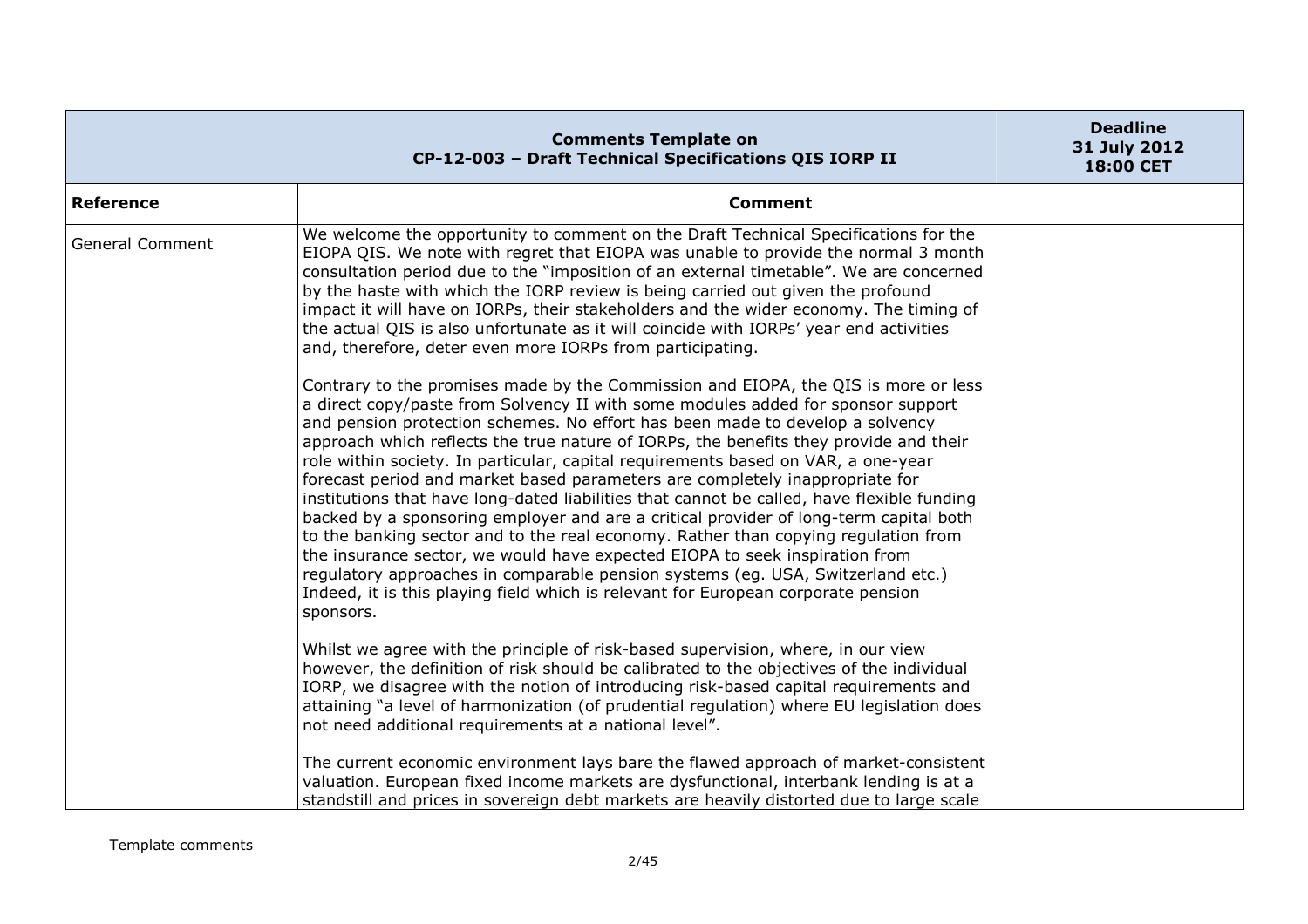| <b>Comments Template on</b><br>CP-12-003 - Draft Technical Specifications QIS IORP II                                                                                                                                                                                                                                                                                                                                                                                                                                                                                                                                                                                                                                                              | <b>Deadline</b><br>31 July 2012<br><b>18:00 CET</b> |
|----------------------------------------------------------------------------------------------------------------------------------------------------------------------------------------------------------------------------------------------------------------------------------------------------------------------------------------------------------------------------------------------------------------------------------------------------------------------------------------------------------------------------------------------------------------------------------------------------------------------------------------------------------------------------------------------------------------------------------------------------|-----------------------------------------------------|
| political and central-bank intervention. Introducing volatile risk-based capital<br>requirements for IORPs would increase uncertainty and further weaken confidence in<br>the financial system.                                                                                                                                                                                                                                                                                                                                                                                                                                                                                                                                                    |                                                     |
| It is, therefore, not clear why the "base-scenario" in the draft technical specifications<br>reflects the current stress environment we are facing with the so-called Euro crisis.<br>Economically, it does not make sense for the "base case" to reflect a scenario of<br>negative real interest rates as the rationale for retirement saving in this context<br>ceases to exist.                                                                                                                                                                                                                                                                                                                                                                 |                                                     |
| The Commission has declared that "any new supervisory system for IORPs should not<br>undermine the supply or the cost-efficiency of occupational retirement provision in the<br>EU." It should be apparent that solvency II-like capital requirements based on<br>December 2011 yield levels, if implemented, would drastically reduce the cost-<br>efficiency and, therefore, supply of occupational retirement provision in the EU. To be<br>clear, the proposed regulations, if implemented, would lead many corporates<br>in Germany to review their continuing sponsorship of IORPs. Particularly the<br>young, who are already shouldering a significant portion of the cost of 1 <sup>st</sup> pillar<br>provision, would be most affected. |                                                     |
| We, therefore, stress the importance of the questionnaire that EIOPA is currently<br>developing (I.6.2) that will "give a first impression of the outcomes of the QIS and the<br>potential policy reaction by the IORPs and other stakeholders if the holistic balance<br>sheet approach were implemented." We believe it would be useful to draft this<br>questionnaire in the context of the five points that Commissioner Barnier outlined in<br>his speech at the Public Hearing on the 2 <sup>nd</sup> EIOPA consultation on 1 March 2012:                                                                                                                                                                                                    |                                                     |
| 1. Facilitation of cross-border schemes.                                                                                                                                                                                                                                                                                                                                                                                                                                                                                                                                                                                                                                                                                                           |                                                     |
| Will the proposed measures encourage and facilitate the creation of cross<br>border IORPs?                                                                                                                                                                                                                                                                                                                                                                                                                                                                                                                                                                                                                                                         |                                                     |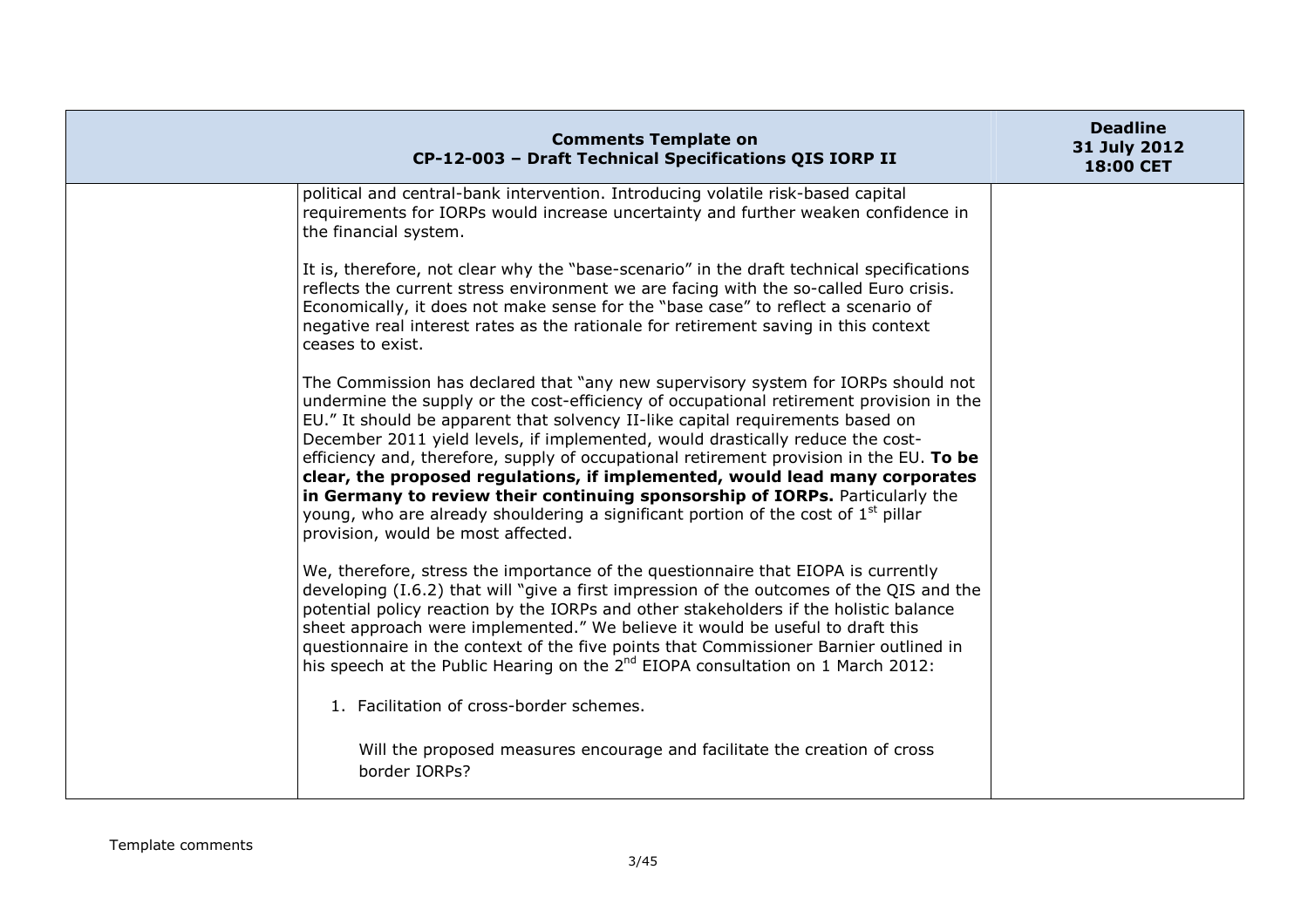| <b>Comments Template on</b><br>CP-12-003 - Draft Technical Specifications QIS IORP II                                                                                                                                                                                                                                                                                            | <b>Deadline</b><br>31 July 2012<br>18:00 CET |
|----------------------------------------------------------------------------------------------------------------------------------------------------------------------------------------------------------------------------------------------------------------------------------------------------------------------------------------------------------------------------------|----------------------------------------------|
| 2. Impact on long-term investment                                                                                                                                                                                                                                                                                                                                                |                                              |
| Will the proposed measures facilitate economic growth and long-term<br>sustainable wealth creation?                                                                                                                                                                                                                                                                              |                                              |
| 3. Contribution to the sustainability of Member States' public finances.                                                                                                                                                                                                                                                                                                         |                                              |
| Will the proposed measures reduce the reliance on state provided benefits? Will<br>they be tax neutral, given that funding may have to increase?                                                                                                                                                                                                                                 |                                              |
| 4. Take better account of specific characteristics of IORPs by using an approach<br>based on economic substance rather than legal form.                                                                                                                                                                                                                                          |                                              |
| Do the proposed measures take the economic substance of IORPs adequately<br>into account? What will be the impact on the sponsoring employer's balance<br>sheet?                                                                                                                                                                                                                 |                                              |
| 5. Maintain a level playing field for regulatory competition                                                                                                                                                                                                                                                                                                                     |                                              |
| Will the proposed measures turn IORPs into insurance companies and, if so, will<br>sponsoring employers be willing to underwrite insurance business or rather<br>seek alternative forms of providing deferred compensation to employees? How<br>will the proposed measures affect the competitive landscape of European<br>corporates vis-à-vis their non-European counterparts. |                                              |
| Finally, we hope that the Commission and EIOPA will recognize that this QIS can only<br>be the first in a series of QIS on the way towards developing a workable model for<br>prudential regulation of IORPs in Europe.                                                                                                                                                          |                                              |
| No. The QIS is based on Solvency II with some modules added for sponsor support<br>Q1.                                                                                                                                                                                                                                                                                           |                                              |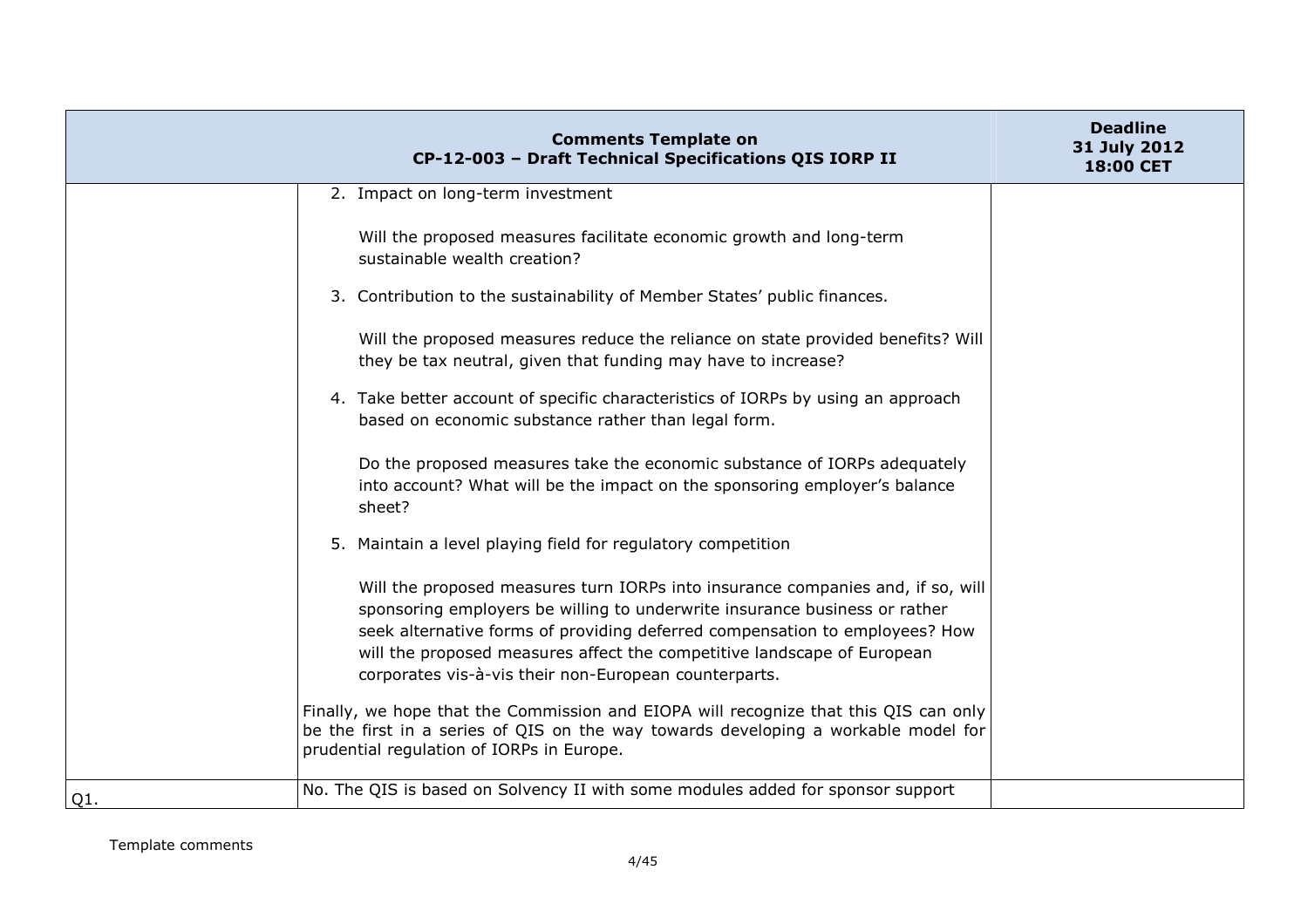|        | <b>Comments Template on</b><br>CP-12-003 - Draft Technical Specifications QIS IORP II                                                                                                                                                                                                                                                                                                                                                                                                                                                                                                | <b>Deadline</b><br>31 July 2012<br>18:00 CET |
|--------|--------------------------------------------------------------------------------------------------------------------------------------------------------------------------------------------------------------------------------------------------------------------------------------------------------------------------------------------------------------------------------------------------------------------------------------------------------------------------------------------------------------------------------------------------------------------------------------|----------------------------------------------|
|        | and pension protection schemes. No effort has been made to develop a solvency<br>approach which reflects the true nature of IORPs, the benefits they provide and their<br>role within society. In particular, capital requirements based on VAR, a one-year<br>forecast period and market based parameters are completely inappropriate for<br>institutions that have long-dated liabilities that cannot be called, have flexible funding<br>backed by a sponsoring employer and are a critical provider of long-term capital both<br>to the banking sector and to the real economy. |                                              |
|        | Notwithstanding this, the QIS will be inadequate for EIOPA to assess the impact of the<br>proposed regulations on IORPs and their members without specifying or providing an<br>idea of the possible regulatory actions of a shortfall in the holistic balance sheet. As<br>these actions can have an impact on the benefits provided by IORPs, the valuation of<br>liabilities may well contain a high degree of error.                                                                                                                                                             |                                              |
|        | The complexity of the exercise will overwhelm many IORPs who will not have the staff<br>nor the financial resources to undertake the study. For many IORPs, the exercise<br>would not be feasible without using consultants at a significant cost. Many smaller<br>IORPs, therefore, will not participate with the result that EIOPA will receive an biased<br>sample of responses.                                                                                                                                                                                                  |                                              |
|        | We have identified 972 scenarios (for one confidence level) that IORPs will be<br>expected to compute. Many IORPs will not have inputs in the appropriate format.<br>Given that EIOPA will only be publishing 3 "typical scenarios", the effort seems<br>completely disproportionate.                                                                                                                                                                                                                                                                                                |                                              |
|        | Given the similar complexity to Solvency II, we would expect the cost of the QIS and<br>finally the implementation of an analogous IORP II regime would be very similar to the<br>total Solvency II QIS/implementation cost for insurers. We, therefore, call on EIOPA to<br>carry out a cost/benefit analysis prior to carrying out the QIS.                                                                                                                                                                                                                                        |                                              |
| $Q2$ . | No. IORPs have available to them a range of adjustment mechanisms that are<br>anchored in labour and collective bargaining law i.e. outside of prudential law. As<br>some of these adjustment mechanisms can be scheme, industry and context specific,                                                                                                                                                                                                                                                                                                                               |                                              |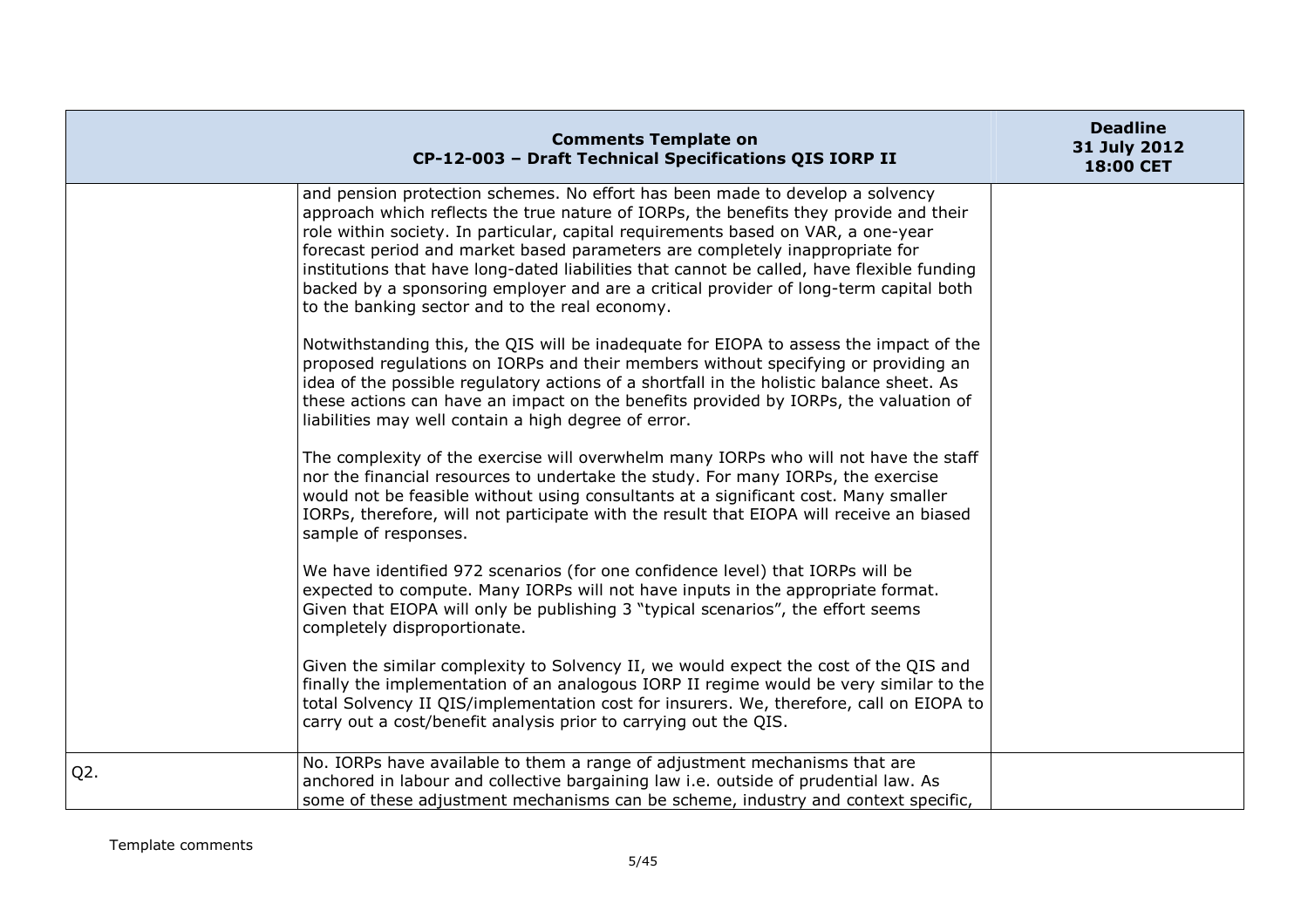|                  | <b>Comments Template on</b><br>CP-12-003 - Draft Technical Specifications QIS IORP II                                                                                                                                                                                                                                                                                                                              | <b>Deadline</b><br>31 July 2012<br>18:00 CET |
|------------------|--------------------------------------------------------------------------------------------------------------------------------------------------------------------------------------------------------------------------------------------------------------------------------------------------------------------------------------------------------------------------------------------------------------------|----------------------------------------------|
|                  | we do not believe it is possible to evaluate these factors using a market consistent<br>approach with any degree of usefulness in the holistic balance sheet.                                                                                                                                                                                                                                                      |                                              |
|                  | Some multi-employer IORPs, for example, include a solidarity component which<br>makes all sponsoring employers jointly liable. If necessary, benefit reductions can be<br>negotiated between the social partners. Other schemes may apply different<br>adjustment mechanisms which are not adequately reflected in the proposed model.                                                                             |                                              |
|                  | It should be apparent that the QIS model for valuing sponsor support does not<br>adequately reflect local practice. Moreover, it is heavily laden with assumptions and<br>the outcomes are not robust. Small changes in the inputs result in large deviations in<br>outcomes.                                                                                                                                      |                                              |
|                  | Pension protection schemes are an important security mechanism for occupational<br>pensions in Germany. In contrast to other security schemes in the financial industry<br>which are potentially exposed to systemic risk, the German Pensions-Sicherungs-<br>Verein (PSV) is backed by 91,700 employers i.e. the majority of listed companies in<br>Germany as well as a significant portion of the Mittelstand.  |                                              |
| Q <sub>3</sub> . | No. The draft technical specifications are too complex and not sufficiently clear and<br>understandable. As a result many IORPs will not take part in the QIS which will<br>disproportionately affect multi-employer IORPs, small IORPs and those who largely<br>outsource their operations with the result that EIOPA will receive a distorted picture of<br>the quantitative impact of the proposed regulations. |                                              |
|                  | Most importantly, this QIS will not provide sufficient information because its approach<br>is too narrow. The draft technical specifications are purely based on Solvency II<br>models whilst other options are not taken into account. Hence, the study will not<br>enable EIOPA to gain a truly holistic view of IORPs' economic position.                                                                       |                                              |
|                  | The main driver of the quantitative impact of the proposed regulations will be the<br>discount rate used to calculate the best estimate of liabilities. This is a calculation that<br>is relatively straightforward, if applied in the context of the existing actuarial<br>methodology, and could be undertaken by all IORPs. EIOPA should, therefore, focus                                                      |                                              |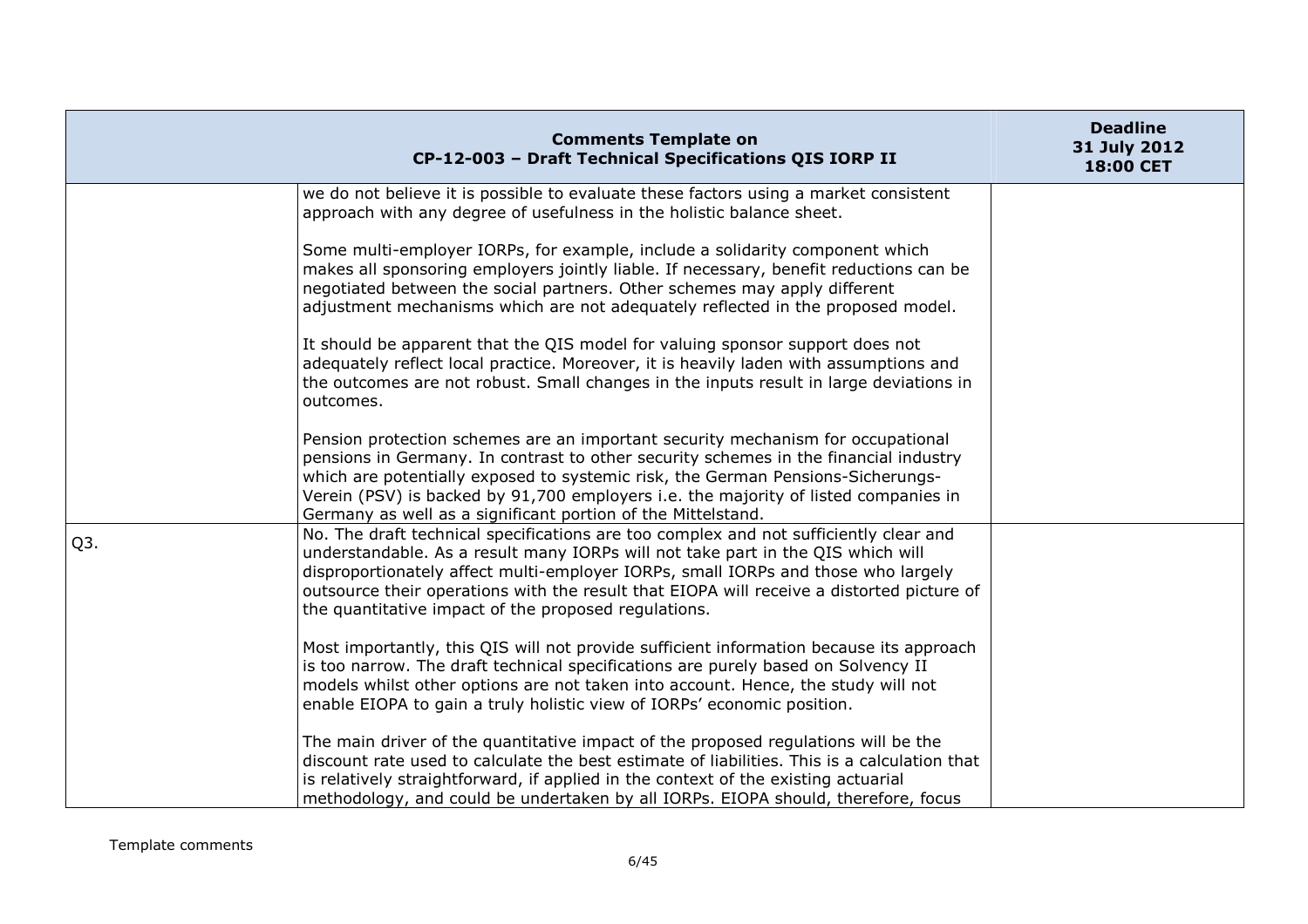|     | <b>Comments Template on</b><br>CP-12-003 - Draft Technical Specifications QIS IORP II                                                                                                                                                                                                                                                                                                                                                                                                                           | <b>Deadline</b><br>31 July 2012<br>18:00 CET |
|-----|-----------------------------------------------------------------------------------------------------------------------------------------------------------------------------------------------------------------------------------------------------------------------------------------------------------------------------------------------------------------------------------------------------------------------------------------------------------------------------------------------------------------|----------------------------------------------|
|     | on those variables that will explain the bulk of the impact.                                                                                                                                                                                                                                                                                                                                                                                                                                                    |                                              |
|     | Unfortunately, the spreadsheets which EIOPA will be supplying were not part of the<br>QIS draft technical specifications. As such, the QIS will be, at least for many IORPs, an<br>exercise in which they enter data into a "black box". It is unlikely that IORPs will have<br>the necessary input data nor be able to perform adequate plausibility checks (on<br>inputs and outputs) if they do not understand what the model is calculating, thereby<br>leading to the "garbage-in garbage-out" phenomenon. |                                              |
|     | We would have expected the Commission/EIOPA to respect the principle of<br>proportionality and exempt smaller IORPs from the proposed regulations.                                                                                                                                                                                                                                                                                                                                                              |                                              |
| Q4. | No. We believe that IORPs will not be able to perform the calculations proposed in the<br>technical specifications within the proposed timeframe at a reasonable cost. The<br>timing of the QIS which will coincide with year-end activities will further reduce the<br>ability of IORPs to participate.                                                                                                                                                                                                        |                                              |
|     | In addition, the accuracy of the calculations will be questionable. The level of<br>complexity of the technical specifications as well as the heavy reliance on assumptions<br>will lead to model risk. The "errors" will be compounded further when the regulator<br>grosses up the results of a biased sample to reflect the universe of entities subject to<br>regulation. Finally, further error will enter the equation when EIOPA transposes these<br>results to reflect the different confidence levels. |                                              |
|     | Given the similar complexity to Solvency II, we would expect the cost of the QIS and<br>finally the implementation of an analogous IORP II regime to be very similar to the<br>total Solvency II QIS/implementation cost for insurers. We, therefore, call on EIOPA to<br>carry out a cost/benefit analysis prior to carrying out the QIS.                                                                                                                                                                      |                                              |
| Q5. | No. The draft technical specifications do not sufficiently recognize the full variety of<br>schemes that operate in the Member States. Participants will, therefore, interpret the<br>specifications differently leading to figures that are not comparable.                                                                                                                                                                                                                                                    |                                              |
|     | In particular the valuation of sponsor support is too complex and impractical and not                                                                                                                                                                                                                                                                                                                                                                                                                           |                                              |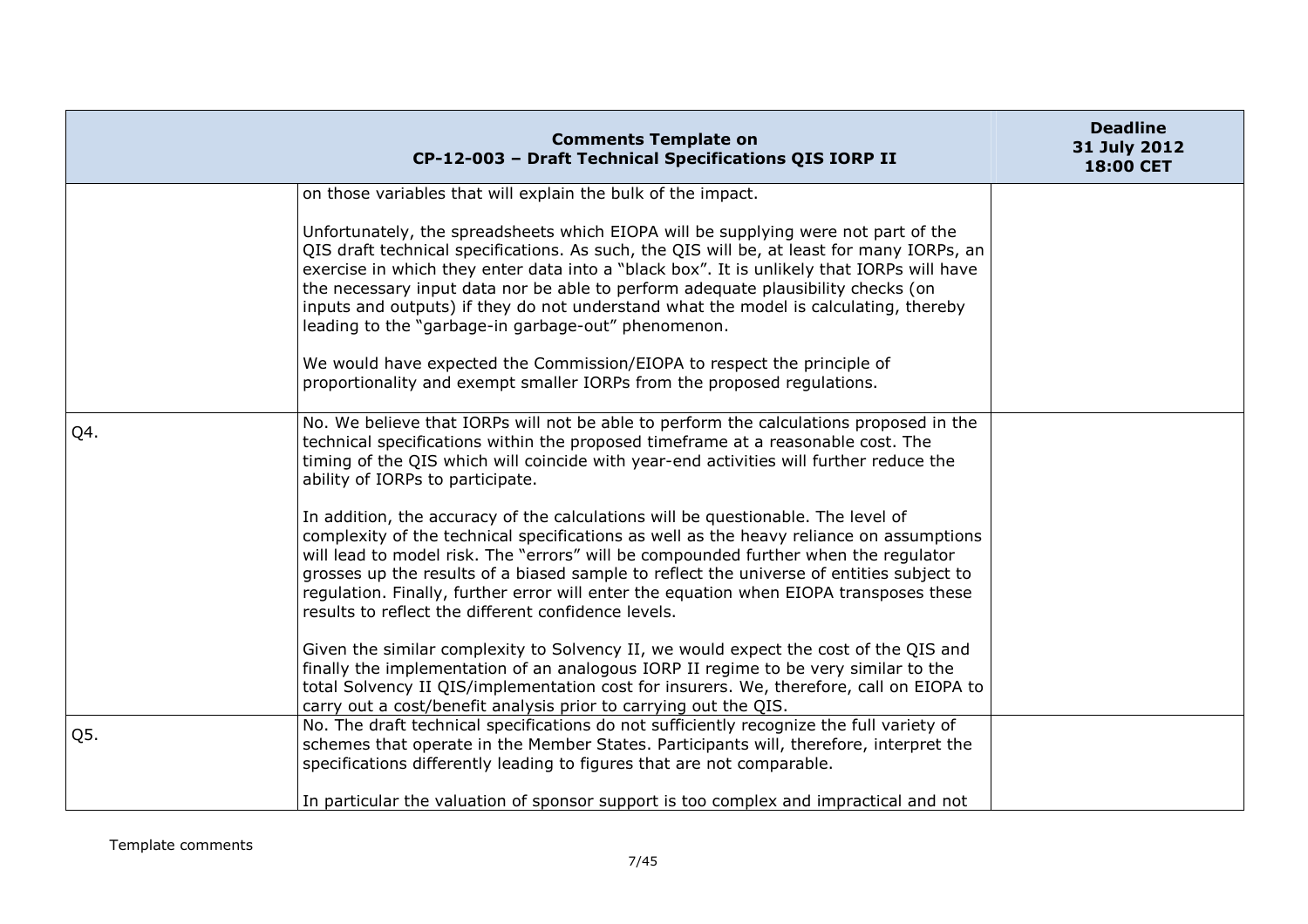|     | <b>Comments Template on</b><br>CP-12-003 - Draft Technical Specifications QIS IORP II                                                                                                                                                                                                                                                                                                                                                                                                                                                                                                                                                                                                                                                                                                                                              | <b>Deadline</b><br>31 July 2012<br>18:00 CET |
|-----|------------------------------------------------------------------------------------------------------------------------------------------------------------------------------------------------------------------------------------------------------------------------------------------------------------------------------------------------------------------------------------------------------------------------------------------------------------------------------------------------------------------------------------------------------------------------------------------------------------------------------------------------------------------------------------------------------------------------------------------------------------------------------------------------------------------------------------|----------------------------------------------|
|     | suited to multi-employer IORPs, quasi-public institutions, non-listed and/or non-rated<br>corporates, subsidiaries of foreign enterprises etc.                                                                                                                                                                                                                                                                                                                                                                                                                                                                                                                                                                                                                                                                                     |                                              |
|     | We are concerned about the reliance on ratings in the computations. There was a clear<br>commitment by representatives at the G20 summit to reduce the reliance on ratings in<br>financial regulation. This point has been taken up by the OECD in redrafting the Core<br>Principles for Occupational Pension Regulation and the European Commission in its<br>draft revision of the Credit Ratings Regulation. It should be noted that the vast<br>majority of employers who sponsor occupational pensions are not rated. These are<br>especially to be found in the SME segment who often employ low income workers. By<br>making the provision of pensions more expensive for this group of the workforce,<br>EIOPA would be clearly acting against the aims of the European Commission as stated<br>in its recent White Paper. |                                              |
| Q6. | We reject the concept of a risk margin as inappropriate in occupational pension<br>systems with sponsor support and PPS. In these systems the IORP is simply a delivery<br>mechanism for the benefit promise given by the employer. In a going concern<br>situation it is economically inefficient (both at the company level and at the whole<br>economy level) to fund the IORP over and above the long-term value of liabilities.                                                                                                                                                                                                                                                                                                                                                                                               |                                              |
|     | Even in the event of scheme closure, bulk transfers are rare, therefore, the transfer<br>value rationale is not applicable. Should a shortfall in the IORP exist, scheme members<br>have legal recourse to the sponsoring employer.                                                                                                                                                                                                                                                                                                                                                                                                                                                                                                                                                                                                |                                              |
|     | Moreover the cost of capital concept is not relevant for IORPs as they do not have<br>third-party shareholders and, hence, do not have to earn (equity-) capital costs, nor<br>are pension liabilities traded in an active market.                                                                                                                                                                                                                                                                                                                                                                                                                                                                                                                                                                                                 |                                              |
|     | Therefore, applying both a risk margin and a capital requirement to IORPs is excessive<br>and a misallocation of resources that could be employed more productively in the real<br>economy. Corporate sponsors will be quick to recognize this and curtail their<br>engagement in occupational pensions accordingly.                                                                                                                                                                                                                                                                                                                                                                                                                                                                                                               |                                              |
|     | Notwithstanding this, some valuation and calibration assumptions have built in risk                                                                                                                                                                                                                                                                                                                                                                                                                                                                                                                                                                                                                                                                                                                                                |                                              |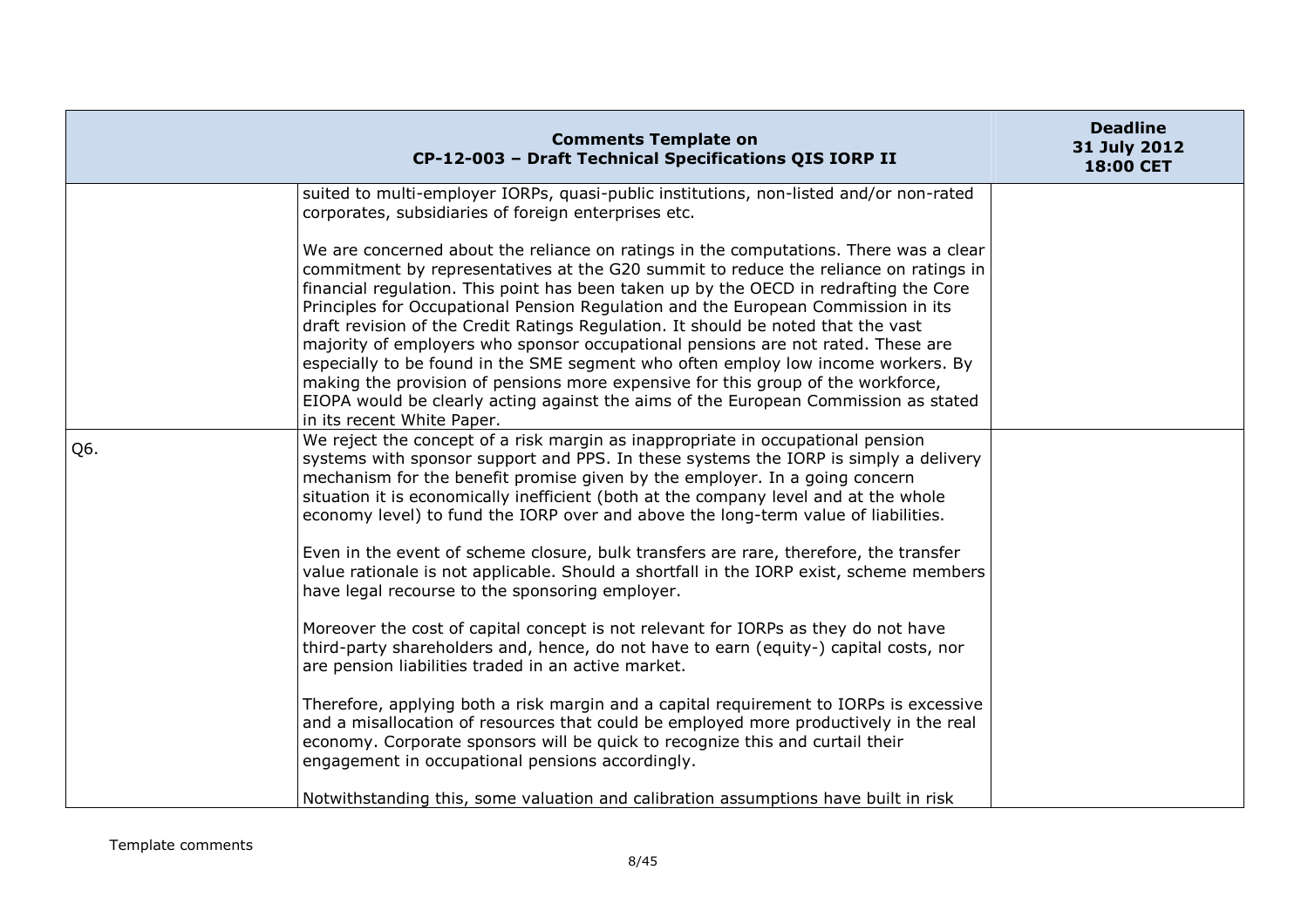|     | <b>Comments Template on</b><br>CP-12-003 - Draft Technical Specifications QIS IORP II                                                                                                                                                      | <b>Deadline</b><br>31 July 2012<br>18:00 CET |
|-----|--------------------------------------------------------------------------------------------------------------------------------------------------------------------------------------------------------------------------------------------|----------------------------------------------|
|     | buffers (eg. mortality assumptions). Adding an explicit risk margin would be double<br>counting (adding an SCR would then be triple counting.)                                                                                             |                                              |
|     | The valuation of sponsor support and pension protection schemes needs to be<br>radically simplified. The draft technical specifications are unusable for:                                                                                  |                                              |
|     | Multiemployer schemes, especially those without a small group of dominant<br>$\bullet$<br>emloyers                                                                                                                                         |                                              |
|     | IORPs of quasi-public institutions (broadcasting, public utilities etc.)<br>$\bullet$                                                                                                                                                      |                                              |
|     | IORPs of sponsors who do not publish EBTDA (sub-entities, foreign subsidiaries,<br>$\bullet$<br>non-listed entities that do not report under IFRS etc.)                                                                                    |                                              |
|     | In a system with unlimited sponsor support and a pension protection scheme that is<br>backed by the Germany economy, their values should simply equate to the balancing<br>item in the holistic balance sheet and represent the base case. |                                              |
| Q7. | The best estimate of technical provisions should include a suitable trend in mortality<br>rates.                                                                                                                                           |                                              |
|     | Mortality is country and sometimes sector/scheme specific. Therefore, mortality tables<br>and assumptions for future mortality trends should be defined at a national level or<br>even sector/scheme level.                                |                                              |
|     | For those IORPs who currently use mortality tables without a trend, a simple<br>adjustment should be acceptable for the QIS.                                                                                                               |                                              |
| Q8. | No. Projecting cash flows in respect of each individual member will be costly and time<br>consuming for many members. Having to provide evidence that the grouping of<br>entitlements is acceptable would almost require as much effort.   |                                              |
|     | Pensions plans in Germany typically provide defined death and disability benefits. The<br>valuation of these is integrated with the valuation of retirement benefits, therefore, it<br>is not feasible to value these as a separate plan.  |                                              |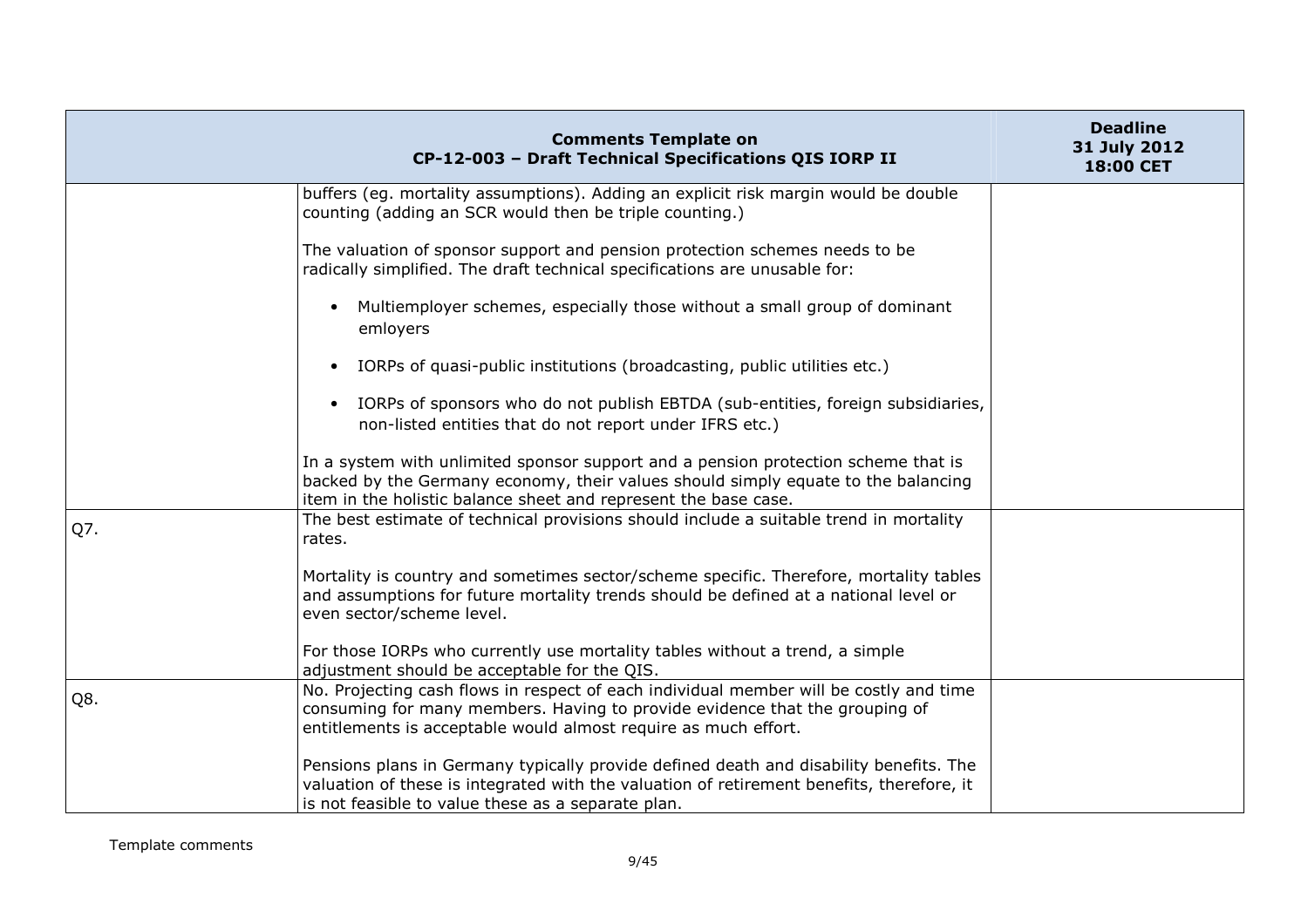|      | <b>Comments Template on</b><br>CP-12-003 - Draft Technical Specifications QIS IORP II                                                                                                                                                                                                                                                                                                                                                                                                                                                                                                                                                                                                                                                                                                                                                                                      | <b>Deadline</b><br>31 July 2012<br>18:00 CET |
|------|----------------------------------------------------------------------------------------------------------------------------------------------------------------------------------------------------------------------------------------------------------------------------------------------------------------------------------------------------------------------------------------------------------------------------------------------------------------------------------------------------------------------------------------------------------------------------------------------------------------------------------------------------------------------------------------------------------------------------------------------------------------------------------------------------------------------------------------------------------------------------|----------------------------------------------|
|      | The exact distinction between unconditional, conditional and discretionary benefits is<br>not sufficiently clear.                                                                                                                                                                                                                                                                                                                                                                                                                                                                                                                                                                                                                                                                                                                                                          |                                              |
|      | Under the current wording of the technical specifications, the majority of German<br>IORPs would fall under Type 1 schemes according to HBS 4.13, as these can be<br>discontinued at any time. In this case, accrued benefits would be valued on an ABO<br>basis. This means that conditional benefits arising from accrued entitlements (eg.<br>bonus distributions in hybrid schemes) would not be included in the valuation. In any<br>event, these are a function of the funded status of the scheme, which is influenced by<br>the solvency requirements. To the extent that future solvency requirements are not<br>yet known, it is not possible to make these projections.                                                                                                                                                                                         |                                              |
| Q9.  | Many IORPs have the ability to reduce benefits in the event that the sponsor<br>discontinues supporting the scheme, independent of whether a PPS exists or not,<br>therefore it does not seem consistent to differentiate here.                                                                                                                                                                                                                                                                                                                                                                                                                                                                                                                                                                                                                                            |                                              |
|      | In some instances sponsor default is not a necessary condition for benefit reductions.<br>It is unclear how this would be taken in to account in the valuation. We, therefore,<br>urge EIOPA to conduct further research on the various adjustment mechanisms that<br>exist in practice as the current model does not seem to adequately take them into<br>account.                                                                                                                                                                                                                                                                                                                                                                                                                                                                                                        |                                              |
| Q10. | No. We do not agree that security mechanisms should be valued on the basis of<br>probability-weighted average discounted expected payments from the sponsor and the<br>pension protection scheme. Firstly, this approach overlooks the fact that, in reality,<br>the value of security mechanisms is digital, either they function or they don't. This<br>means that a sponsor will continue to support a scheme up to the point where it is no<br>longer financially feasible, at which point it will be closed and support will cease. Of<br>course the deficit funding procedure, which is omitted from the technical<br>specifications, will have an impact on this. Having to fund the entire deficit tomorrow<br>with cash is a different proposition to having to increase the next x years of<br>contributions by y%, even if the present value might be the same. |                                              |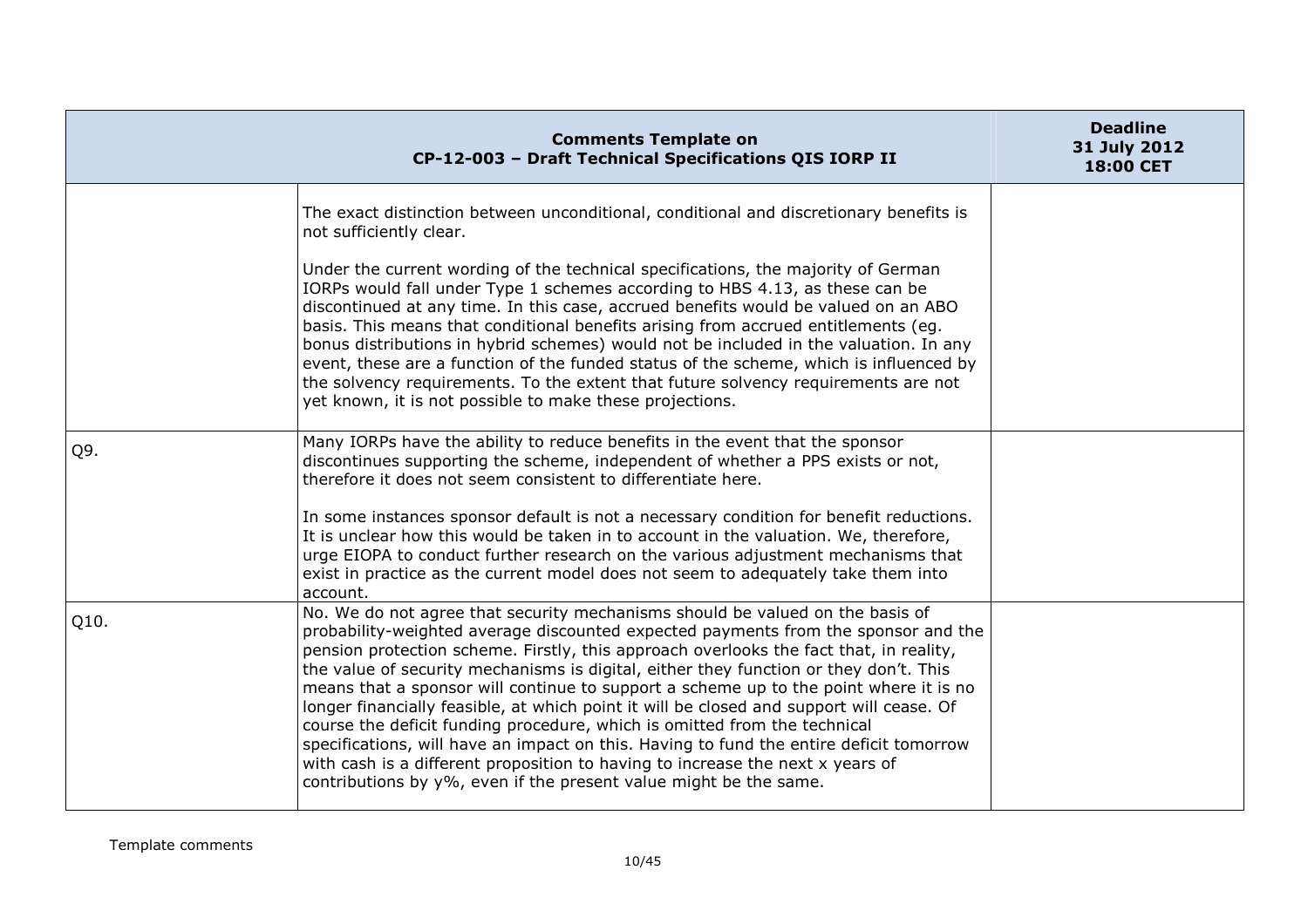|      | <b>Comments Template on</b><br>CP-12-003 - Draft Technical Specifications QIS IORP II                                                                                                                                                                                                                                                                                                                                                                                                                                                                                                                                                                                                                                        | <b>Deadline</b><br>31 July 2012<br>18:00 CET |
|------|------------------------------------------------------------------------------------------------------------------------------------------------------------------------------------------------------------------------------------------------------------------------------------------------------------------------------------------------------------------------------------------------------------------------------------------------------------------------------------------------------------------------------------------------------------------------------------------------------------------------------------------------------------------------------------------------------------------------------|----------------------------------------------|
|      | In addition, EIOPA should take into account that a prudent and sustainably acting<br>sponsor company will financially support an IORP not only to the extent that liabilities<br>are covered but also with respect to coverage of a capital requirement. Otherwise<br>benefits would have to be reduced and given the subsidiary liability of the employer,<br>these would simply land on the balance sheet of the sponsor.                                                                                                                                                                                                                                                                                                  |                                              |
|      | The valuation of sponsor support as proposed by EIOPA is not robust due to the<br>number of assumptions that need to be made. Moreover, the input data required<br>would mostly not be readily available. For example, EBTDA is a figure that is usually<br>only published with respect to publicly listed and consolidated entities. Benefit<br>promises, however, are made at the legal entity level and it is only the legal entity<br>that is liable. Therefore, a consolidated EBTDA figure is irrelevant for the purposes of<br>this calculation. Non-publicly listed entities are not required to prepare financial<br>statements in accordance with IFRS and, therefore, would not publish an EBTDA<br>value.        |                                              |
|      | To the extent that the value of sponsor support can only be estimated for a few large<br>corporates, the question arises whether the proposed method represents<br>discrimination of SMEs.                                                                                                                                                                                                                                                                                                                                                                                                                                                                                                                                   |                                              |
| Q11. | No. We do not agree with the proposed methodology and altering the parameters<br>would not make a difference to this.                                                                                                                                                                                                                                                                                                                                                                                                                                                                                                                                                                                                        |                                              |
| Q12. | No. We do not agree with the proposed methodology and altering the parameters<br>would not make a difference to this.                                                                                                                                                                                                                                                                                                                                                                                                                                                                                                                                                                                                        |                                              |
|      | As stated above, the valuation of sponsor support as proposed by EIOPA is not robust<br>due to the number of assumptions that need to be made. Moreover, the input data<br>required would mostly not be readily available. For example, EBTDA is a figure that is<br>usually only published with respect to publicly listed and consolidated entities. Benefit<br>promises, however, are made at the legal entity level and it is only the legal entity<br>that is liable. Therefore, a consolidated EBTDA figure is irrelevant for the purposes of<br>this calculation. Non-publicly listed entities are not required to prepare financial<br>statements in accordance with IFRS and, therefore, would not publish an EBTDA |                                              |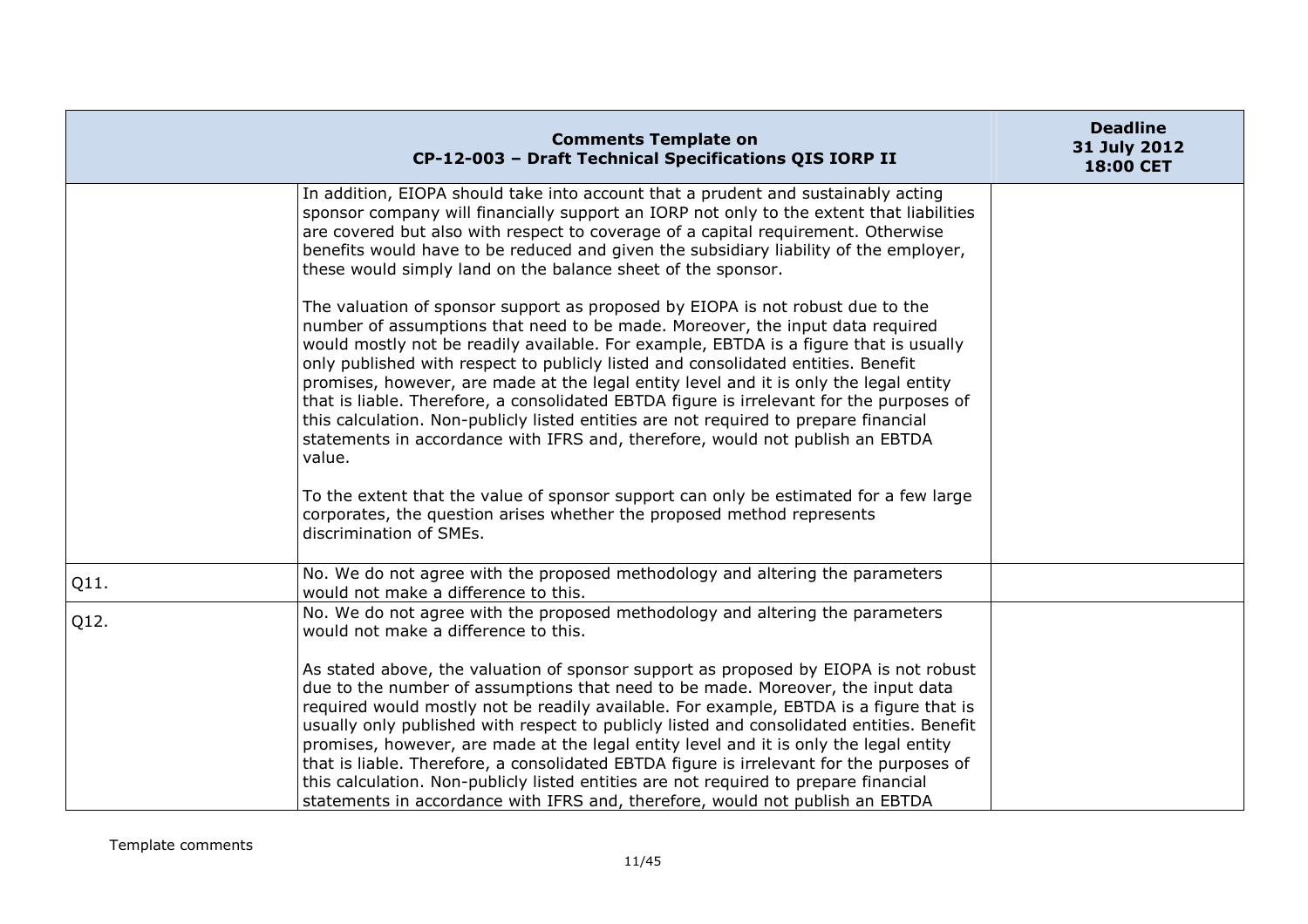|      | <b>Comments Template on</b><br>CP-12-003 - Draft Technical Specifications QIS IORP II                                                                                                                                                                                                                                                                                                                                                                                                                                                                                                                                                                                                            | <b>Deadline</b><br>31 July 2012<br>18:00 CET |
|------|--------------------------------------------------------------------------------------------------------------------------------------------------------------------------------------------------------------------------------------------------------------------------------------------------------------------------------------------------------------------------------------------------------------------------------------------------------------------------------------------------------------------------------------------------------------------------------------------------------------------------------------------------------------------------------------------------|----------------------------------------------|
|      | value.                                                                                                                                                                                                                                                                                                                                                                                                                                                                                                                                                                                                                                                                                           |                                              |
|      | It is not justifiable to use commercial ratings to estimate the default risk of sponsors<br>especially in light of the fact that both the Commission and the European Parliament<br>are committed to reducing the reliance on credit ratings in European legislation.                                                                                                                                                                                                                                                                                                                                                                                                                            |                                              |
| Q13. | We endorse any counter cyclical measures in specifying solvency standards. These<br>would be achieved by using valuation assumptions that are based on long-term<br>equilibrium values and not short-term market rates. Shifting the yield curve by 50 bps<br>is insufficient given the historical range of interest rates and does not adequately take<br>into account the long-term nature of pension liabilities.                                                                                                                                                                                                                                                                             |                                              |
| Q14. | The level B discount rate seems to be a more appropriate rate to discount liabilities<br>and should represent the base case. It's derivation, however, needs adjustment. The<br>fixed income asset classes listed in HBS 8.18 are not representative of the asset<br>allocation of German IORPs which have significant investments in covered bonds and<br>registered bank bonds that may be rated lower than AA. In addition, many IORPs have<br>significant issuance of mortgage loans to members which are not covered in HBS 8.18.<br>Basing the fixed income portion of the level B discount rate on AAA and AA rated<br>securities is unreasonable given the lack of depth of this market. |                                              |
|      | Importantly, the level B discount rate should represent a long-term equilibrium return<br>on the IORPs assets and not be based on today's yield levels. The fixed income yield<br>should reflect a long-term historical average and the duration of liabilities.                                                                                                                                                                                                                                                                                                                                                                                                                                 |                                              |
| Q15. | We believe that all assumptions should be based on long-term equilibrium values.                                                                                                                                                                                                                                                                                                                                                                                                                                                                                                                                                                                                                 |                                              |
| Q16. | The description of the SCR will not be sufficiently clear and understandable for smaller<br>IORPs, who will not participate in the QIS as a result.                                                                                                                                                                                                                                                                                                                                                                                                                                                                                                                                              |                                              |
|      | It seems as if a significant part of the calculation will be done by a spreadsheet to be<br>supplied by EIOPA. It is questionable whether IORPs will have the required input data<br>let alone understand the output to the degree necessary to check plausibility and<br>interpret the results.                                                                                                                                                                                                                                                                                                                                                                                                 |                                              |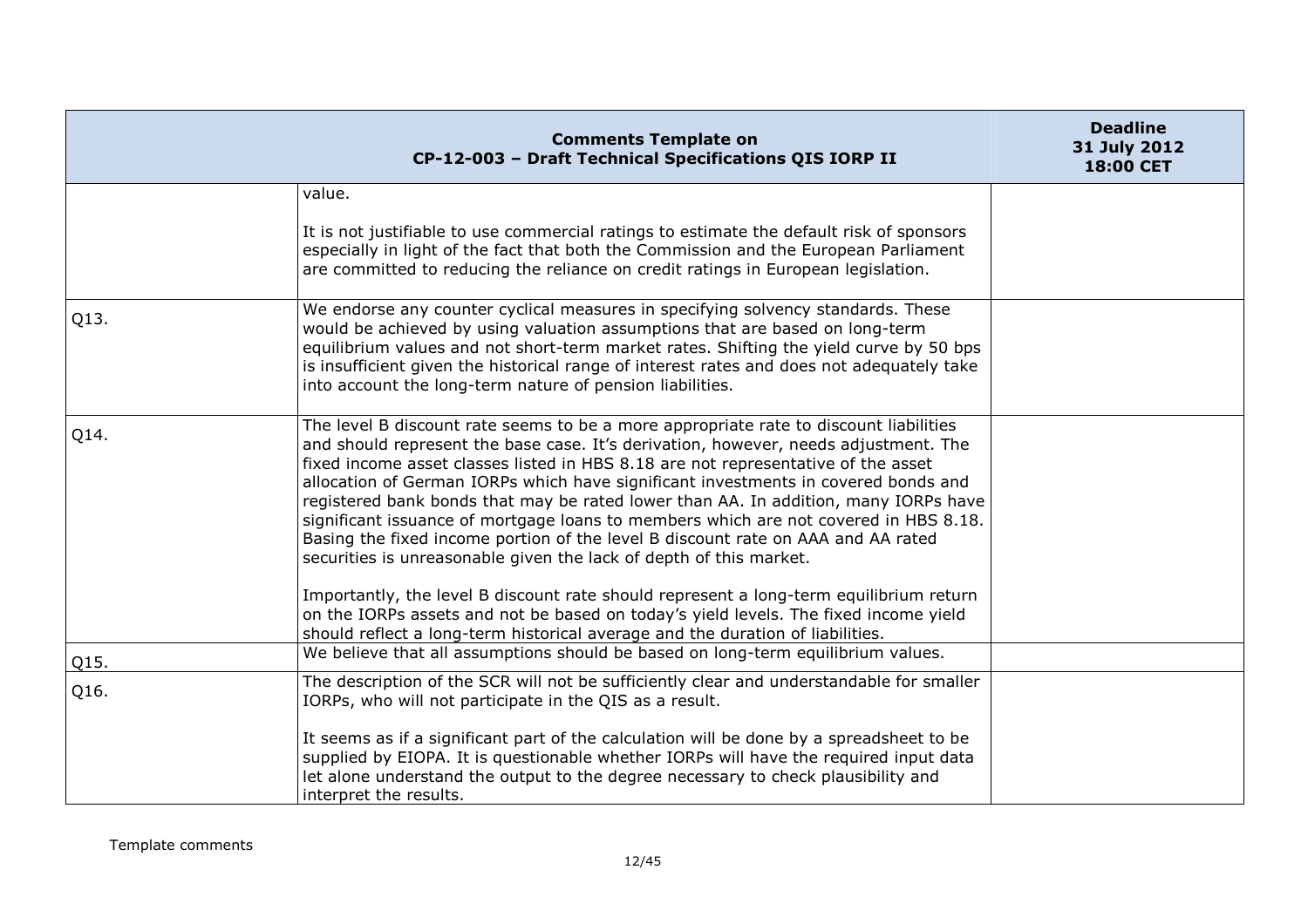|      | <b>Comments Template on</b><br>CP-12-003 - Draft Technical Specifications QIS IORP II                                                                                                                                                                                                                                                                                                                                                                                                                                                                                                                                                                                                                                                                                                                                                                                                                                                                                                                                                                                                                                                                                                                                                                                                                                                | <b>Deadline</b><br>31 July 2012<br>18:00 CET |
|------|--------------------------------------------------------------------------------------------------------------------------------------------------------------------------------------------------------------------------------------------------------------------------------------------------------------------------------------------------------------------------------------------------------------------------------------------------------------------------------------------------------------------------------------------------------------------------------------------------------------------------------------------------------------------------------------------------------------------------------------------------------------------------------------------------------------------------------------------------------------------------------------------------------------------------------------------------------------------------------------------------------------------------------------------------------------------------------------------------------------------------------------------------------------------------------------------------------------------------------------------------------------------------------------------------------------------------------------|----------------------------------------------|
|      | It is not clear how EIOPA will infer other security levels from the calculations on a<br>99.5% level given that the results will be non-linear.                                                                                                                                                                                                                                                                                                                                                                                                                                                                                                                                                                                                                                                                                                                                                                                                                                                                                                                                                                                                                                                                                                                                                                                      |                                              |
|      | It is not clear which assets would fall under the definition of "intangible assets".                                                                                                                                                                                                                                                                                                                                                                                                                                                                                                                                                                                                                                                                                                                                                                                                                                                                                                                                                                                                                                                                                                                                                                                                                                                 |                                              |
| Q17. | We do not agree with a market consistent valuation of assets and liabilities as we do<br>not believe short-term changes in market prices should drive the management of<br>institutions that cover long-term liabilities and follow long-term investment strategies.<br>Given that members cannot call their benefits before they are due (unlike customers<br>of banks and insurance companies), market risk is a secondary risk to IORPs. The<br>primary risk of changing asset prices is the effect on the portfolio return of<br>reinvestments. This only changes gradually over time, however, due to the long<br>duration of the assets in the portfolio. An SCR computed on the basis of a shock in<br>asset prices is therefore completely inappropriate for IORPs.<br>The same applies to interest rate risk. Interest rate risk - insofar as it does not<br>represent the reinvestment risk of the portfolio resulting from changes in market<br>interest rates - is only present because the QIS requires assets to be marked to<br>market and liabilities to be discounted with a "market consistent" discount rate. In a<br>sense, EIOPA is introducing pseudo-risks to IORPs. It is the absolute level of interest<br>rates or market returns over time which matter, not intertemporal changes to these<br>variables. |                                              |
|      | Pension longevity risk: There is an element of double counting in the requirement to<br>assume a 20% decrease in mortality rates as the best estimate used in calculation of<br>the technical provisions already allows for future improvements in longevity.                                                                                                                                                                                                                                                                                                                                                                                                                                                                                                                                                                                                                                                                                                                                                                                                                                                                                                                                                                                                                                                                        |                                              |
|      | Pension disability-morbidity risk: The capital charge for pension disability-morbidity<br>risk could be lower compared to insurers, since IORPs do not have the disadvantage of<br>adverse selection (due to mandatory participation).                                                                                                                                                                                                                                                                                                                                                                                                                                                                                                                                                                                                                                                                                                                                                                                                                                                                                                                                                                                                                                                                                               |                                              |
|      | Sponsor default risk: We are not sure why this is included in SCR as it seems to be                                                                                                                                                                                                                                                                                                                                                                                                                                                                                                                                                                                                                                                                                                                                                                                                                                                                                                                                                                                                                                                                                                                                                                                                                                                  |                                              |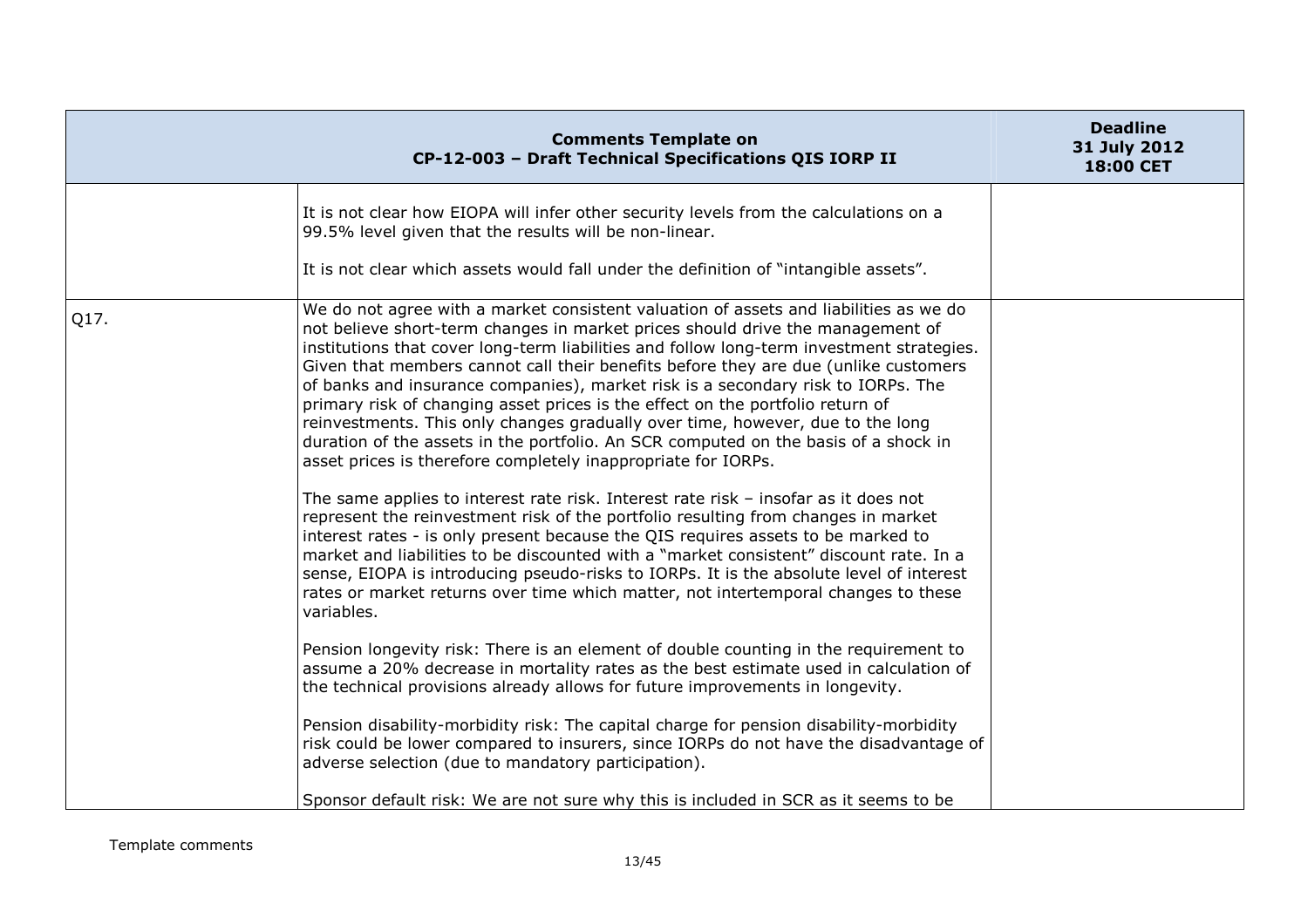|      | <b>Comments Template on</b><br>CP-12-003 - Draft Technical Specifications QIS IORP II                                                                                                                                                                                                                                                                                                                                        | <b>Deadline</b><br>31 July 2012<br>18:00 CET |
|------|------------------------------------------------------------------------------------------------------------------------------------------------------------------------------------------------------------------------------------------------------------------------------------------------------------------------------------------------------------------------------------------------------------------------------|----------------------------------------------|
|      | double counted.                                                                                                                                                                                                                                                                                                                                                                                                              |                                              |
|      | Catastrophe risk: Not relevant for IORPs.                                                                                                                                                                                                                                                                                                                                                                                    |                                              |
|      | Lapse risk: Not relevant for IORPs                                                                                                                                                                                                                                                                                                                                                                                           |                                              |
|      | Spread risk: Too difficult for IORPs to calculate.                                                                                                                                                                                                                                                                                                                                                                           |                                              |
|      | Benefit option risk: Immaterial or does not cause strain on the fund.                                                                                                                                                                                                                                                                                                                                                        |                                              |
|      | The calculation of the different risks for the SCR rely very much on the credit rating.<br>This is remarkable given that the European Commission is reviewing the Credit<br>Ratings Directive which will reduce the reliance on ratings in financial regulation.<br>Relying heavily on credit ratings will introduce procyclicality into the solvency<br>assessment of IORPs thereby amplifying risk.                        |                                              |
|      | The objective of an MCR in a system with sponsor support and pension protection<br>scheme is unclear. In our opinion, an MCR is not relevant for IORPs.                                                                                                                                                                                                                                                                      |                                              |
| Q18. | In principle, the loss absorbing capacity of adjustment mechanisms should be taken<br>into account in assessing the solvency position of an IORP. We believe that EIOPA<br>needs to investigate the various adjustment mechanisms available to IORPs in more<br>detail as the proposed technical specifications are too vague and insufficient. In<br>particular, smaller IORPs will be unable to handle these computations. |                                              |
| Q19. | No. Should an IORP incur losses due to operational reasons, these are usually covered<br>by the sponsoring employer. In Germany, it is the employer who chooses the funding<br>vehicle for pensions, therefore, the employer is also responsible for its operational<br>efficiency. Imposing a capital charge for operational risk is, therefore, inefficient and<br>superfluous.                                            |                                              |
|      | In addition, the cost of operational failure may be met by outsourced service providers<br>meaning that the IORP would not suffer any financial impact from the operational                                                                                                                                                                                                                                                  |                                              |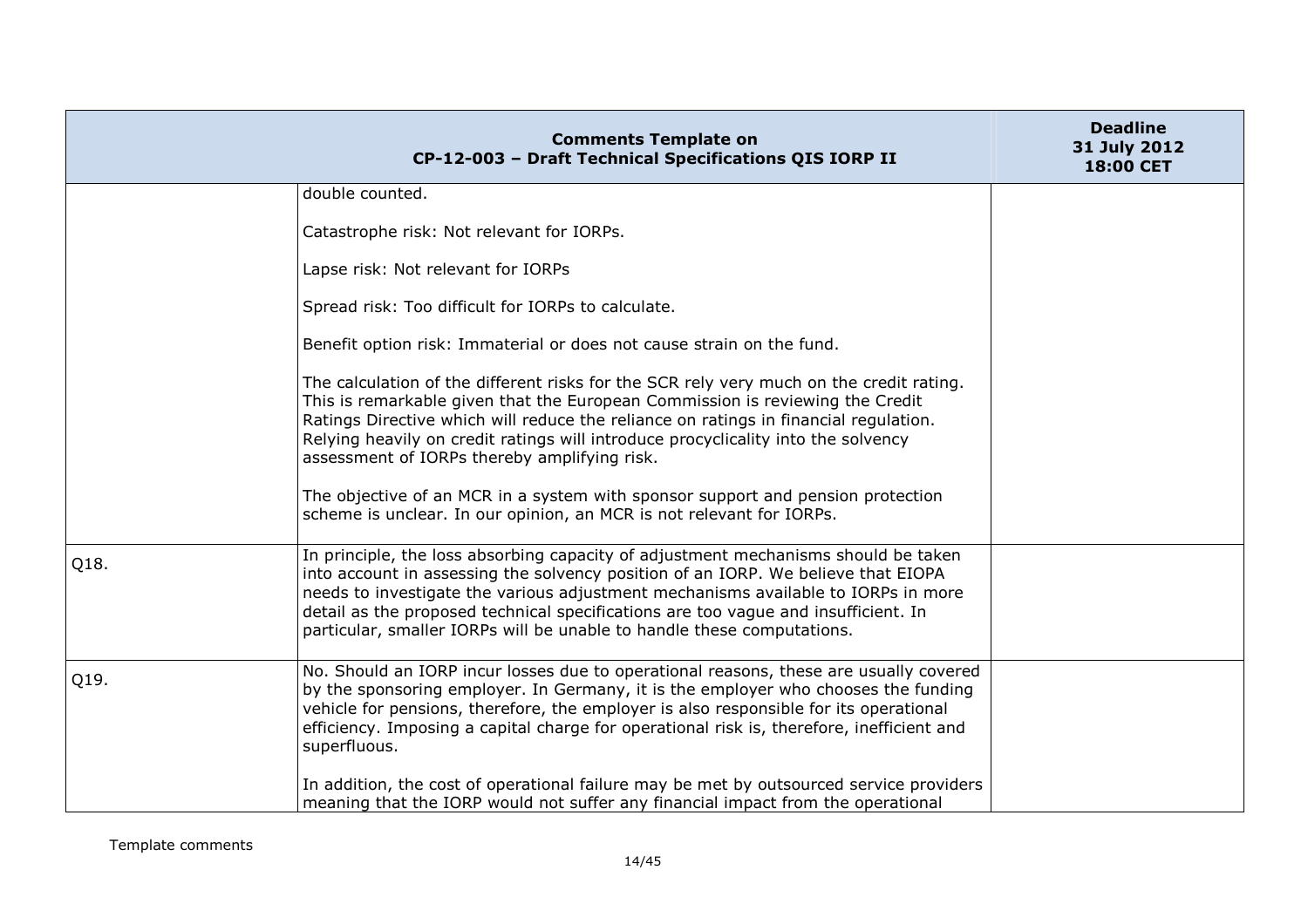|        | <b>Comments Template on</b><br>CP-12-003 - Draft Technical Specifications QIS IORP II                                                                                                                                                                                                                                                                                                                                                                                                                                                                                                                                                                                                                                         | <b>Deadline</b><br>31 July 2012<br>18:00 CET |
|--------|-------------------------------------------------------------------------------------------------------------------------------------------------------------------------------------------------------------------------------------------------------------------------------------------------------------------------------------------------------------------------------------------------------------------------------------------------------------------------------------------------------------------------------------------------------------------------------------------------------------------------------------------------------------------------------------------------------------------------------|----------------------------------------------|
|        | failure.                                                                                                                                                                                                                                                                                                                                                                                                                                                                                                                                                                                                                                                                                                                      |                                              |
| Q20.   | No. The above risks are either non-existent or immaterial for IORPs. Leaving these out<br>of the QIS would not alter the results significantly.                                                                                                                                                                                                                                                                                                                                                                                                                                                                                                                                                                               |                                              |
| Q21.   | No. We do not understand the purpose of calculating the sponsor default risk as part<br>of the SCR.                                                                                                                                                                                                                                                                                                                                                                                                                                                                                                                                                                                                                           |                                              |
| Q22.   | No. Benefit options, where they exist, are usually calibrated so that they do not cause<br>a strain on the fund. Therefore, the risk is immaterial and can be ignored in the QIS.                                                                                                                                                                                                                                                                                                                                                                                                                                                                                                                                             |                                              |
|        | Lapse risk is an insurance concept and not relevant for IORPs. It should be noted that<br>upon a member's termination of service, his/her accrued entitlements often remain in<br>the scheme. The present value of the termination benefit in most instances is equal to<br>the actuarial reserve so that there is no strain on the fund. The same is true for<br>transfers to another scheme.                                                                                                                                                                                                                                                                                                                                |                                              |
| Q23.   | No. These sections will not be understandable for smaller IORPs who will be deterred<br>from participating in the QIS.<br>The instruments outlined in this section may reduce risk as defined in the draft<br>technical specifications, however, they do not necessarily reduce the liability of IORPs<br>with respect to their members. In particular, schemes which offer profit participation<br>are legally required to calculate these profits according to historical cost accounting<br>standards. Financial instruments designed to hedge intertemporal changes in asset<br>prices do not alter the benefit that is promised to the employee and, therefore, do not<br>contribute to risk mitigation in a real sense. |                                              |
| I.1.1. |                                                                                                                                                                                                                                                                                                                                                                                                                                                                                                                                                                                                                                                                                                                               |                                              |
| I.1.2. |                                                                                                                                                                                                                                                                                                                                                                                                                                                                                                                                                                                                                                                                                                                               |                                              |
| I.1.3. |                                                                                                                                                                                                                                                                                                                                                                                                                                                                                                                                                                                                                                                                                                                               |                                              |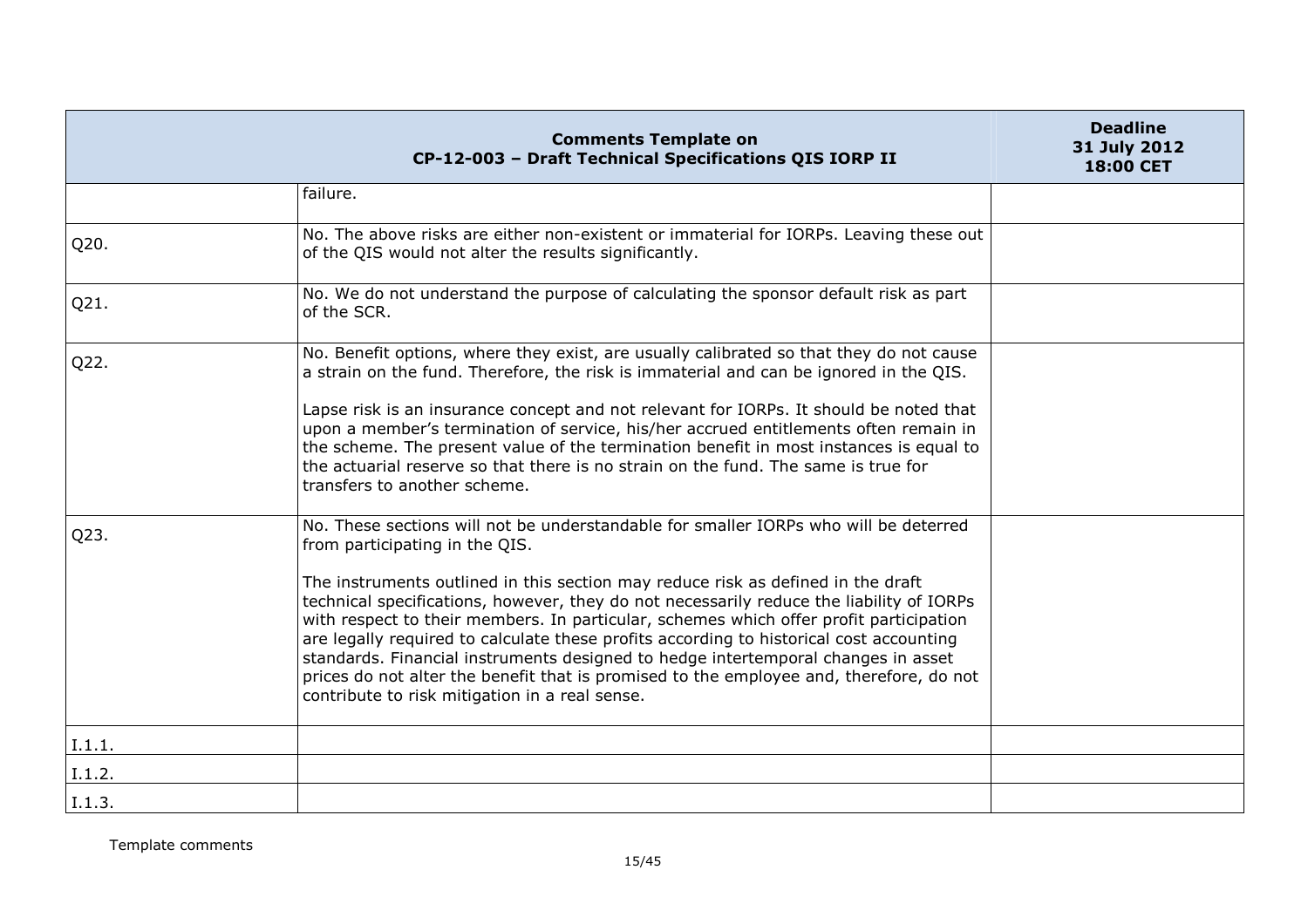|         | <b>Comments Template on</b><br>CP-12-003 - Draft Technical Specifications QIS IORP II | <b>Deadline</b><br>31 July 2012<br>18:00 CET |
|---------|---------------------------------------------------------------------------------------|----------------------------------------------|
| I.1.4.  |                                                                                       |                                              |
| 1.1.5.  |                                                                                       |                                              |
| I.2.1.  |                                                                                       |                                              |
| I.2.2.  |                                                                                       |                                              |
| I.2.3.  |                                                                                       |                                              |
| I.2.4.  |                                                                                       |                                              |
| I.2.5.  |                                                                                       |                                              |
| I.2.6.  |                                                                                       |                                              |
| I.3.1.  |                                                                                       |                                              |
| I.3.2.  |                                                                                       |                                              |
| I.4.1.  |                                                                                       |                                              |
| I.4.2.  |                                                                                       |                                              |
| I.4.3.  |                                                                                       |                                              |
| I.4.4.  |                                                                                       |                                              |
| I.4.5.  |                                                                                       |                                              |
| I.4.6.  |                                                                                       |                                              |
| I.4.7.  |                                                                                       |                                              |
| I.4.8.  |                                                                                       |                                              |
| I.4.9.  |                                                                                       |                                              |
| I.4.10. |                                                                                       |                                              |
| I.4.11. |                                                                                       |                                              |
| I.4.12. |                                                                                       |                                              |
| I.4.13. |                                                                                       |                                              |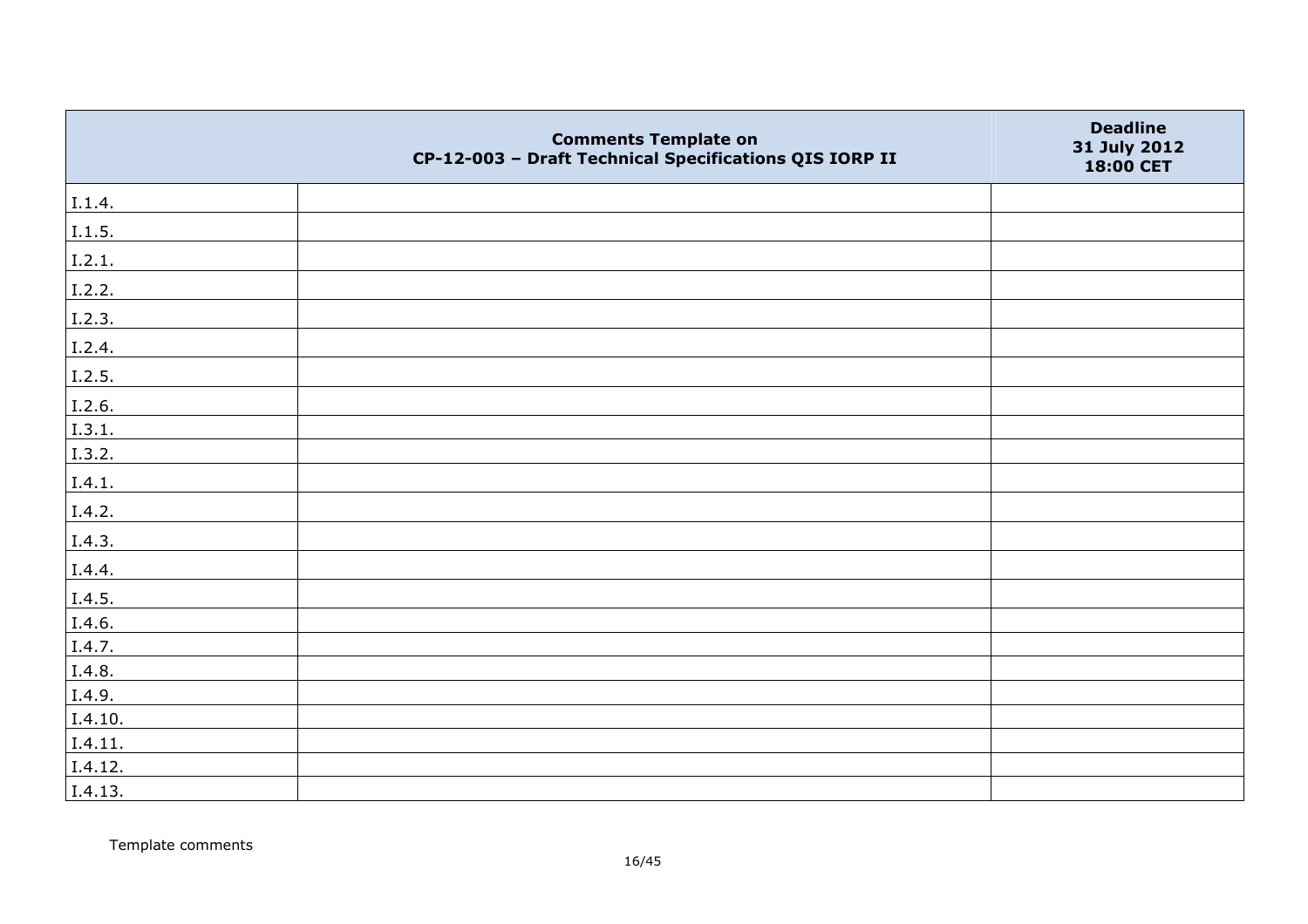|         | <b>Comments Template on</b><br>CP-12-003 - Draft Technical Specifications QIS IORP II | <b>Deadline</b><br>31 July 2012<br>18:00 CET |
|---------|---------------------------------------------------------------------------------------|----------------------------------------------|
| I.4.14. |                                                                                       |                                              |
| I.4.15. |                                                                                       |                                              |
| I.4.16. |                                                                                       |                                              |
| I.4.17. |                                                                                       |                                              |
| I.4.18. |                                                                                       |                                              |
| I.4.19. |                                                                                       |                                              |
| I.4.20. |                                                                                       |                                              |
| I.4.21. |                                                                                       |                                              |
| I.4.22. |                                                                                       |                                              |
| I.5.1.  |                                                                                       |                                              |
| I.5.2.  |                                                                                       |                                              |
| I.5.3.  |                                                                                       |                                              |
| I.5.4.  |                                                                                       |                                              |
| I.5.5.  |                                                                                       |                                              |
| I.5.6.  |                                                                                       |                                              |
| I.5.7.  |                                                                                       |                                              |
| I.5.8.  |                                                                                       |                                              |
| I.6.1.  |                                                                                       |                                              |
| I.6.2.  |                                                                                       |                                              |
| I.6.3.  |                                                                                       |                                              |
| I.7.1.  |                                                                                       |                                              |
| I.7.2.  |                                                                                       |                                              |
| I.7.3.  |                                                                                       |                                              |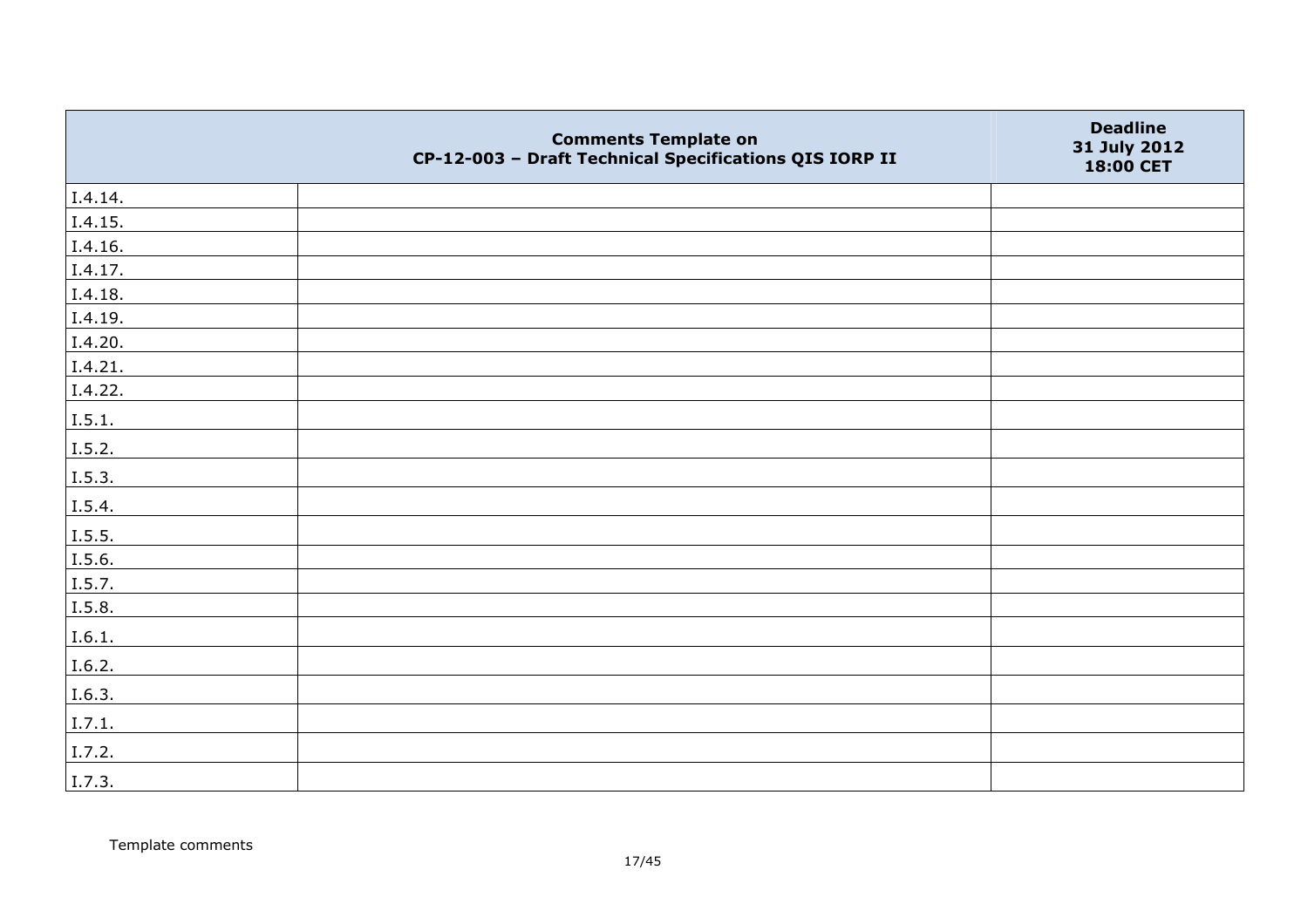|          | <b>Comments Template on</b><br>CP-12-003 - Draft Technical Specifications QIS IORP II | <b>Deadline</b><br>31 July 2012<br>18:00 CET |
|----------|---------------------------------------------------------------------------------------|----------------------------------------------|
| I.7.4.   |                                                                                       |                                              |
| I.7.5.   |                                                                                       |                                              |
| I.8.1.   |                                                                                       |                                              |
| I.8.2.   |                                                                                       |                                              |
| I.8.3.   |                                                                                       |                                              |
| I.8.4.   |                                                                                       |                                              |
| I.8.5.   |                                                                                       |                                              |
| I.8.6.   |                                                                                       |                                              |
| I.9.1.   |                                                                                       |                                              |
| I.9.2.   |                                                                                       |                                              |
| I.9.3.   |                                                                                       |                                              |
| I.10.1.  |                                                                                       |                                              |
| I.10.2.  |                                                                                       |                                              |
| I.10.3.  |                                                                                       |                                              |
| I.10.4   |                                                                                       |                                              |
| I.11.1   |                                                                                       |                                              |
| HBS.1.1. |                                                                                       |                                              |
| HBS.2.1. |                                                                                       |                                              |
| HBS.2.2. |                                                                                       |                                              |
| HBS.2.3. |                                                                                       |                                              |
| HBS.2.4. |                                                                                       |                                              |
| HBS.2.5. |                                                                                       |                                              |
| HBS.2.6. |                                                                                       |                                              |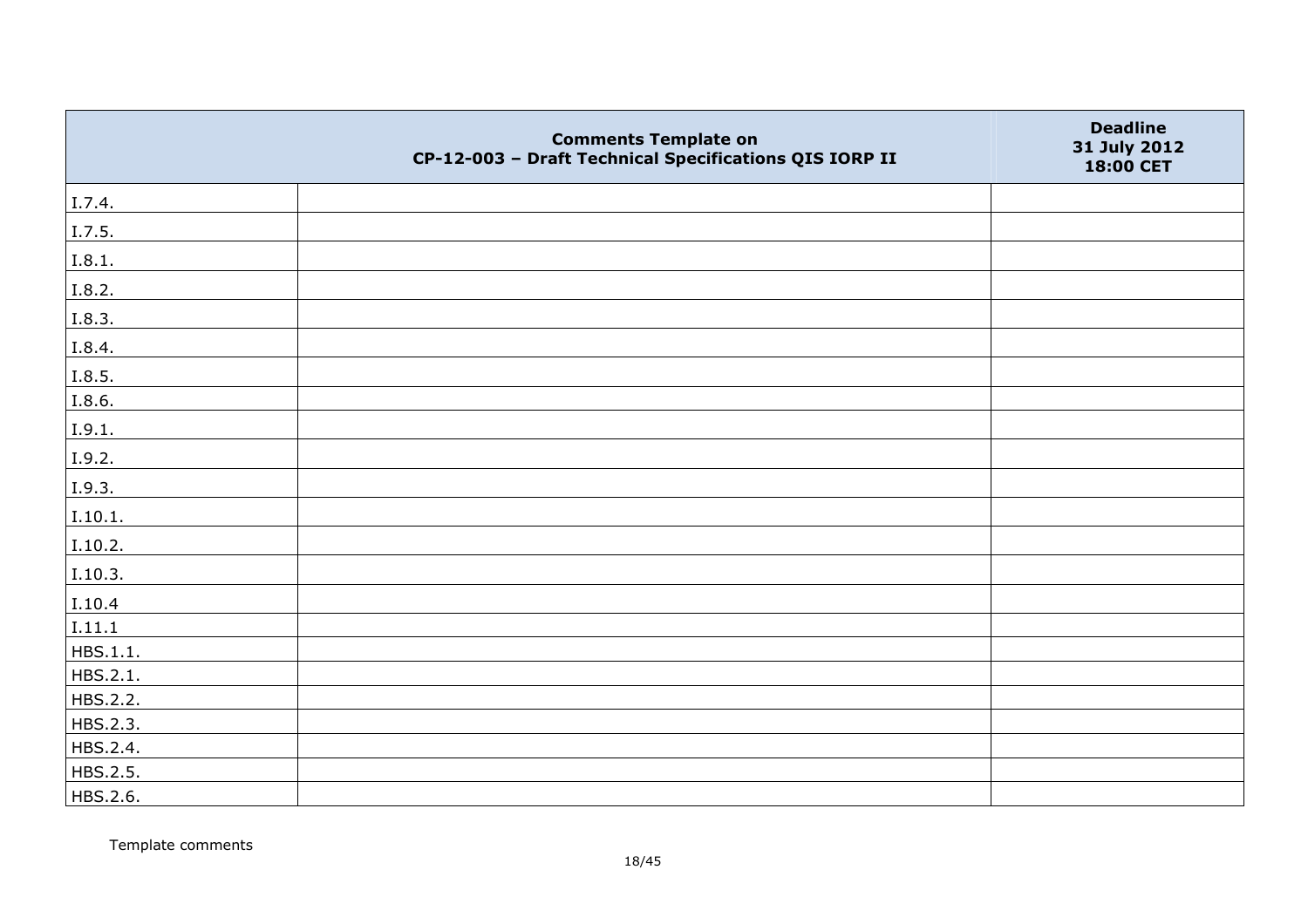|           | <b>Comments Template on</b><br>CP-12-003 - Draft Technical Specifications QIS IORP II | <b>Deadline</b><br>31 July 2012<br>18:00 CET |
|-----------|---------------------------------------------------------------------------------------|----------------------------------------------|
| HBS.2.7.  |                                                                                       |                                              |
| HBS.2.8.  |                                                                                       |                                              |
| HBS.3.1.  |                                                                                       |                                              |
| HBS.3.2.  |                                                                                       |                                              |
| HBS.3.3.  |                                                                                       |                                              |
| HBS.3.4.  |                                                                                       |                                              |
| HBS.3.5.  |                                                                                       |                                              |
| HBS.3.6.  |                                                                                       |                                              |
| HBS.3.7.  |                                                                                       |                                              |
| HBS.3.8.  |                                                                                       |                                              |
| HBS.3.9.  |                                                                                       |                                              |
| HBS.3.10. |                                                                                       |                                              |
| HBS.3.11. |                                                                                       |                                              |
| HBS.3.12. |                                                                                       |                                              |
| HBS.3.13. |                                                                                       |                                              |
| HBS.3.14. |                                                                                       |                                              |
| HBS.3.15. |                                                                                       |                                              |
| HBS.3.16. |                                                                                       |                                              |
| HBS.3.17. |                                                                                       |                                              |
| HBS.3.18. |                                                                                       |                                              |
| HBS.3.19. |                                                                                       |                                              |
| HBS.3.20. |                                                                                       |                                              |
| HBS.3.21. |                                                                                       |                                              |
| HBS.3.22. |                                                                                       |                                              |
| HBS.3.23. |                                                                                       |                                              |
| HBS.3.24. |                                                                                       |                                              |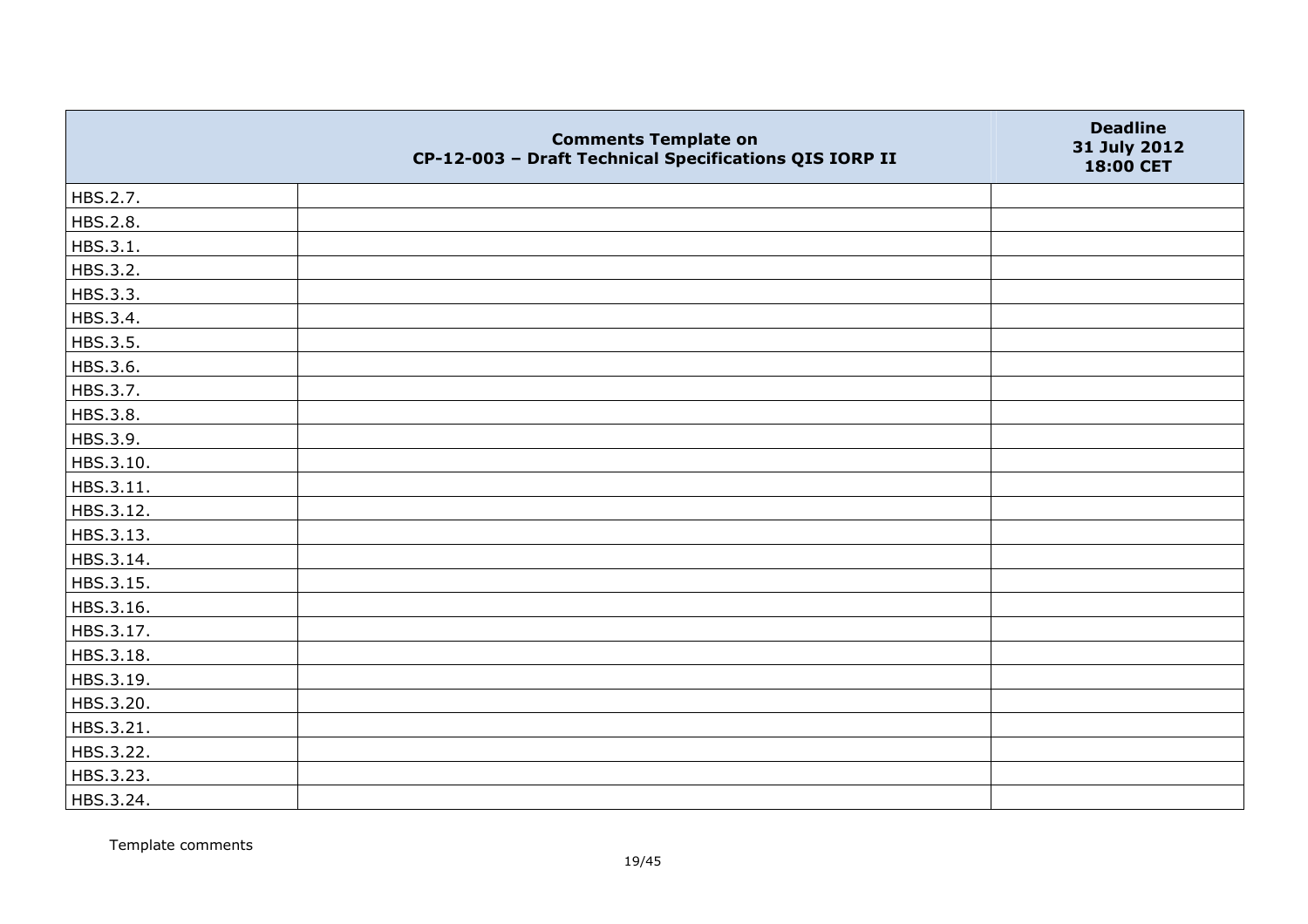|           | <b>Comments Template on</b><br>CP-12-003 - Draft Technical Specifications QIS IORP II | <b>Deadline</b><br>31 July 2012<br>18:00 CET |
|-----------|---------------------------------------------------------------------------------------|----------------------------------------------|
| HBS.3.25. |                                                                                       |                                              |
| HBS.3.26. |                                                                                       |                                              |
| HBS.3.27. |                                                                                       |                                              |
| HBS.3.28. |                                                                                       |                                              |
| HBS.3.29. |                                                                                       |                                              |
| HBS.4.1.  |                                                                                       |                                              |
| HBS.4.2.  |                                                                                       |                                              |
| HBS.4.3.  |                                                                                       |                                              |
| HBS.4.4.  |                                                                                       |                                              |
| HBS.4.5.  |                                                                                       |                                              |
| HBS.4.6.  |                                                                                       |                                              |
| HBS.4.7.  |                                                                                       |                                              |
| HBS.4.8.  |                                                                                       |                                              |
| HBS.4.9.  |                                                                                       |                                              |
| HBS.4.10. |                                                                                       |                                              |
| HBS.4.11. |                                                                                       |                                              |
| HBS.4.12. |                                                                                       |                                              |
| HBS.4.13. |                                                                                       |                                              |
| HBS.4.14. |                                                                                       |                                              |
| HBS.4.15. |                                                                                       |                                              |
| HBS.4.16. |                                                                                       |                                              |
| HBS.4.17. |                                                                                       |                                              |
| HBS.4.18. |                                                                                       |                                              |
| HBS.4.19. |                                                                                       |                                              |
| HBS.4.20. |                                                                                       |                                              |
| HBS.4.21. |                                                                                       |                                              |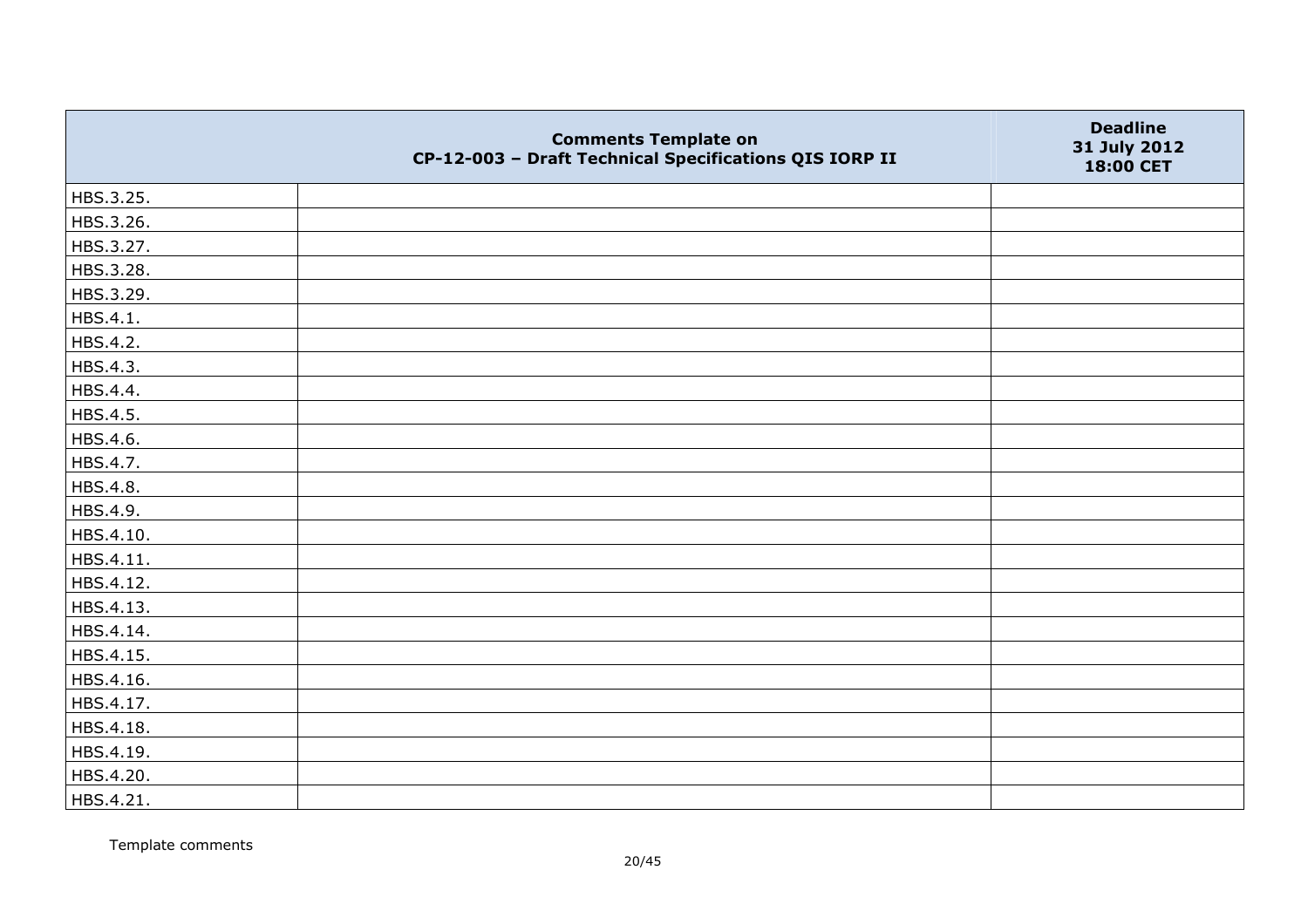|           | <b>Comments Template on</b><br>CP-12-003 - Draft Technical Specifications QIS IORP II | <b>Deadline</b><br>31 July 2012<br>18:00 CET |
|-----------|---------------------------------------------------------------------------------------|----------------------------------------------|
| HBS.4.22. |                                                                                       |                                              |
| HBS.4.23. |                                                                                       |                                              |
| HBS.4.24. |                                                                                       |                                              |
| HBS.4.25. |                                                                                       |                                              |
| HBS.4.26. |                                                                                       |                                              |
| HBS.4.27. |                                                                                       |                                              |
| HBS.4.28. |                                                                                       |                                              |
| HBS.4.29. |                                                                                       |                                              |
| HBS.4.30. |                                                                                       |                                              |
| HBS.4.31. |                                                                                       |                                              |
| HBS.4.32. |                                                                                       |                                              |
| HBS.4.33. |                                                                                       |                                              |
| HBS.4.34. |                                                                                       |                                              |
| HBS.4.35. |                                                                                       |                                              |
| HBS.4.36. |                                                                                       |                                              |
| HBS.4.37. |                                                                                       |                                              |
| HBS.4.38. |                                                                                       |                                              |
| HBS.4.39. |                                                                                       |                                              |
| HBS.4.40. |                                                                                       |                                              |
| HBS.4.41. |                                                                                       |                                              |
| HBS.4.42. |                                                                                       |                                              |
| HBS.4.43. |                                                                                       |                                              |
| HBS.4.44. |                                                                                       |                                              |
| HBS.4.45. |                                                                                       |                                              |
| HBS.4.46. |                                                                                       |                                              |
| HBS.4.47. |                                                                                       |                                              |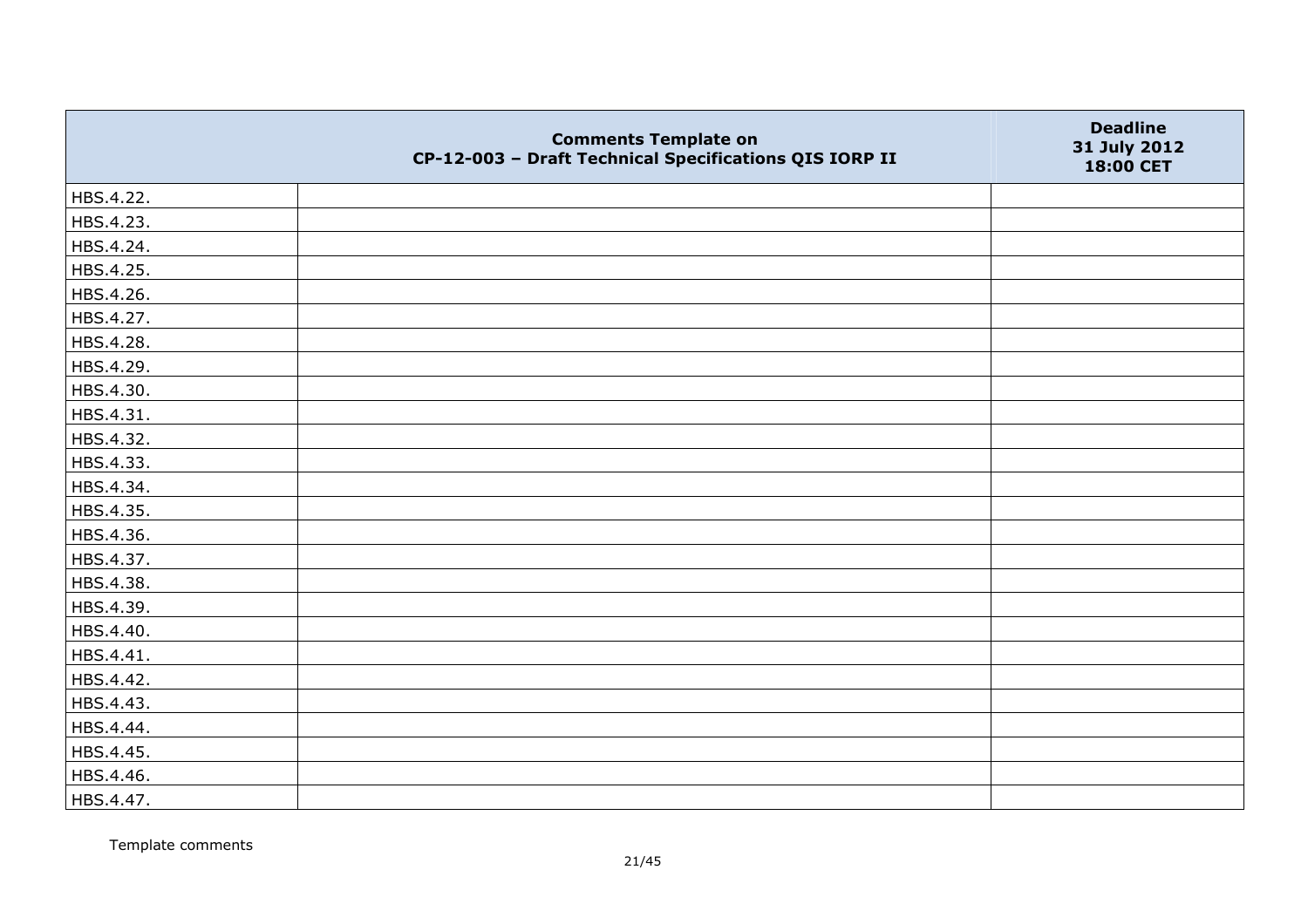|           | <b>Comments Template on</b><br>CP-12-003 - Draft Technical Specifications QIS IORP II | <b>Deadline</b><br>31 July 2012<br>18:00 CET |
|-----------|---------------------------------------------------------------------------------------|----------------------------------------------|
| HBS.4.48. |                                                                                       |                                              |
| HBS.4.49. |                                                                                       |                                              |
| HBS.4.50. |                                                                                       |                                              |
| HBS.4.51. |                                                                                       |                                              |
| HBS.4.52. |                                                                                       |                                              |
| HBS.4.53. |                                                                                       |                                              |
| HBS.4.54. |                                                                                       |                                              |
| HBS.4.55. |                                                                                       |                                              |
| HBS.4.56. |                                                                                       |                                              |
| HBS.4.57. |                                                                                       |                                              |
| HBS.4.58. |                                                                                       |                                              |
| HBS.4.59. |                                                                                       |                                              |
| HBS.4.60. |                                                                                       |                                              |
| HBS.4.61. |                                                                                       |                                              |
| HBS.5.1.  |                                                                                       |                                              |
| HBS.5.2.  |                                                                                       |                                              |
| HBS.5.3.  |                                                                                       |                                              |
| HBS.5.4.  |                                                                                       |                                              |
| HBS.5.5.  |                                                                                       |                                              |
| HBS.6.1.  |                                                                                       |                                              |
| HBS.6.2.  |                                                                                       |                                              |
| HBS.6.3.  |                                                                                       |                                              |
| HBS.6.4.  |                                                                                       |                                              |
| HBS.6.5.  |                                                                                       |                                              |
| HBS.6.6.  |                                                                                       |                                              |
| HBS.6.7.  |                                                                                       |                                              |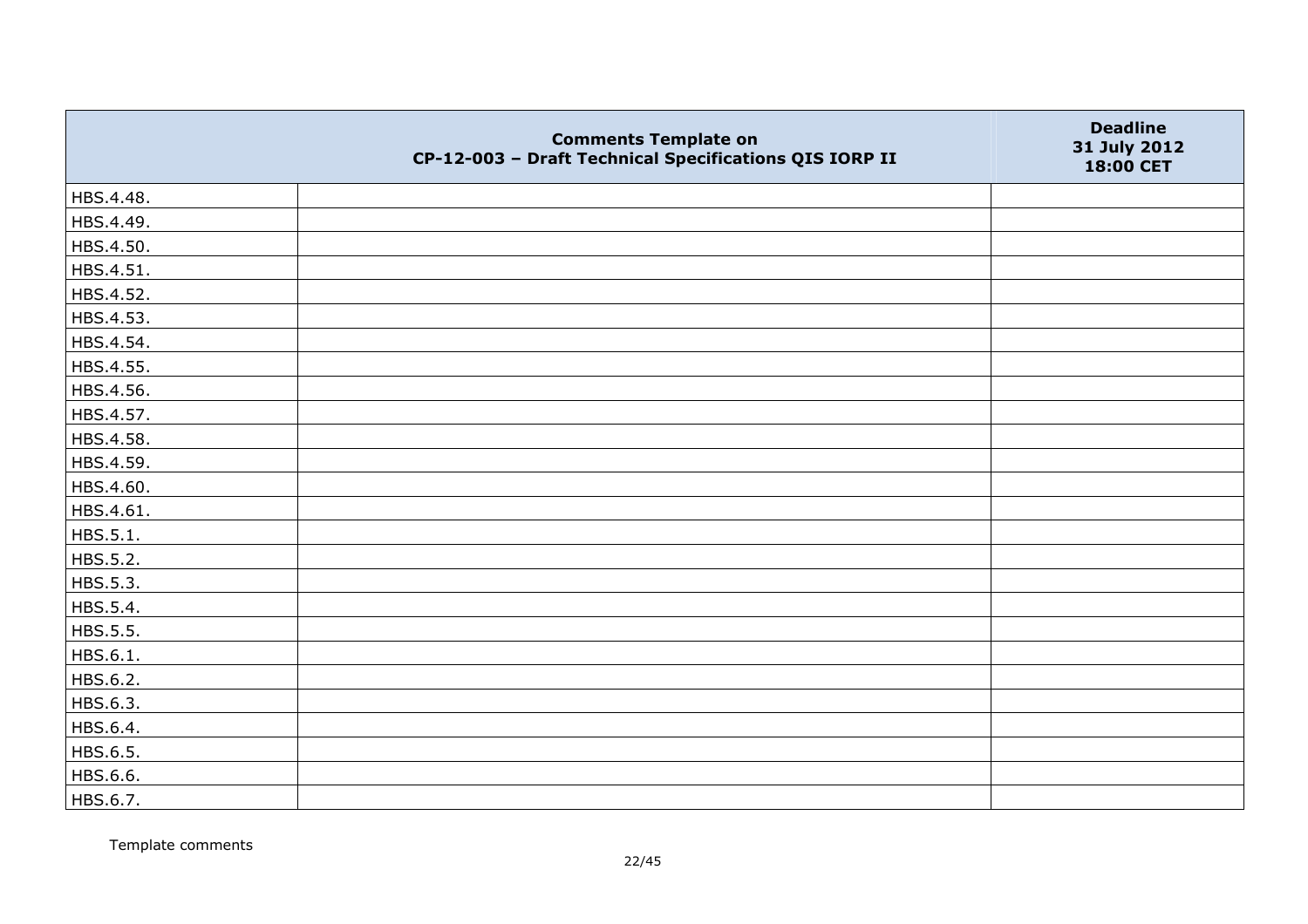|           | <b>Comments Template on</b><br>CP-12-003 - Draft Technical Specifications QIS IORP II | <b>Deadline</b><br>31 July 2012<br>18:00 CET |
|-----------|---------------------------------------------------------------------------------------|----------------------------------------------|
| HBS.6.8.  |                                                                                       |                                              |
| HBS.6.9.  |                                                                                       |                                              |
| HBS.6.10. |                                                                                       |                                              |
| HBS.6.11. |                                                                                       |                                              |
| HBS.6.12. |                                                                                       |                                              |
| HBS.6.13. |                                                                                       |                                              |
| HBS.6.14. |                                                                                       |                                              |
| HBS.6.15. |                                                                                       |                                              |
| HBS.6.16. |                                                                                       |                                              |
| HBS.6.17. |                                                                                       |                                              |
| HBS.6.18. |                                                                                       |                                              |
| HBS.6.19. |                                                                                       |                                              |
| HBS.6.20. |                                                                                       |                                              |
| HBS.6.21. |                                                                                       |                                              |
| HBS.6.22. |                                                                                       |                                              |
| HBS.6.23. |                                                                                       |                                              |
| HBS.6.24. |                                                                                       |                                              |
| HBS.6.25. |                                                                                       |                                              |
| HBS.6.26. |                                                                                       |                                              |
| HBS.6.27. |                                                                                       |                                              |
| HBS.6.28. |                                                                                       |                                              |
| HBS.6.29. |                                                                                       |                                              |
| HBS.6.30. |                                                                                       |                                              |
| HBS.6.31. |                                                                                       |                                              |
| HBS.6.32. |                                                                                       |                                              |
| HBS.6.33. |                                                                                       |                                              |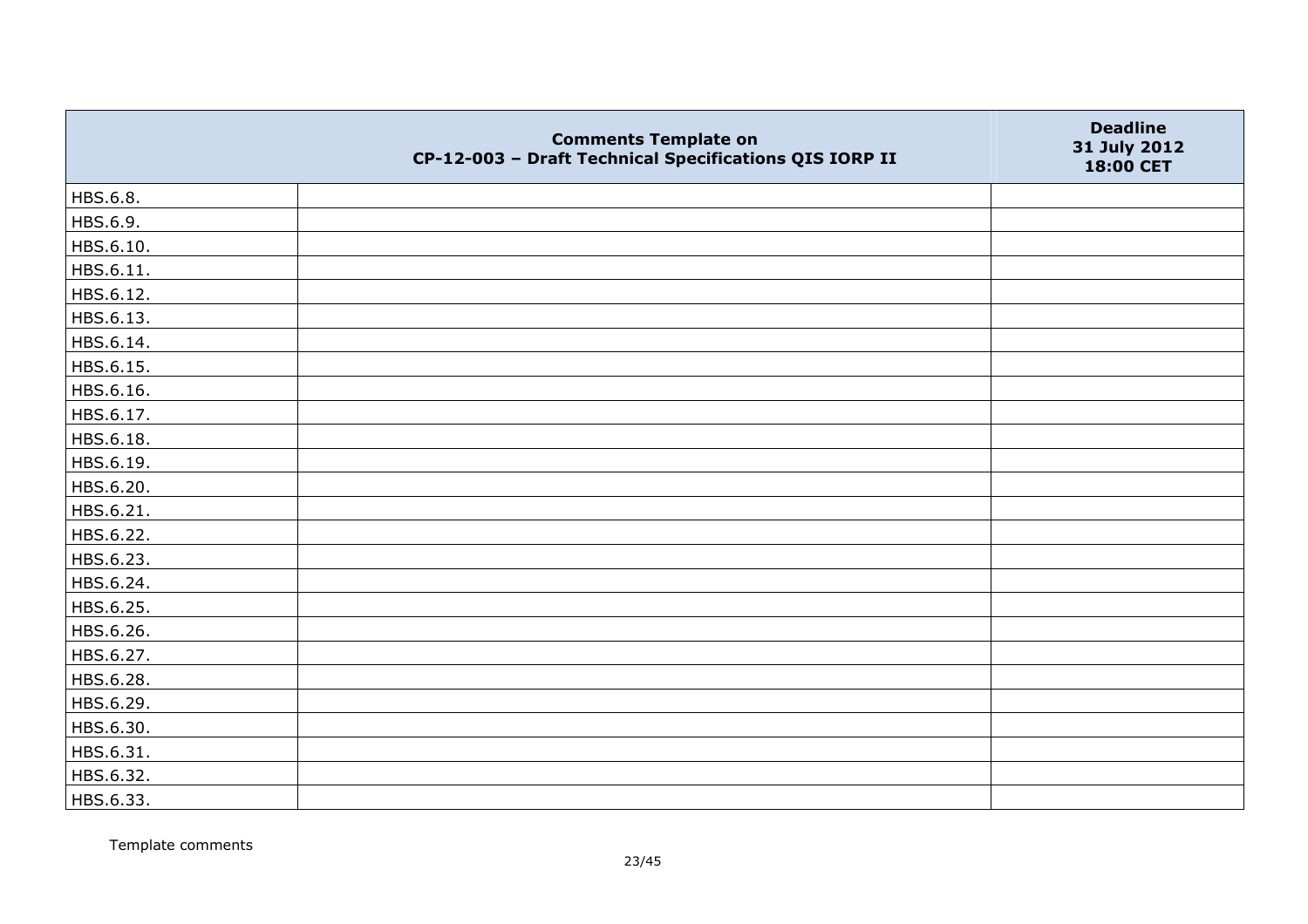|           | <b>Comments Template on</b><br>CP-12-003 - Draft Technical Specifications QIS IORP II | <b>Deadline</b><br>31 July 2012<br>18:00 CET |
|-----------|---------------------------------------------------------------------------------------|----------------------------------------------|
| HBS.6.34. |                                                                                       |                                              |
| HBS.6.35. |                                                                                       |                                              |
| HBS.6.36. |                                                                                       |                                              |
| HBS.6.37. |                                                                                       |                                              |
| HBS.6.38. |                                                                                       |                                              |
| HBS.6.39. |                                                                                       |                                              |
| HBS.6.40. |                                                                                       |                                              |
| HBS.6.41. |                                                                                       |                                              |
| HBS.6.42. |                                                                                       |                                              |
| HBS.6.43. |                                                                                       |                                              |
| HBS.6.44. |                                                                                       |                                              |
| HBS.6.45. |                                                                                       |                                              |
| HBS.6.46. |                                                                                       |                                              |
| HBS.6.47. |                                                                                       |                                              |
| HBS.6.48. |                                                                                       |                                              |
| HBS.6.49. |                                                                                       |                                              |
| HBS.6.50. |                                                                                       |                                              |
| HBS.6.51. |                                                                                       |                                              |
| HBS.6.52. |                                                                                       |                                              |
| HBS.6.53. |                                                                                       |                                              |
| HBS.6.54. |                                                                                       |                                              |
| HBS.6.55. |                                                                                       |                                              |
| HBS.6.56. |                                                                                       |                                              |
| HBS.6.57. |                                                                                       |                                              |
| HBS.6.58. |                                                                                       |                                              |
| HBS.6.59. |                                                                                       |                                              |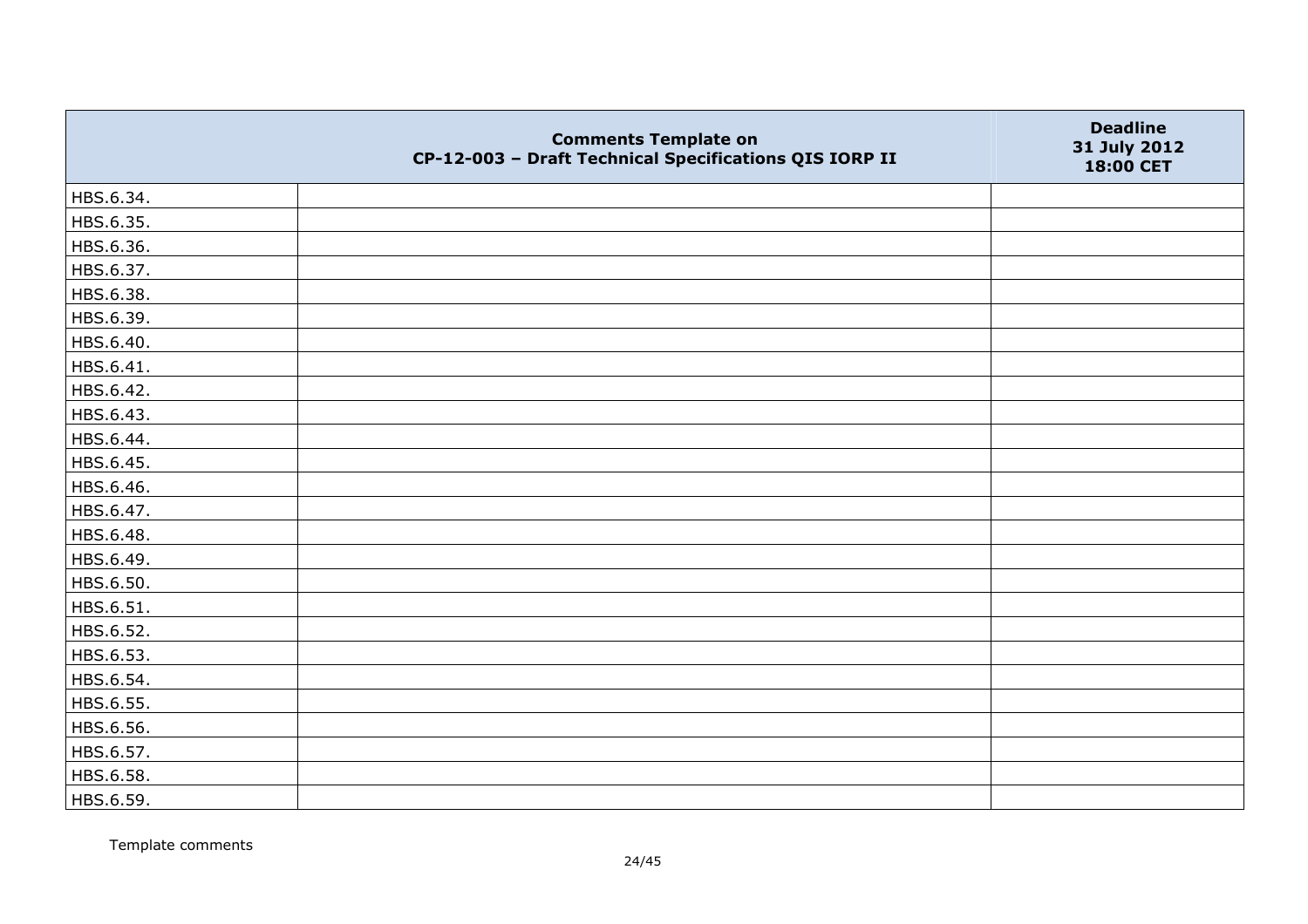|           | <b>Comments Template on</b><br>CP-12-003 - Draft Technical Specifications QIS IORP II | <b>Deadline</b><br>31 July 2012<br>18:00 CET |
|-----------|---------------------------------------------------------------------------------------|----------------------------------------------|
| HBS.6.60. |                                                                                       |                                              |
| HBS.6.61. |                                                                                       |                                              |
| HBS.6.62. |                                                                                       |                                              |
| HBS.6.63. |                                                                                       |                                              |
| HBS.6.64. |                                                                                       |                                              |
| HBS.6.65. |                                                                                       |                                              |
| HBS.6.66. |                                                                                       |                                              |
| HBS.6.67. |                                                                                       |                                              |
| HBS.6.68. |                                                                                       |                                              |
| HBS.6.69. |                                                                                       |                                              |
| HBS.6.70. |                                                                                       |                                              |
| HBS.6.71. |                                                                                       |                                              |
| HBS.6.72. |                                                                                       |                                              |
| HBS.6.73. |                                                                                       |                                              |
| HBS.6.74. |                                                                                       |                                              |
| HBS.6.75. |                                                                                       |                                              |
| HBS.6.76. |                                                                                       |                                              |
| HBS.6.77. |                                                                                       |                                              |
| HBS.6.78. |                                                                                       |                                              |
| HBS.6.79. |                                                                                       |                                              |
| HBS.6.80. |                                                                                       |                                              |
| HBS.6.81. |                                                                                       |                                              |
| HBS.6.82. |                                                                                       |                                              |
| HBS.6.83. |                                                                                       |                                              |
| HBS.6.84. |                                                                                       |                                              |
| HBS.6.85. |                                                                                       |                                              |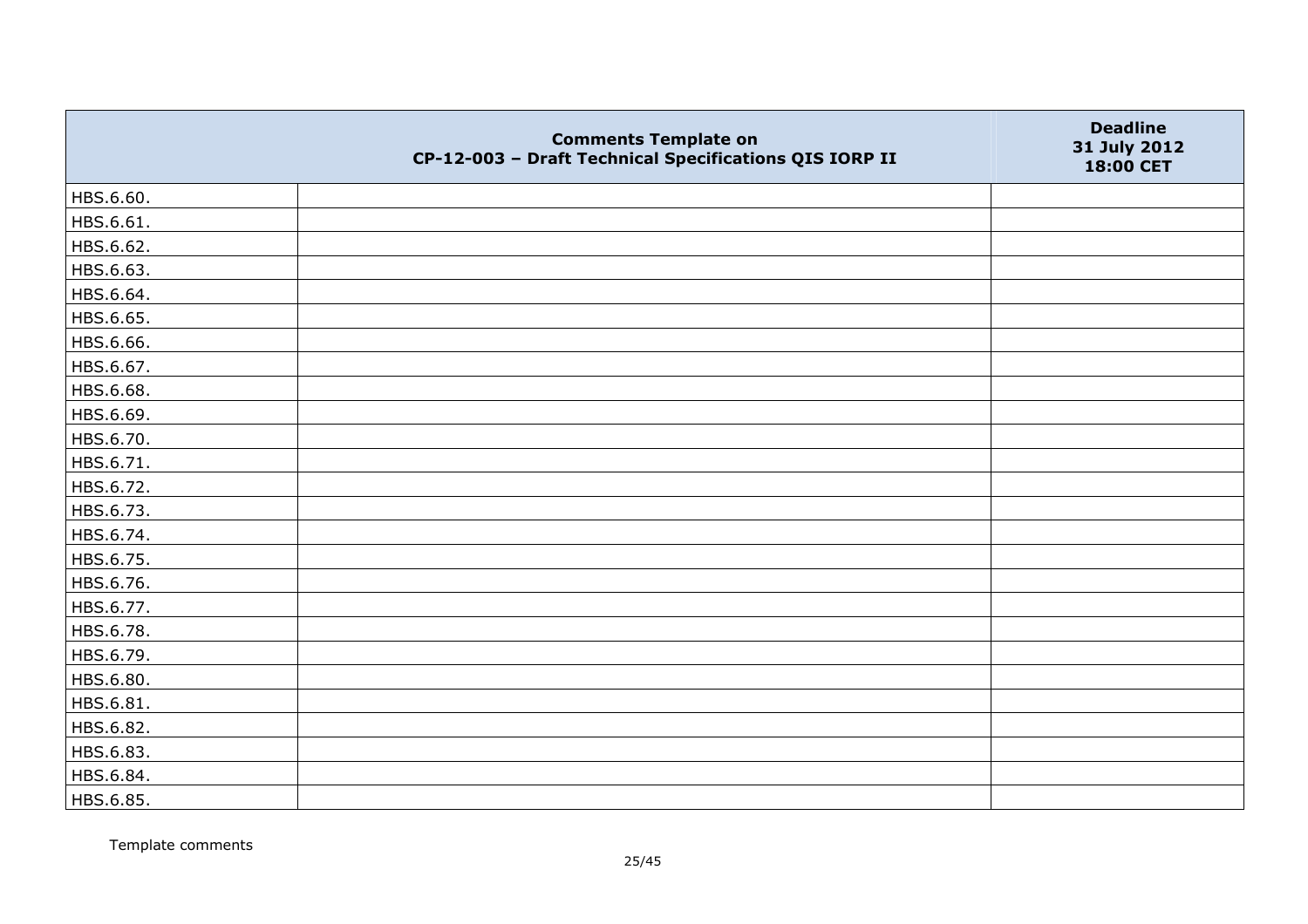|           | <b>Comments Template on</b><br>CP-12-003 - Draft Technical Specifications QIS IORP II | <b>Deadline</b><br>31 July 2012<br>18:00 CET |
|-----------|---------------------------------------------------------------------------------------|----------------------------------------------|
| HBS.6.86. |                                                                                       |                                              |
| HBS.6.87. |                                                                                       |                                              |
| HBS.6.88. |                                                                                       |                                              |
| HBS.6.89. |                                                                                       |                                              |
| HBS.6.90. |                                                                                       |                                              |
| HBS.7.1.  |                                                                                       |                                              |
| HBS.7.2.  |                                                                                       |                                              |
| HBS.7.3.  |                                                                                       |                                              |
| HBS.7.4.  |                                                                                       |                                              |
| HBS.7.5.  |                                                                                       |                                              |
| HBS.7.6.  |                                                                                       |                                              |
| HBS.7.7.  |                                                                                       |                                              |
| HBS.7.8.  |                                                                                       |                                              |
| HBS.7.9.  |                                                                                       |                                              |
| HBS.7.10. |                                                                                       |                                              |
| HBS.7.11. |                                                                                       |                                              |
| HBS.7.12. |                                                                                       |                                              |
| HBS.7.13. |                                                                                       |                                              |
| HBS.7.14. |                                                                                       |                                              |
| HBS.7.15. |                                                                                       |                                              |
| HBS.7.16. |                                                                                       |                                              |
| HBS.7.17. |                                                                                       |                                              |
| HBS.7.18. |                                                                                       |                                              |
| HBS.7.19. |                                                                                       |                                              |
| HBS.7.20. |                                                                                       |                                              |
| HBS.7.21. |                                                                                       |                                              |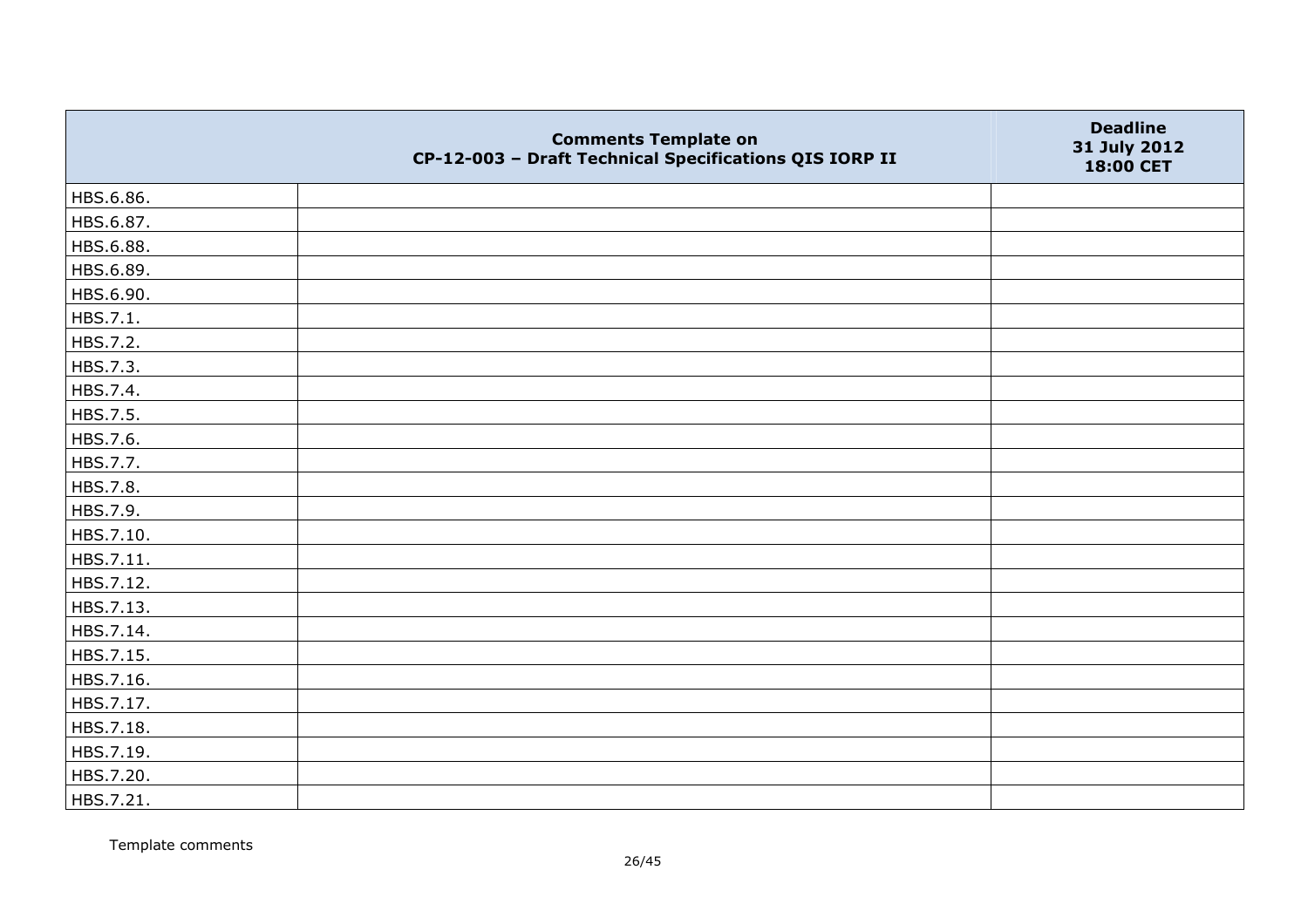|           | <b>Comments Template on</b><br>CP-12-003 - Draft Technical Specifications QIS IORP II | <b>Deadline</b><br>31 July 2012<br>18:00 CET |
|-----------|---------------------------------------------------------------------------------------|----------------------------------------------|
| HBS.7.22. |                                                                                       |                                              |
| HBS.7.23. |                                                                                       |                                              |
| HBS.7.24. |                                                                                       |                                              |
| HBS.7.25. |                                                                                       |                                              |
| HBS.7.26. |                                                                                       |                                              |
| HBS.7.27. |                                                                                       |                                              |
| HBS.7.28. |                                                                                       |                                              |
| HBS.7.29. |                                                                                       |                                              |
| HBS.7.30. |                                                                                       |                                              |
| HBS.7.31. |                                                                                       |                                              |
| HBS.7.32. |                                                                                       |                                              |
| HBS.7.33. |                                                                                       |                                              |
| HBS.7.34. |                                                                                       |                                              |
| HBS.7.35. |                                                                                       |                                              |
| HBS.7.36. |                                                                                       |                                              |
| HBS.7.37. |                                                                                       |                                              |
| HBS.7.38. |                                                                                       |                                              |
| HBS.7.39. |                                                                                       |                                              |
| HBS.7.40. |                                                                                       |                                              |
| HBS.7.41. |                                                                                       |                                              |
| HBS.7.42. |                                                                                       |                                              |
| HBS.8.1.  |                                                                                       |                                              |
| HBS.8.2.  |                                                                                       |                                              |
| HBS.8.3.  |                                                                                       |                                              |
| HBS.8.4.  |                                                                                       |                                              |
| HBS.8.5.  |                                                                                       |                                              |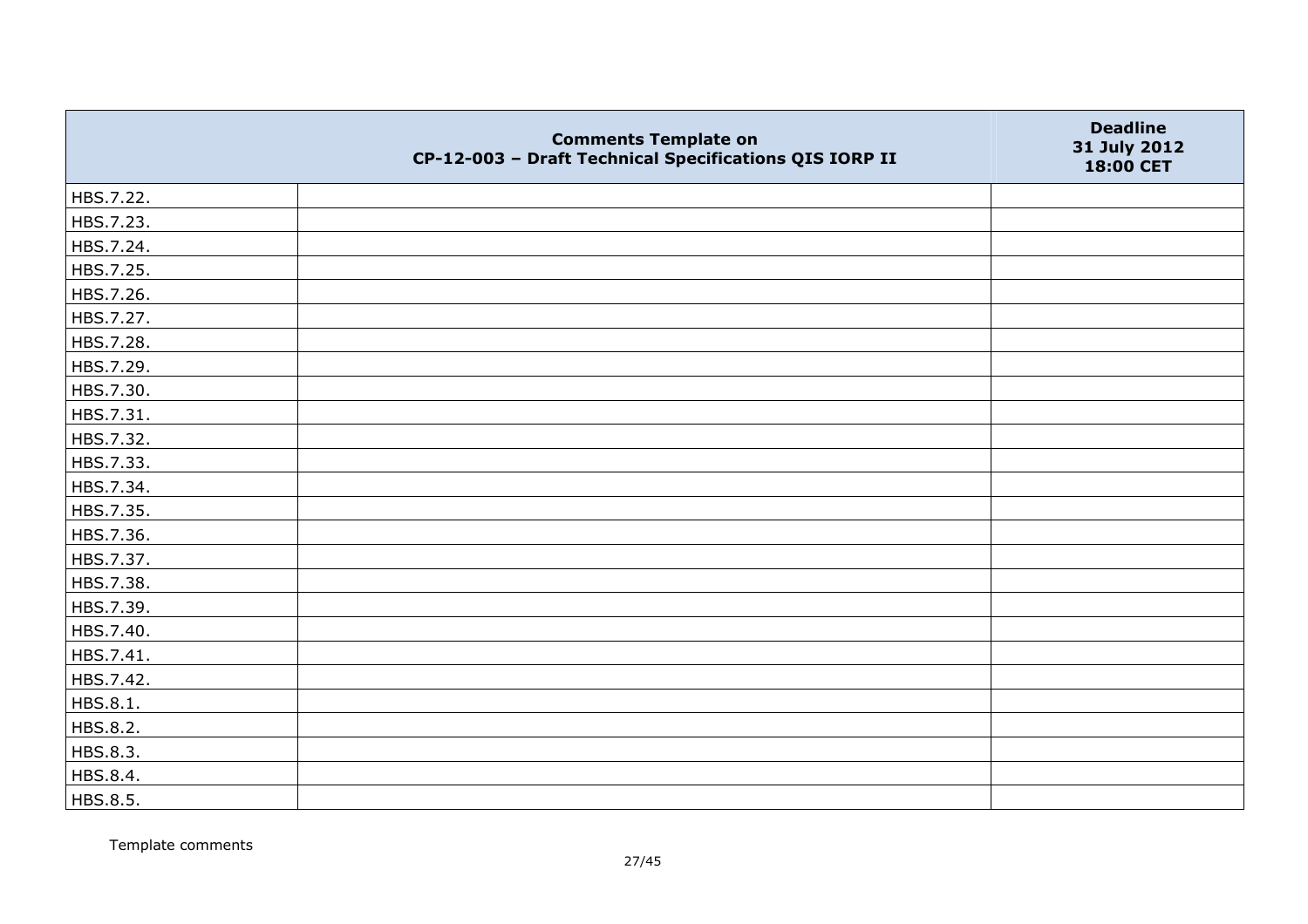|           | <b>Comments Template on</b><br>CP-12-003 - Draft Technical Specifications QIS IORP II | <b>Deadline</b><br>31 July 2012<br>18:00 CET |
|-----------|---------------------------------------------------------------------------------------|----------------------------------------------|
| HBS.8.6.  |                                                                                       |                                              |
| HBS.8.7.  |                                                                                       |                                              |
| HBS.8.8.  |                                                                                       |                                              |
| HBS.8.9.  |                                                                                       |                                              |
| HBS.8.10. |                                                                                       |                                              |
| HBS.8.11. |                                                                                       |                                              |
| HBS.8.12. |                                                                                       |                                              |
| HBS.8.13. |                                                                                       |                                              |
| HBS.8.14. |                                                                                       |                                              |
| HBS.8.15. |                                                                                       |                                              |
| HBS.8.16. |                                                                                       |                                              |
| HBS.8.17. |                                                                                       |                                              |
| HBS.8.18. |                                                                                       |                                              |
| HBS.8.19. |                                                                                       |                                              |
| HBS.8.20. |                                                                                       |                                              |
| HBS.8.21. |                                                                                       |                                              |
| HBS.8.22. |                                                                                       |                                              |
| HBS.8.23. |                                                                                       |                                              |
| HBS.8.24. |                                                                                       |                                              |
| HBS.9.1.  |                                                                                       |                                              |
| HBS.9.2.  |                                                                                       |                                              |
| HBS.9.3.  |                                                                                       |                                              |
| HBS.9.4.  |                                                                                       |                                              |
| HBS.9.5.  |                                                                                       |                                              |
| HBS.9.6.  |                                                                                       |                                              |
| HBS.9.7.  |                                                                                       |                                              |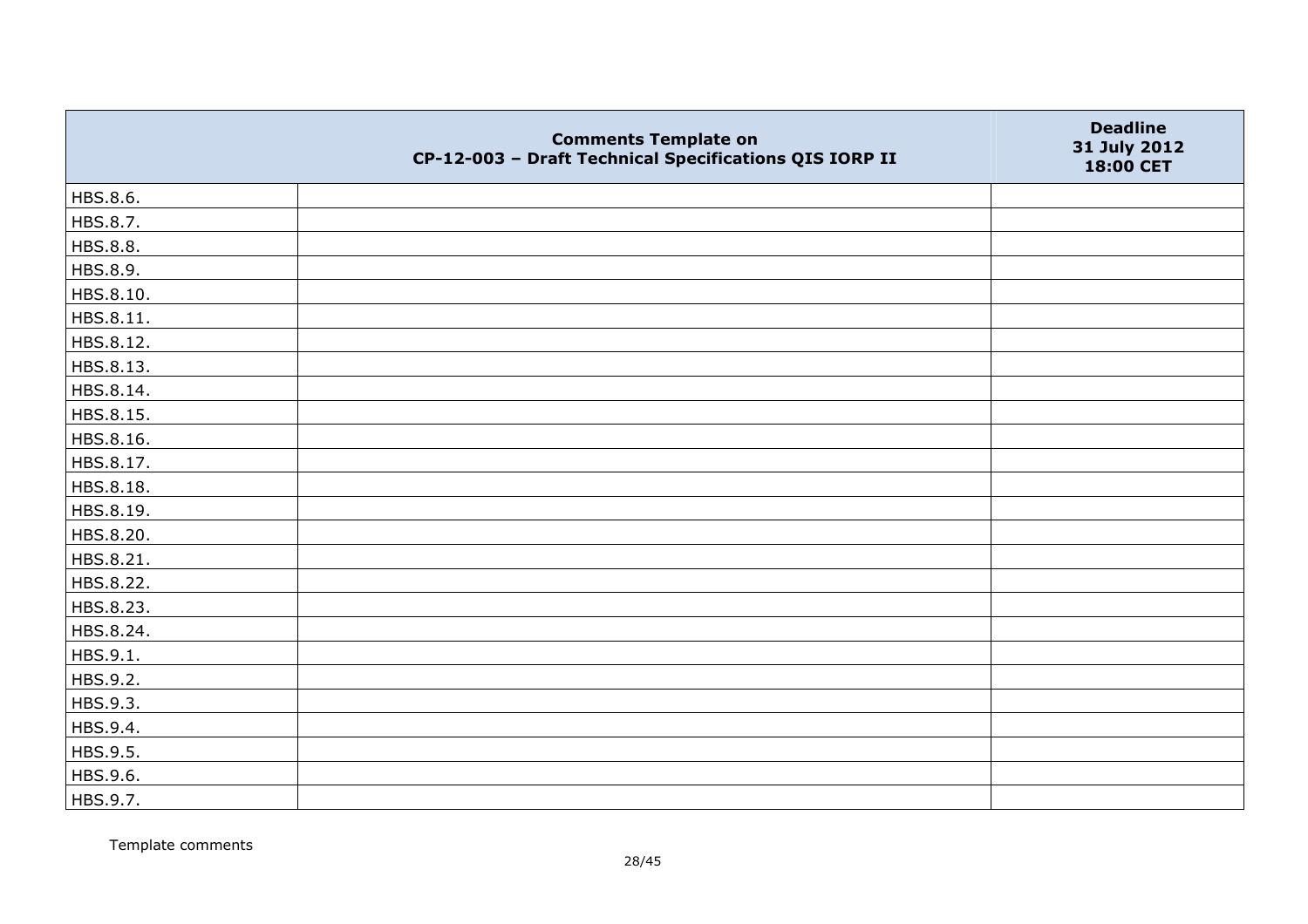|                   | <b>Comments Template on</b><br>CP-12-003 - Draft Technical Specifications QIS IORP II | <b>Deadline</b><br>31 July 2012<br>18:00 CET |
|-------------------|---------------------------------------------------------------------------------------|----------------------------------------------|
| HBS.9.8.          |                                                                                       |                                              |
| HBS.9.9.          |                                                                                       |                                              |
| SCR.1.1.          |                                                                                       |                                              |
| SCR.1.2.          |                                                                                       |                                              |
| SCR.1.3.          |                                                                                       |                                              |
| SCR.1.4.          |                                                                                       |                                              |
| SCR.1.5.          |                                                                                       |                                              |
| SCR.1.6.          |                                                                                       |                                              |
| SCR.1.7.          |                                                                                       |                                              |
| SCR.1.8.          |                                                                                       |                                              |
| SCR.1.9.          |                                                                                       |                                              |
| $\vert$ SCR.1.10. |                                                                                       |                                              |
| SCR.1.11.         |                                                                                       |                                              |
| SCR.1.12.         |                                                                                       |                                              |
| SCR.1.13.         |                                                                                       |                                              |
| SCR.1.14.         |                                                                                       |                                              |
| $\vert$ SCR.1.15. |                                                                                       |                                              |
| SCR.1.16.         |                                                                                       |                                              |
| SCR.1.17.         |                                                                                       |                                              |
| SCR.1.18.         |                                                                                       |                                              |
| $ $ SCR.1.19.     |                                                                                       |                                              |
| SCR.1.20.         |                                                                                       |                                              |
| SCR.1.21.         |                                                                                       |                                              |
| SCR.1.22.         |                                                                                       |                                              |
| SCR.1.23.         |                                                                                       |                                              |
| SCR.1.24.         |                                                                                       |                                              |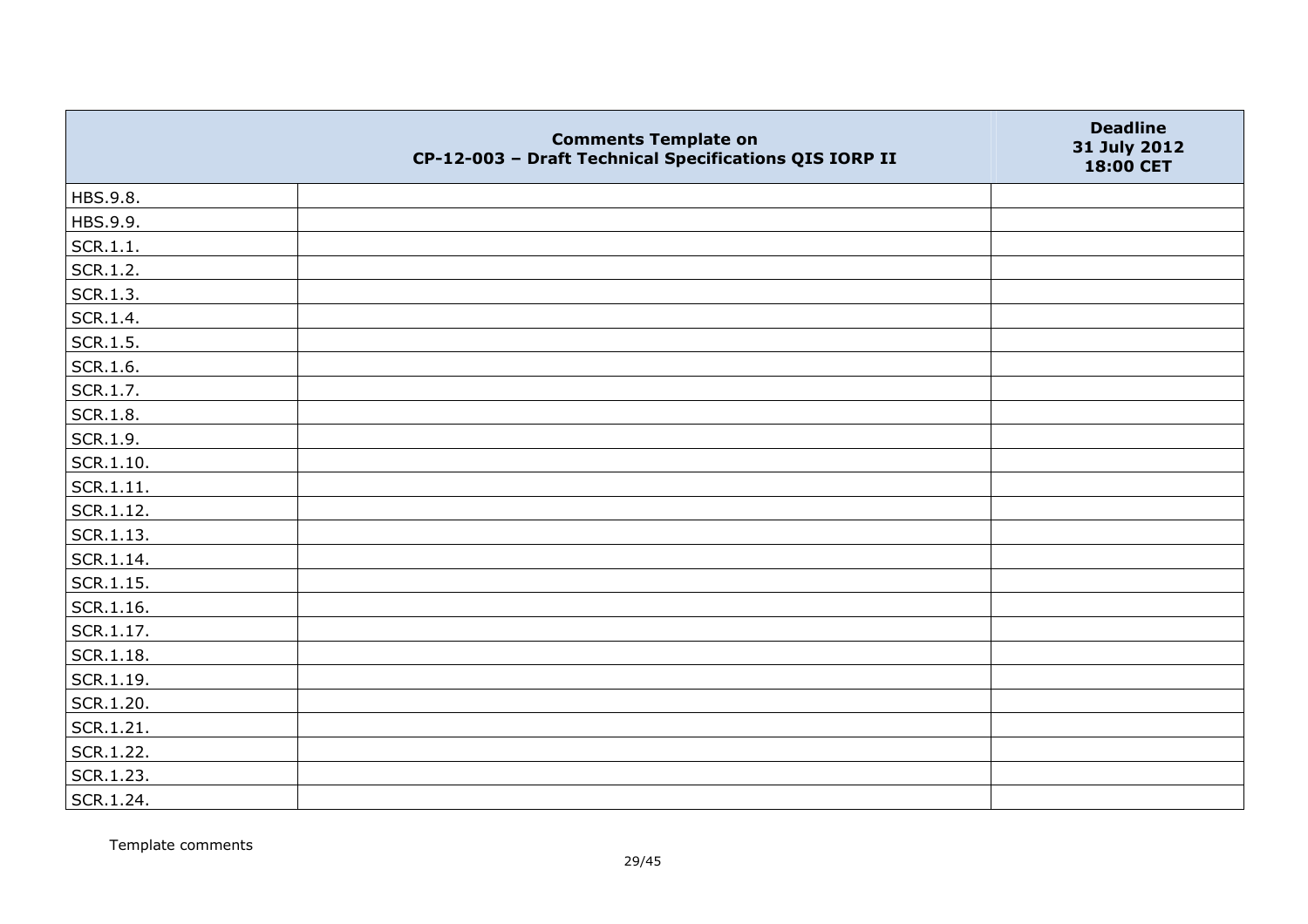|           | <b>Comments Template on</b><br>CP-12-003 - Draft Technical Specifications QIS IORP II | <b>Deadline</b><br>31 July 2012<br>18:00 CET |
|-----------|---------------------------------------------------------------------------------------|----------------------------------------------|
| SCR.1.25. |                                                                                       |                                              |
| SCR.2.1.  |                                                                                       |                                              |
| SCR.2.2.  |                                                                                       |                                              |
| SCR.2.3.  |                                                                                       |                                              |
| SCR.2.4.  |                                                                                       |                                              |
| SCR.2.5.  |                                                                                       |                                              |
| SCR.2.6.  |                                                                                       |                                              |
| SCR.2.7.  |                                                                                       |                                              |
| SCR.2.8.  |                                                                                       |                                              |
| SCR.2.9.  |                                                                                       |                                              |
| SCR.2.10. |                                                                                       |                                              |
| SCR.2.11. |                                                                                       |                                              |
| SCR.2.12. |                                                                                       |                                              |
| SCR.2.13. |                                                                                       |                                              |
| SCR.2.14. |                                                                                       |                                              |
| SCR.2.15. |                                                                                       |                                              |
| SCR.2.16. |                                                                                       |                                              |
| SCR.2.17. |                                                                                       |                                              |
| SCR.2.18. |                                                                                       |                                              |
| SCR.2.19. |                                                                                       |                                              |
| SCR.2.20. |                                                                                       |                                              |
| SCR.2.21. |                                                                                       |                                              |
| SCR.2.22. |                                                                                       |                                              |
| SCR.2.23. |                                                                                       |                                              |
| SCR.2.24. |                                                                                       |                                              |
| SCR.2.25. |                                                                                       |                                              |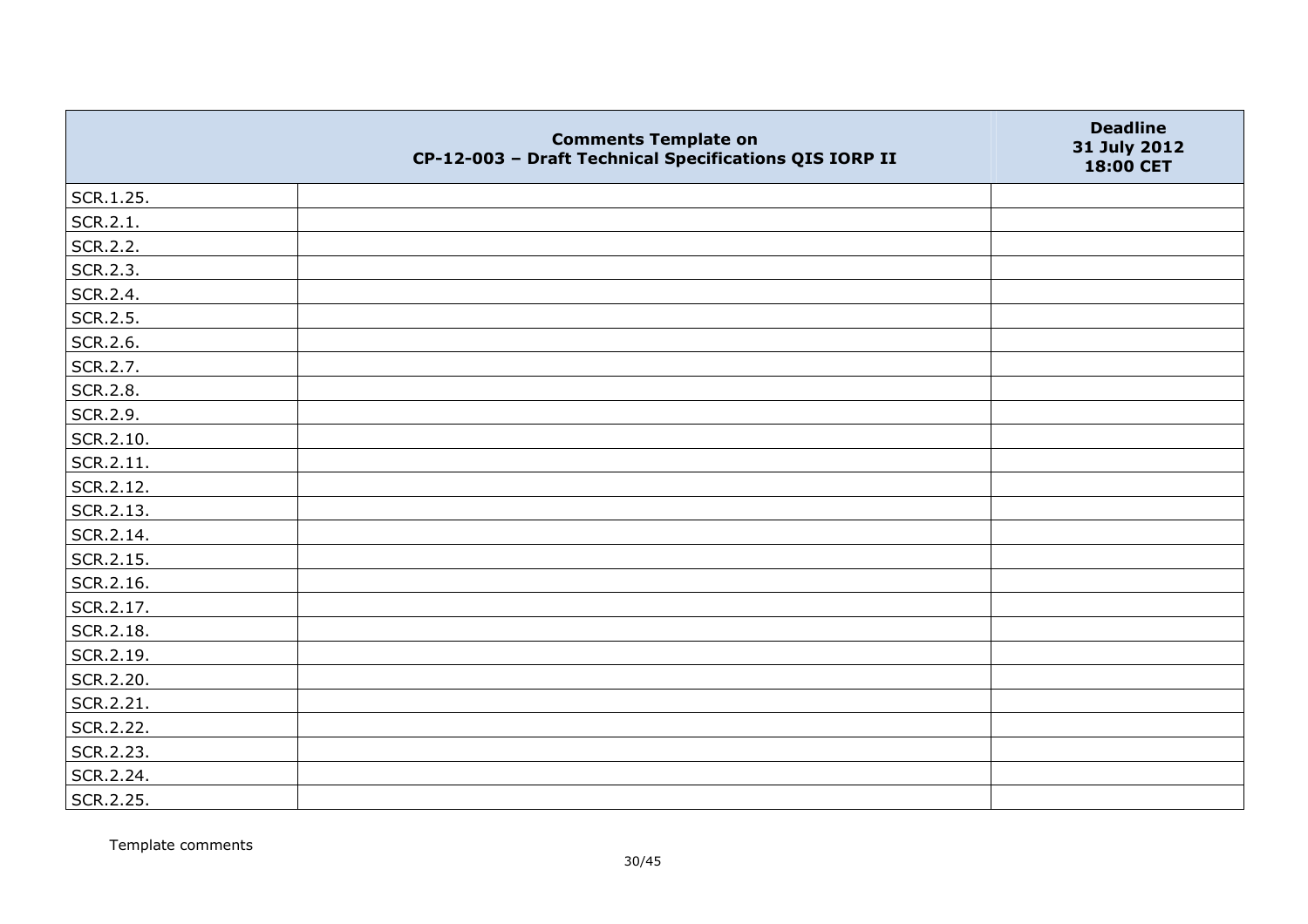|           | <b>Comments Template on</b><br>CP-12-003 - Draft Technical Specifications QIS IORP II | <b>Deadline</b><br>31 July 2012<br>18:00 CET |
|-----------|---------------------------------------------------------------------------------------|----------------------------------------------|
| SCR.2.26. |                                                                                       |                                              |
| SCR.2.27. |                                                                                       |                                              |
| SCR.2.28. |                                                                                       |                                              |
| SCR.2.29. |                                                                                       |                                              |
| SCR.2.30. |                                                                                       |                                              |
| SCR.2.31. |                                                                                       |                                              |
| SCR.2.32. |                                                                                       |                                              |
| SCR.2.33. |                                                                                       |                                              |
| SCR.2.34. |                                                                                       |                                              |
| SCR.2.35. |                                                                                       |                                              |
| SCR.3.1.  |                                                                                       |                                              |
| SCR.3.2.  |                                                                                       |                                              |
| SCR.3.3.  |                                                                                       |                                              |
| SCR.3.4.  |                                                                                       |                                              |
| SCR.3.5.  |                                                                                       |                                              |
| SCR.3.6.  |                                                                                       |                                              |
| SCR.4.1.  |                                                                                       |                                              |
| SCR.4.2.  |                                                                                       |                                              |
| SCR.4.3.  |                                                                                       |                                              |
| SCR.4.4.  |                                                                                       |                                              |
| SCR.5.1.  |                                                                                       |                                              |
| SCR.5.2.  |                                                                                       |                                              |
| SCR.5.3.  |                                                                                       |                                              |
| SCR.5.4.  |                                                                                       |                                              |
| SCR.5.5.  |                                                                                       |                                              |
| SCR.5.6.  |                                                                                       |                                              |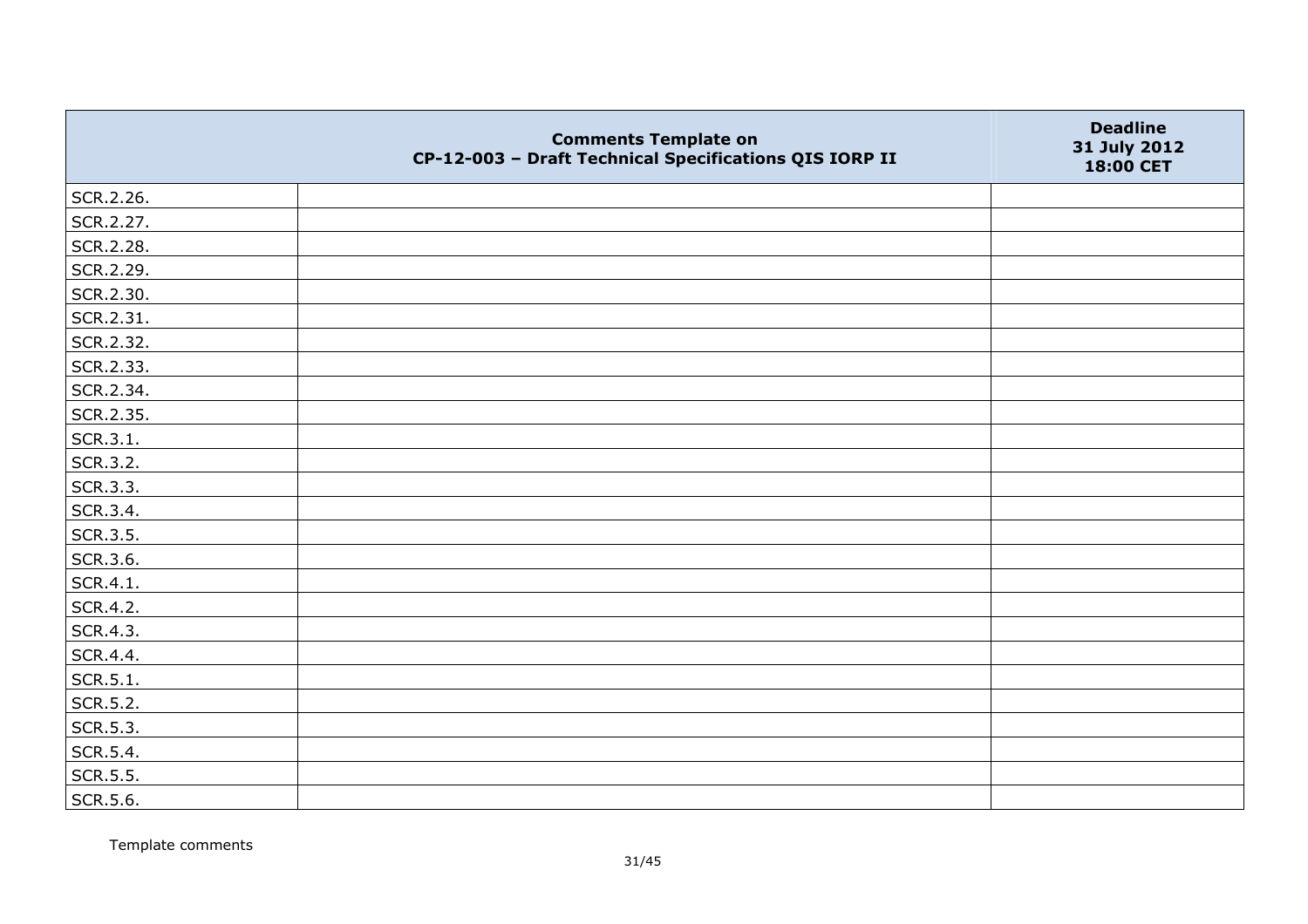|                   | <b>Comments Template on</b><br>CP-12-003 - Draft Technical Specifications QIS IORP II | <b>Deadline</b><br>31 July 2012<br>18:00 CET |
|-------------------|---------------------------------------------------------------------------------------|----------------------------------------------|
| SCR.5.7.          |                                                                                       |                                              |
| SCR.5.8.          |                                                                                       |                                              |
| SCR.5.9.          |                                                                                       |                                              |
| $\vert$ SCR.5.10. |                                                                                       |                                              |
| SCR.5.11.         |                                                                                       |                                              |
| SCR.5.12.         |                                                                                       |                                              |
| SCR.5.13.         |                                                                                       |                                              |
| SCR.5.14.         |                                                                                       |                                              |
| SCR.5.15.         |                                                                                       |                                              |
| SCR.5.16.         |                                                                                       |                                              |
| SCR.5.17.         |                                                                                       |                                              |
| SCR.5.18.         |                                                                                       |                                              |
| SCR.5.19.         |                                                                                       |                                              |
| SCR.5.20.         |                                                                                       |                                              |
| $ $ SCR.5.21.     |                                                                                       |                                              |
| SCR.5.22.         |                                                                                       |                                              |
| SCR.5.23.         |                                                                                       |                                              |
| SCR.5.24.         |                                                                                       |                                              |
| SCR.5.25.         |                                                                                       |                                              |
| SCR.5.26.         |                                                                                       |                                              |
| SCR.5.27.         |                                                                                       |                                              |
| SCR.5.28.         |                                                                                       |                                              |
| SCR.5.29.         |                                                                                       |                                              |
| SCR.5.30.         |                                                                                       |                                              |
| SCR.5.31.         |                                                                                       |                                              |
| SCR.5.32.         |                                                                                       |                                              |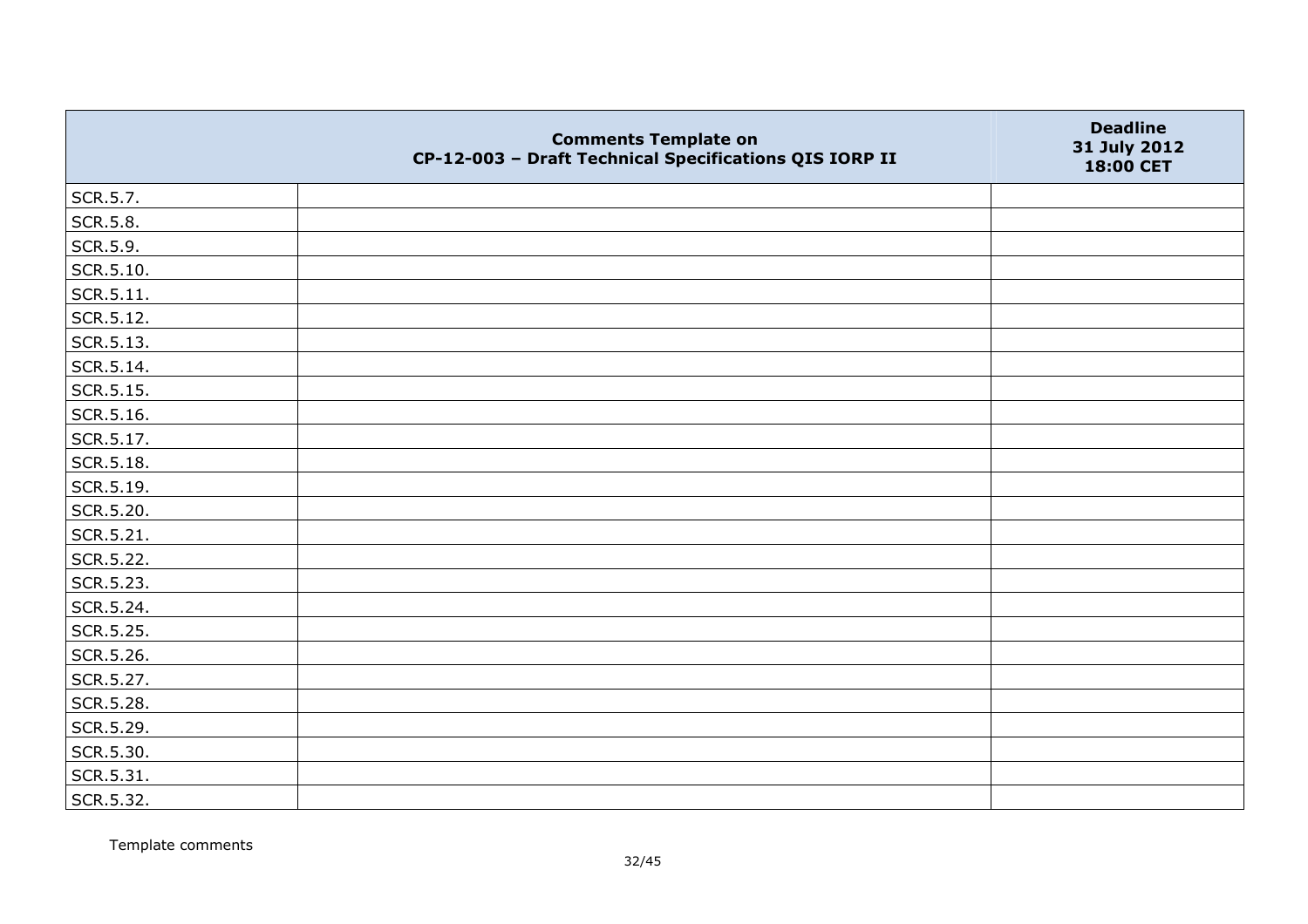|           | <b>Comments Template on</b><br>CP-12-003 - Draft Technical Specifications QIS IORP II | <b>Deadline</b><br>31 July 2012<br>18:00 CET |
|-----------|---------------------------------------------------------------------------------------|----------------------------------------------|
| SCR.5.33. |                                                                                       |                                              |
| SCR.5.34. |                                                                                       |                                              |
| SCR.5.35. |                                                                                       |                                              |
| SCR.5.36. |                                                                                       |                                              |
| SCR.5.37. |                                                                                       |                                              |
| SCR.5.38. |                                                                                       |                                              |
| SCR.5.39. |                                                                                       |                                              |
| SCR.5.40. |                                                                                       |                                              |
| SCR.5.41. |                                                                                       |                                              |
| SCR.5.42. |                                                                                       |                                              |
| SCR.5.43. |                                                                                       |                                              |
| SCR.5.44. |                                                                                       |                                              |
| SCR.5.45. |                                                                                       |                                              |
| SCR.5.46. |                                                                                       |                                              |
| SCR.5.47. |                                                                                       |                                              |
| SCR.5.48. |                                                                                       |                                              |
| SCR.5.49. |                                                                                       |                                              |
| SCR.5.50. |                                                                                       |                                              |
| SCR.5.51. |                                                                                       |                                              |
| SCR.5.52. |                                                                                       |                                              |
| SCR.5.53. |                                                                                       |                                              |
| SCR.5.54. |                                                                                       |                                              |
| SCR.5.55. |                                                                                       |                                              |
| SCR.5.56. |                                                                                       |                                              |
| SCR.5.57. |                                                                                       |                                              |
| SCR.5.58. |                                                                                       |                                              |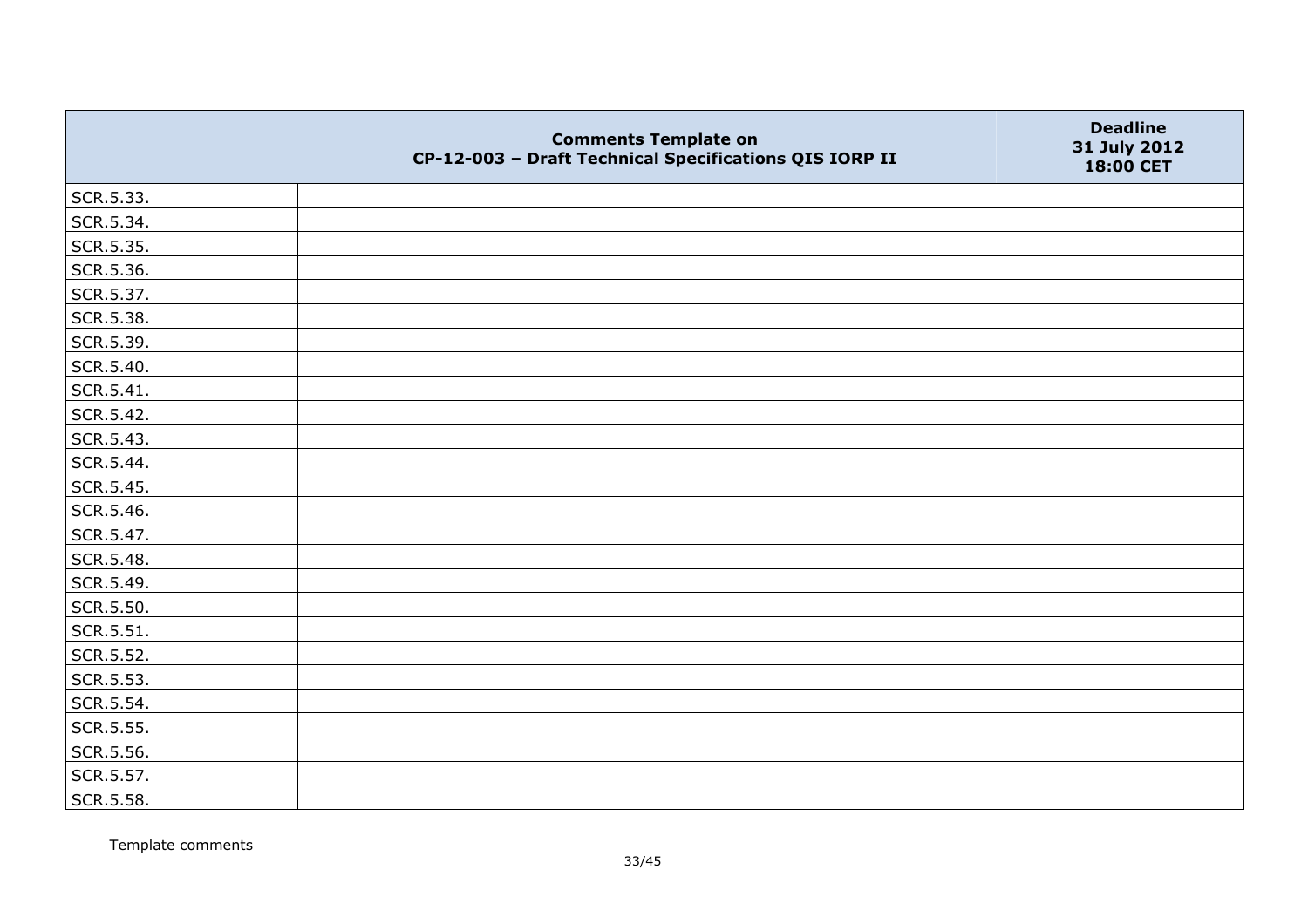|           | <b>Comments Template on</b><br>CP-12-003 - Draft Technical Specifications QIS IORP II | <b>Deadline</b><br>31 July 2012<br>18:00 CET |
|-----------|---------------------------------------------------------------------------------------|----------------------------------------------|
| SCR.5.59. |                                                                                       |                                              |
| SCR.5.60. |                                                                                       |                                              |
| SCR.5.61. |                                                                                       |                                              |
| SCR.5.62. |                                                                                       |                                              |
| SCR.5.63. |                                                                                       |                                              |
| SCR.5.64. |                                                                                       |                                              |
| SCR.5.65. |                                                                                       |                                              |
| SCR.5.66. |                                                                                       |                                              |
| SCR.5.67. |                                                                                       |                                              |
| SCR.5.68. |                                                                                       |                                              |
| SCR.5.69. |                                                                                       |                                              |
| SCR.5.70. |                                                                                       |                                              |
| SCR.5.71. |                                                                                       |                                              |
| SCR.5.72. |                                                                                       |                                              |
| SCR.5.73. |                                                                                       |                                              |
| SCR.5.74. |                                                                                       |                                              |
| SCR.5.75. |                                                                                       |                                              |
| SCR.5.76. |                                                                                       |                                              |
| SCR.5.77. |                                                                                       |                                              |
| SCR.5.78. |                                                                                       |                                              |
| SCR.5.79. |                                                                                       |                                              |
| SCR.5.80. |                                                                                       |                                              |
| SCR.5.81. |                                                                                       |                                              |
| SCR.5.82. |                                                                                       |                                              |
| SCR.5.83. |                                                                                       |                                              |
| SCR.5.84. |                                                                                       |                                              |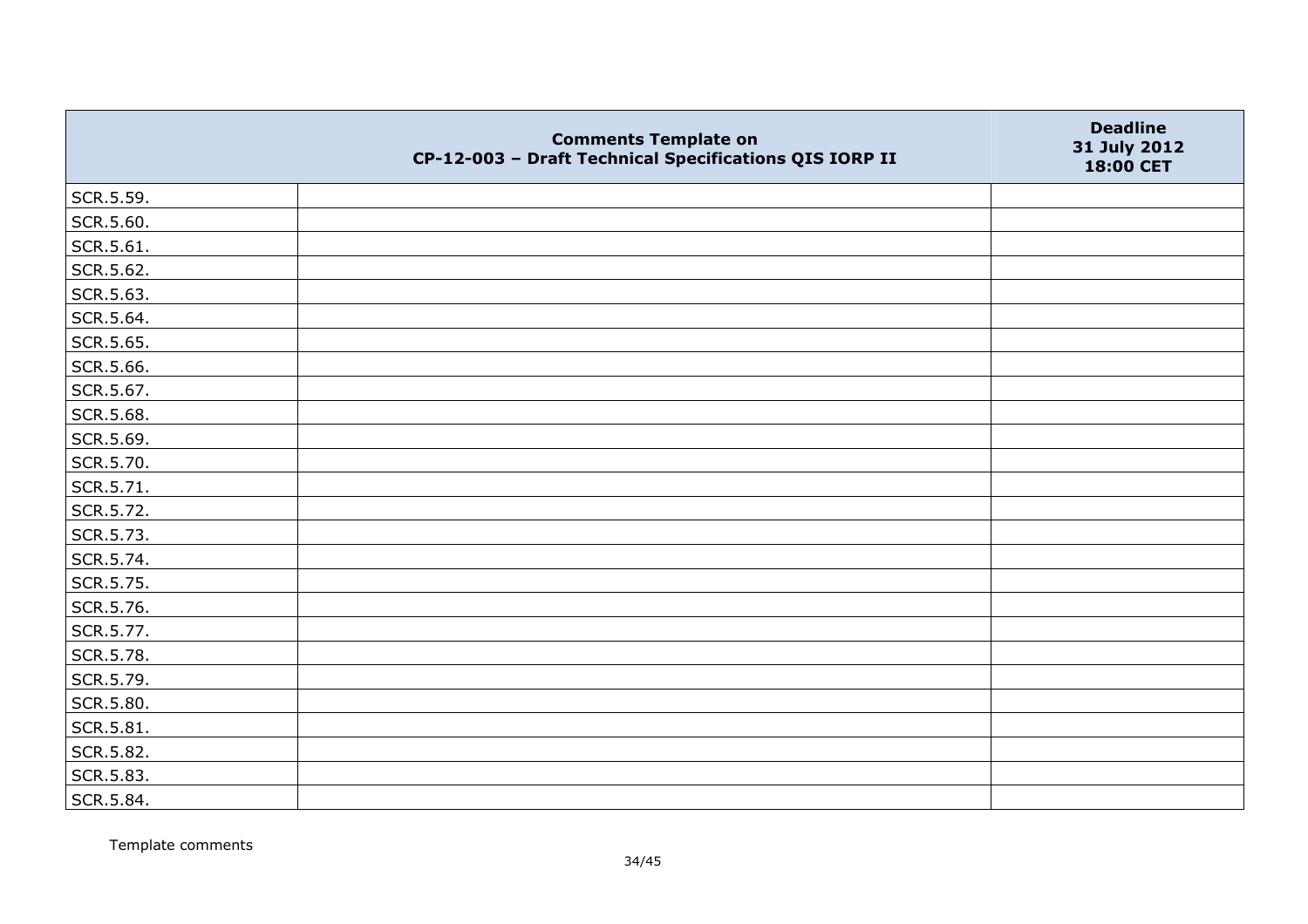|            | <b>Comments Template on</b><br>CP-12-003 - Draft Technical Specifications QIS IORP II | <b>Deadline</b><br>31 July 2012<br>18:00 CET |
|------------|---------------------------------------------------------------------------------------|----------------------------------------------|
| SCR.5.85.  |                                                                                       |                                              |
| SCR.5.86.  |                                                                                       |                                              |
| SCR.5.87.  |                                                                                       |                                              |
| SCR.5.88.  |                                                                                       |                                              |
| SCR.5.89.  |                                                                                       |                                              |
| SCR.5.90.  |                                                                                       |                                              |
| SCR.5.91.  |                                                                                       |                                              |
| SCR.5.92.  |                                                                                       |                                              |
| SCR.5.93.  |                                                                                       |                                              |
| SCR.5.94.  |                                                                                       |                                              |
| SCR.5.95.  |                                                                                       |                                              |
| SCR.5.96.  |                                                                                       |                                              |
| SCR.5.97.  |                                                                                       |                                              |
| SCR.5.98.  |                                                                                       |                                              |
| SCR.5.99.  |                                                                                       |                                              |
| SCR.5.100. |                                                                                       |                                              |
| SCR.5.101. |                                                                                       |                                              |
| SCR.5.102. |                                                                                       |                                              |
| SCR.5.103. |                                                                                       |                                              |
| SCR.5.104. |                                                                                       |                                              |
| SCR.5.105. |                                                                                       |                                              |
| SCR.5.106. |                                                                                       |                                              |
| SCR.5.107. |                                                                                       |                                              |
| SCR.5.108. |                                                                                       |                                              |
| SCR.5.109. |                                                                                       |                                              |
| SCR.5.110. |                                                                                       |                                              |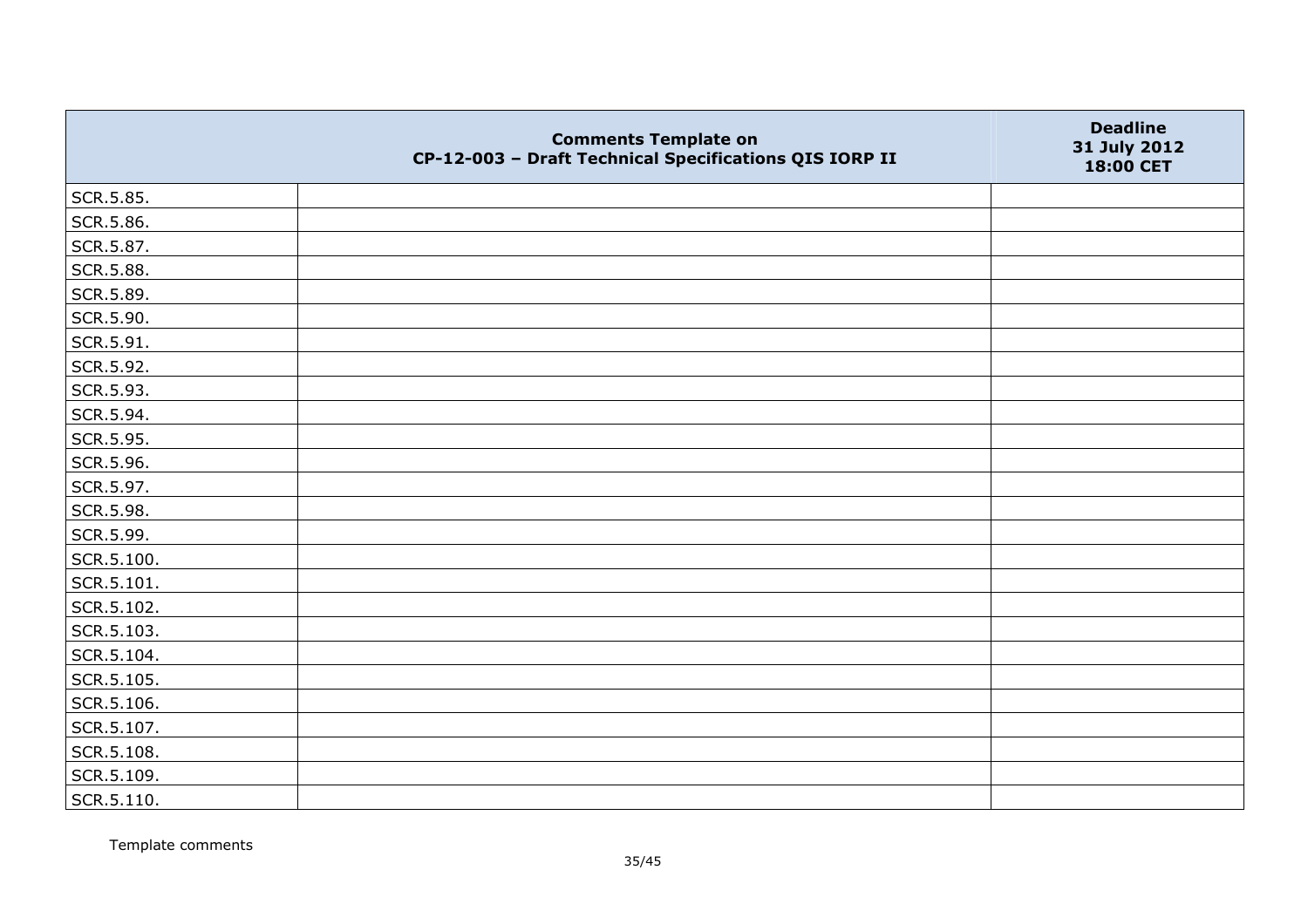|                | <b>Comments Template on</b><br>CP-12-003 - Draft Technical Specifications QIS IORP II | <b>Deadline</b><br>31 July 2012<br>18:00 CET |
|----------------|---------------------------------------------------------------------------------------|----------------------------------------------|
| $ $ SCR.5.111. |                                                                                       |                                              |
| SCR.5.112.     |                                                                                       |                                              |
| SCR.5.113.     |                                                                                       |                                              |
| SCR.5.114.     |                                                                                       |                                              |
| SCR.5.115.     |                                                                                       |                                              |
| SCR.5.116.     |                                                                                       |                                              |
| SCR.5.117.     |                                                                                       |                                              |
| SCR.5.118.     |                                                                                       |                                              |
| SCR.5.119.     |                                                                                       |                                              |
| SCR.5.120.     |                                                                                       |                                              |
| SCR.5.121.     |                                                                                       |                                              |
| SCR.5.122.     |                                                                                       |                                              |
| SCR.5.123.     |                                                                                       |                                              |
| SCR.5.124.     |                                                                                       |                                              |
| SCR.5.125.     |                                                                                       |                                              |
| SCR.5.126.     |                                                                                       |                                              |
| SCR.5.127.     |                                                                                       |                                              |
| SCR.5.128.     |                                                                                       |                                              |
| SCR.5.129.     |                                                                                       |                                              |
| SCR.5.130.     |                                                                                       |                                              |
| SCR.5.131.     |                                                                                       |                                              |
| SCR.6.1.       |                                                                                       |                                              |
| SCR.6.2.       |                                                                                       |                                              |
| SCR.6.3.       |                                                                                       |                                              |
| SCR.6.4.       |                                                                                       |                                              |
| SCR.6.5.       |                                                                                       |                                              |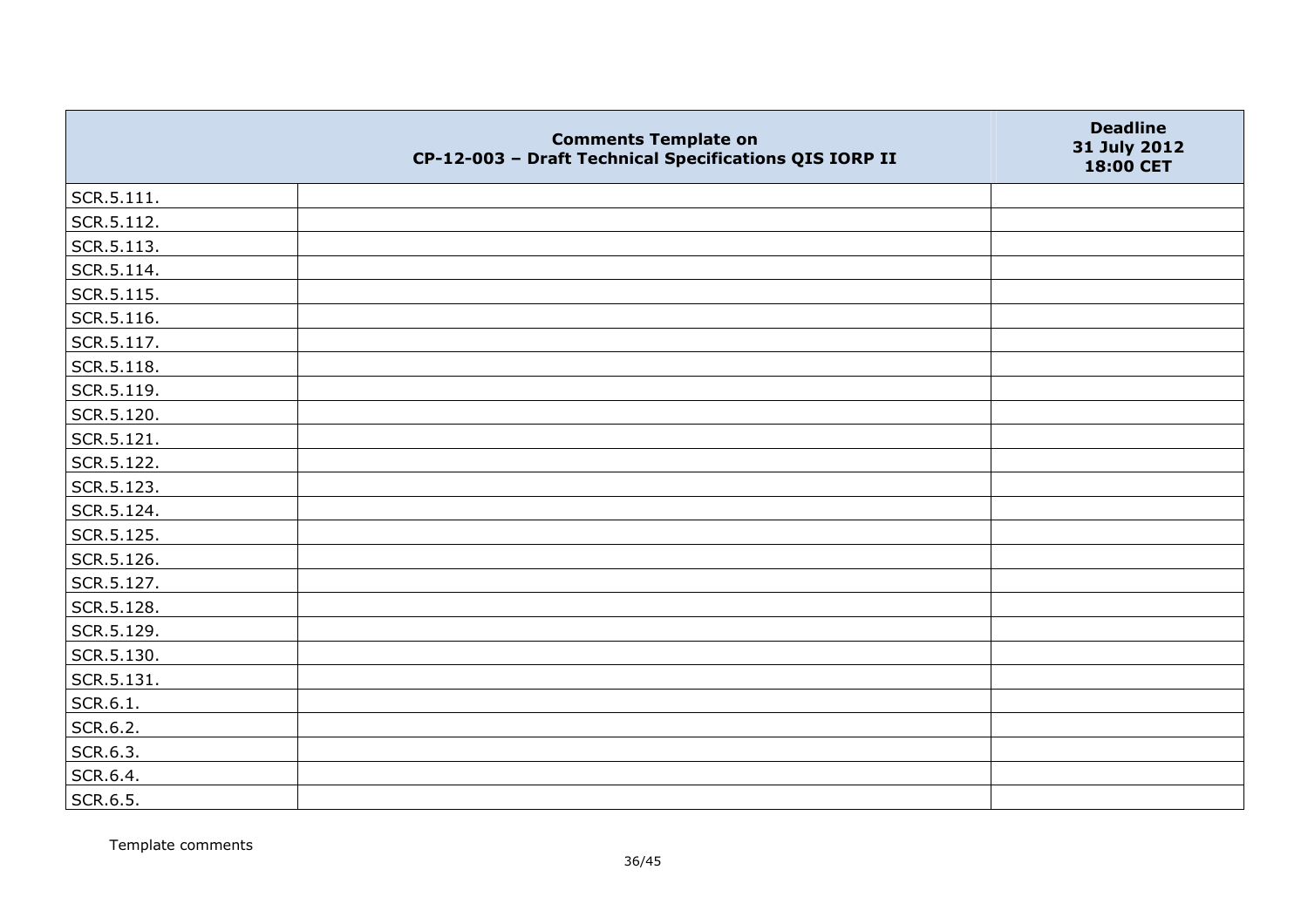|                   | <b>Comments Template on</b><br>CP-12-003 - Draft Technical Specifications QIS IORP II | <b>Deadline</b><br>31 July 2012<br>18:00 CET |
|-------------------|---------------------------------------------------------------------------------------|----------------------------------------------|
| SCR.6.6.          |                                                                                       |                                              |
| SCR.6.7.          |                                                                                       |                                              |
| SCR.6.8.          |                                                                                       |                                              |
| SCR.6.9.          |                                                                                       |                                              |
| SCR.6.10.         |                                                                                       |                                              |
| $\vert$ SCR.6.11. |                                                                                       |                                              |
| SCR.6.12.         |                                                                                       |                                              |
| SCR.6.13.         |                                                                                       |                                              |
| SCR.6.14.         |                                                                                       |                                              |
| SCR.6.15.         |                                                                                       |                                              |
| SCR.6.16.         |                                                                                       |                                              |
| SCR.6.17.         |                                                                                       |                                              |
| SCR.6.18.         |                                                                                       |                                              |
| SCR.6.19.         |                                                                                       |                                              |
| SCR.6.20.         |                                                                                       |                                              |
| SCR.6.21.         |                                                                                       |                                              |
| SCR.6.22.         |                                                                                       |                                              |
| SCR.6.23.         |                                                                                       |                                              |
| SCR.6.24.         |                                                                                       |                                              |
| SCR.6.25.         |                                                                                       |                                              |
| SCR.6.26.         |                                                                                       |                                              |
| SCR.6.27.         |                                                                                       |                                              |
| SCR.6.28.         |                                                                                       |                                              |
| SCR.6.29.         |                                                                                       |                                              |
| SCR.6.30.         |                                                                                       |                                              |
| SCR.6.31.         |                                                                                       |                                              |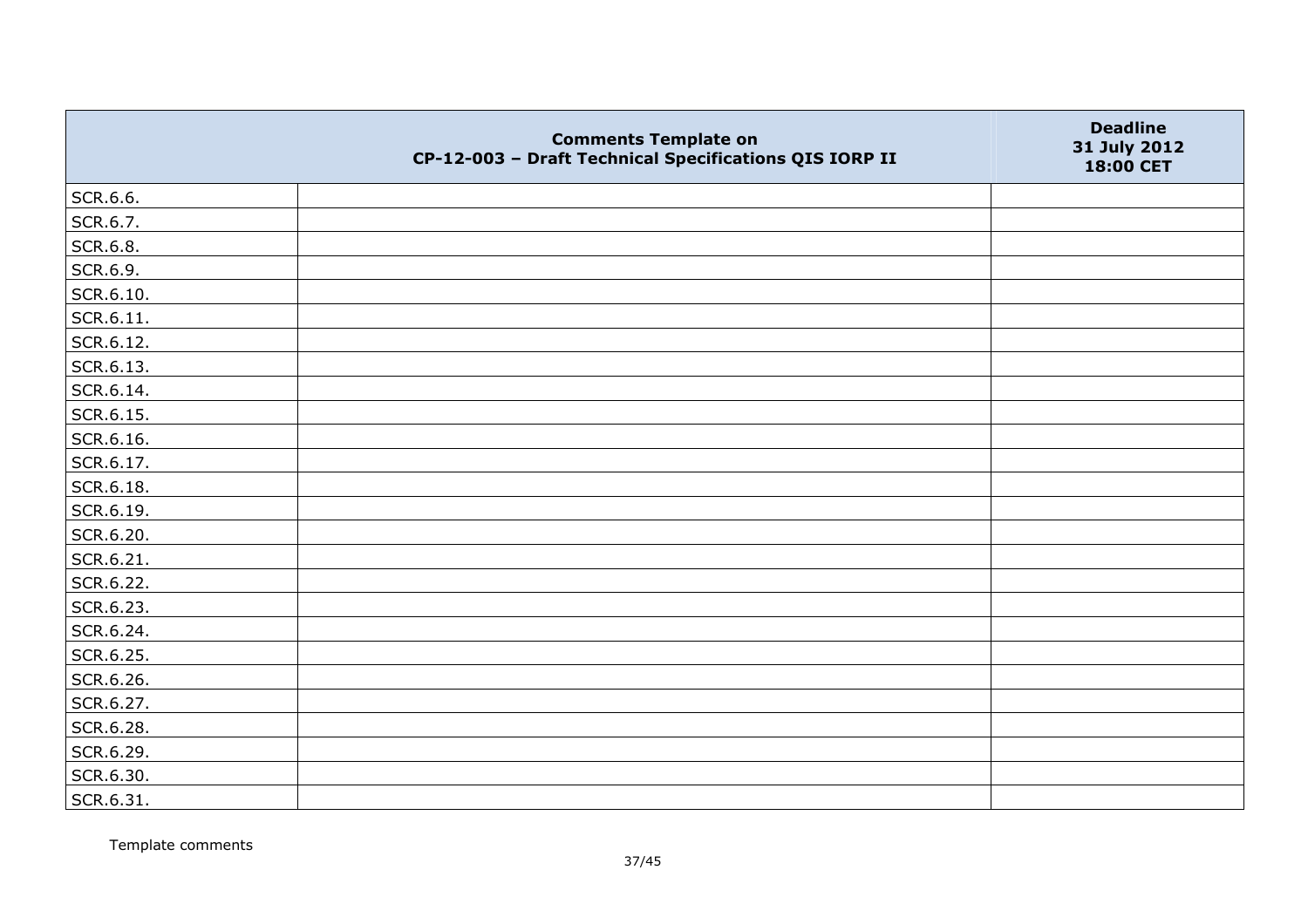|           | <b>Comments Template on</b><br>CP-12-003 - Draft Technical Specifications QIS IORP II | <b>Deadline</b><br>31 July 2012<br>18:00 CET |
|-----------|---------------------------------------------------------------------------------------|----------------------------------------------|
| SCR.6.32. |                                                                                       |                                              |
| SCR.7.1.  |                                                                                       |                                              |
| SCR.7.2.  |                                                                                       |                                              |
| SCR.7.3.  |                                                                                       |                                              |
| SCR.7.4.  |                                                                                       |                                              |
| SCR.7.5.  |                                                                                       |                                              |
| SCR.7.6.  |                                                                                       |                                              |
| SCR.7.7.  |                                                                                       |                                              |
| SCR.7.8.  |                                                                                       |                                              |
| SCR.7.9.  |                                                                                       |                                              |
| SCR.7.10. |                                                                                       |                                              |
| SCR.7.11. |                                                                                       |                                              |
| SCR.7.12. |                                                                                       |                                              |
| SCR.7.13. |                                                                                       |                                              |
| SCR.7.14. |                                                                                       |                                              |
| SCR.7.15. |                                                                                       |                                              |
| SCR.7.16. |                                                                                       |                                              |
| SCR.7.17. |                                                                                       |                                              |
| SCR.7.18. |                                                                                       |                                              |
| SCR.7.19. |                                                                                       |                                              |
| SCR.7.20. |                                                                                       |                                              |
| SCR.7.21. |                                                                                       |                                              |
| SCR.7.22. |                                                                                       |                                              |
| SCR.7.23. |                                                                                       |                                              |
| SCR.7.24. |                                                                                       |                                              |
| SCR.7.25. |                                                                                       |                                              |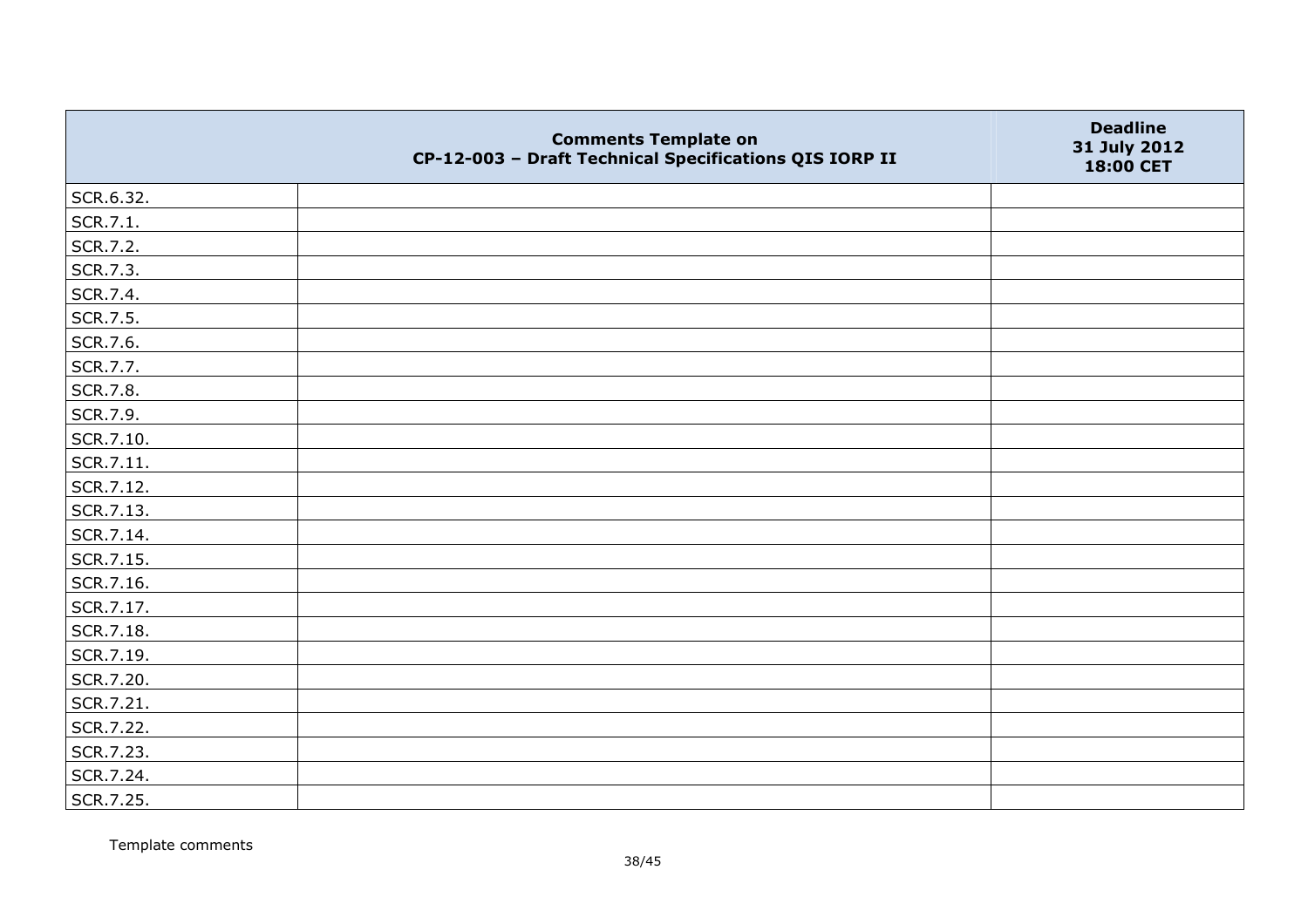|           | <b>Comments Template on</b><br>CP-12-003 - Draft Technical Specifications QIS IORP II | <b>Deadline</b><br>31 July 2012<br>18:00 CET |
|-----------|---------------------------------------------------------------------------------------|----------------------------------------------|
| SCR.7.26. |                                                                                       |                                              |
| SCR.7.27. |                                                                                       |                                              |
| SCR.7.28. |                                                                                       |                                              |
| SCR.7.29. |                                                                                       |                                              |
| SCR.7.30. |                                                                                       |                                              |
| SCR.7.31. |                                                                                       |                                              |
| SCR.7.32. |                                                                                       |                                              |
| SCR.7.33. |                                                                                       |                                              |
| SCR.7.34. |                                                                                       |                                              |
| SCR.7.35. |                                                                                       |                                              |
| SCR.7.36. |                                                                                       |                                              |
| SCR.7.37. |                                                                                       |                                              |
| SCR.7.38. |                                                                                       |                                              |
| SCR.7.39. |                                                                                       |                                              |
| SCR.7.40. |                                                                                       |                                              |
| SCR.7.41. |                                                                                       |                                              |
| SCR.7.42. |                                                                                       |                                              |
| SCR.7.43. |                                                                                       |                                              |
| SCR.7.44. |                                                                                       |                                              |
| SCR.7.45. |                                                                                       |                                              |
| SCR.7.46. |                                                                                       |                                              |
| SCR.7.47. |                                                                                       |                                              |
| SCR.7.48. |                                                                                       |                                              |
| SCR.7.49. |                                                                                       |                                              |
| SCR.7.50. |                                                                                       |                                              |
| SCR.7.51. |                                                                                       |                                              |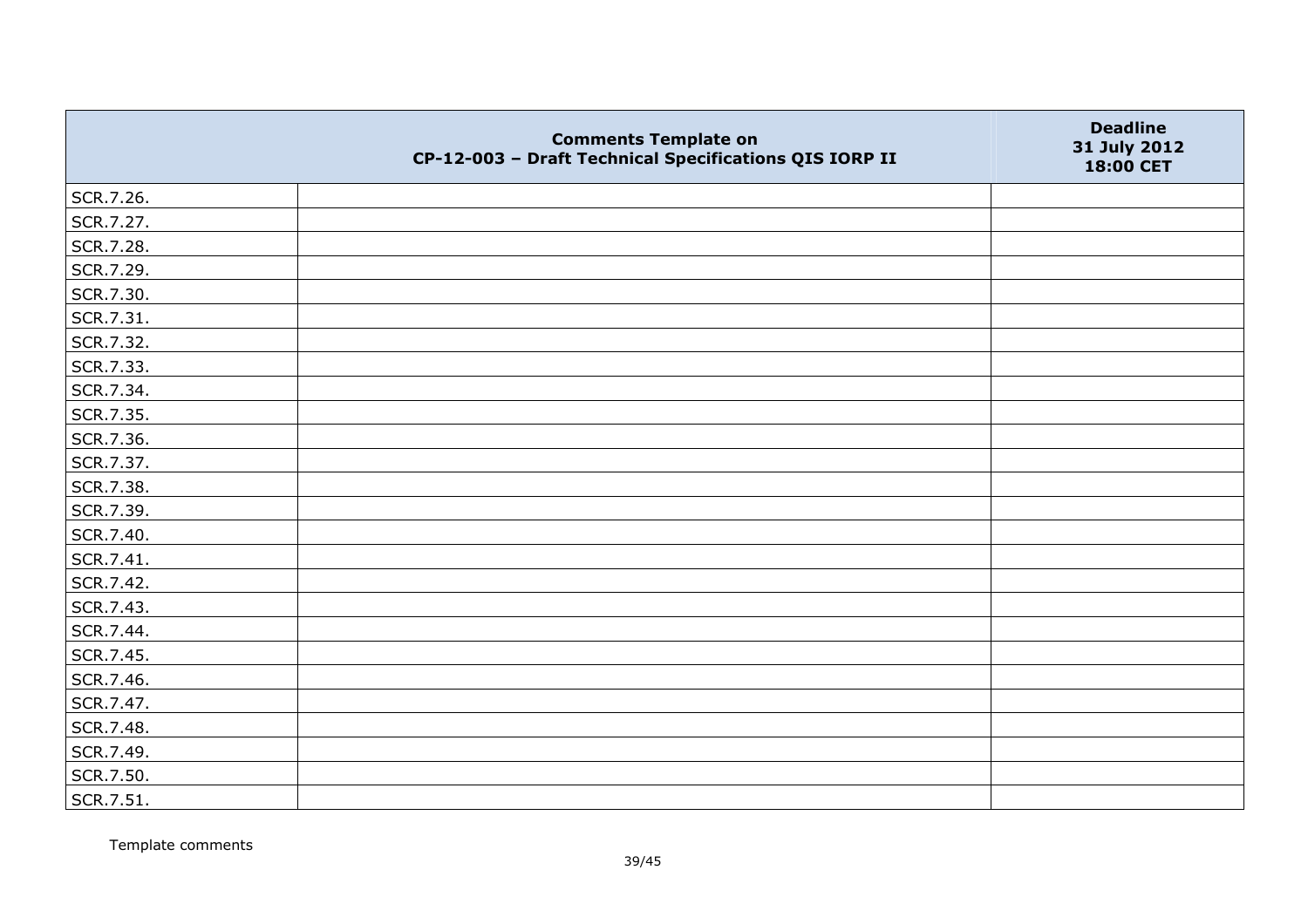|           | <b>Comments Template on</b><br>CP-12-003 - Draft Technical Specifications QIS IORP II | <b>Deadline</b><br>31 July 2012<br>18:00 CET |
|-----------|---------------------------------------------------------------------------------------|----------------------------------------------|
| SCR.7.52. |                                                                                       |                                              |
| SCR.7.53. |                                                                                       |                                              |
| SCR.7.54. |                                                                                       |                                              |
| SCR.7.55. |                                                                                       |                                              |
| SCR.7.56. |                                                                                       |                                              |
| SCR.7.57. |                                                                                       |                                              |
| SCR.7.58. |                                                                                       |                                              |
| SCR.7.59. |                                                                                       |                                              |
| SCR.7.60. |                                                                                       |                                              |
| SCR.7.61. |                                                                                       |                                              |
| SCR.7.62. |                                                                                       |                                              |
| SCR.7.63. |                                                                                       |                                              |
| SCR.7.64. |                                                                                       |                                              |
| SCR.7.65. |                                                                                       |                                              |
| SCR.7.66. |                                                                                       |                                              |
| SCR.7.67. |                                                                                       |                                              |
| SCR.7.68. |                                                                                       |                                              |
| SCR.7.69. |                                                                                       |                                              |
| SCR.7.70. |                                                                                       |                                              |
| SCR.7.71. |                                                                                       |                                              |
| SCR.7.72. |                                                                                       |                                              |
| SCR.7.73. |                                                                                       |                                              |
| SCR.7.74. |                                                                                       |                                              |
| SCR.7.75. |                                                                                       |                                              |
| SCR.7.76. |                                                                                       |                                              |
| SCR.7.77. |                                                                                       |                                              |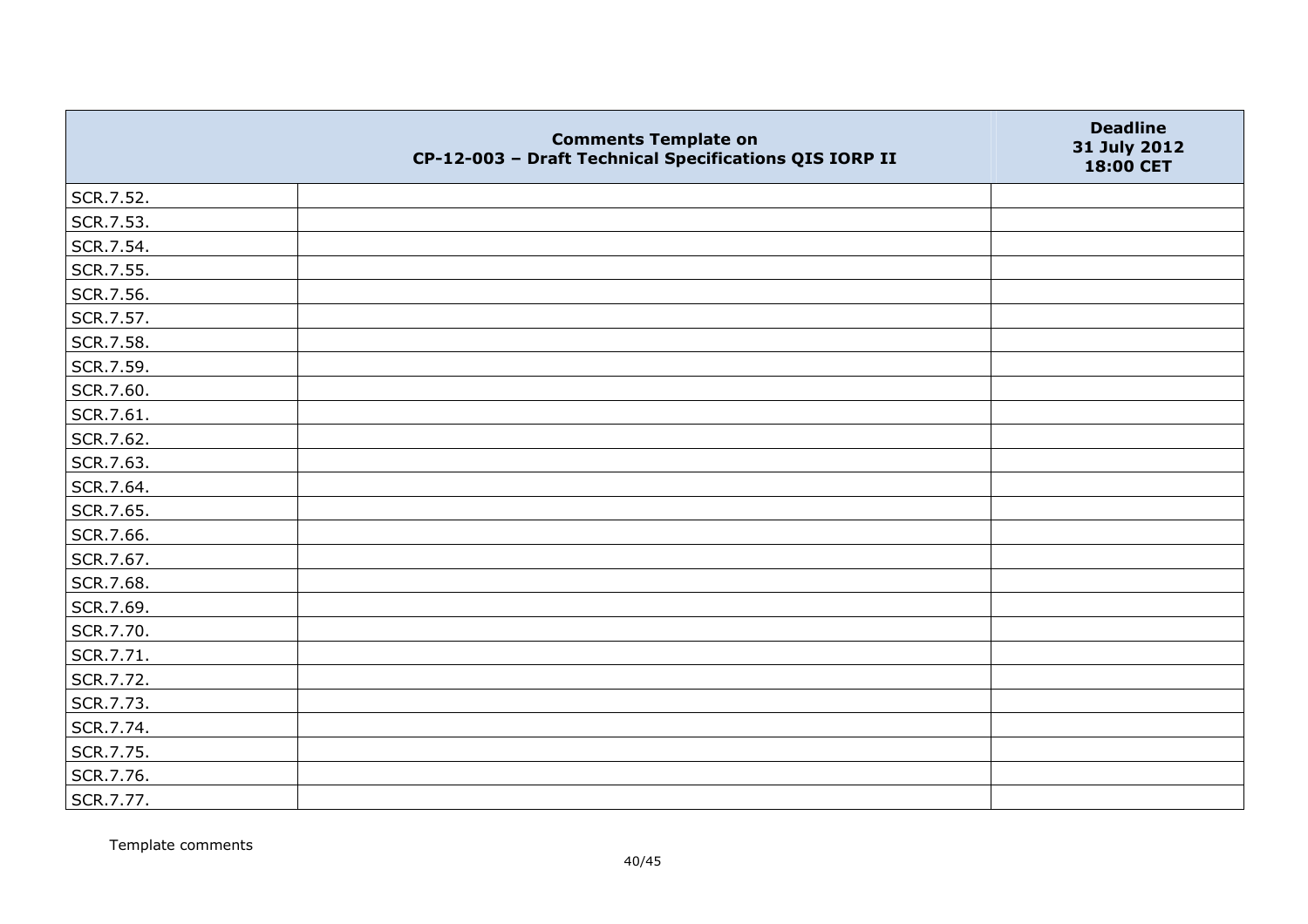|           | <b>Comments Template on</b><br>CP-12-003 - Draft Technical Specifications QIS IORP II | <b>Deadline</b><br>31 July 2012<br>18:00 CET |
|-----------|---------------------------------------------------------------------------------------|----------------------------------------------|
| SCR.7.78. |                                                                                       |                                              |
| SCR.7.79. |                                                                                       |                                              |
| SCR.7.80. |                                                                                       |                                              |
| SCR.7.81. |                                                                                       |                                              |
| SCR.7.82. |                                                                                       |                                              |
| SCR.7.83. |                                                                                       |                                              |
| SCR.7.84. |                                                                                       |                                              |
| SCR.7.85. |                                                                                       |                                              |
| SCR.7.86. |                                                                                       |                                              |
| SCR.7.87. |                                                                                       |                                              |
| SCR.8.1.  |                                                                                       |                                              |
| SCR.8.2.  |                                                                                       |                                              |
| SCR.8.3.  |                                                                                       |                                              |
| SCR.8.4.  |                                                                                       |                                              |
| SCR.8.5.  |                                                                                       |                                              |
| SCR.8.6.  |                                                                                       |                                              |
| SCR.8.7.  |                                                                                       |                                              |
| SCR.9.1.  |                                                                                       |                                              |
| SCR.9.2.  |                                                                                       |                                              |
| SCR.9.3.  |                                                                                       |                                              |
| SCR.9.4.  |                                                                                       |                                              |
| SCR.9.5.  |                                                                                       |                                              |
| SCR.9.6.  |                                                                                       |                                              |
| SCR.9.7.  |                                                                                       |                                              |
| SCR.9.8.  |                                                                                       |                                              |
| SCR.9.9.  |                                                                                       |                                              |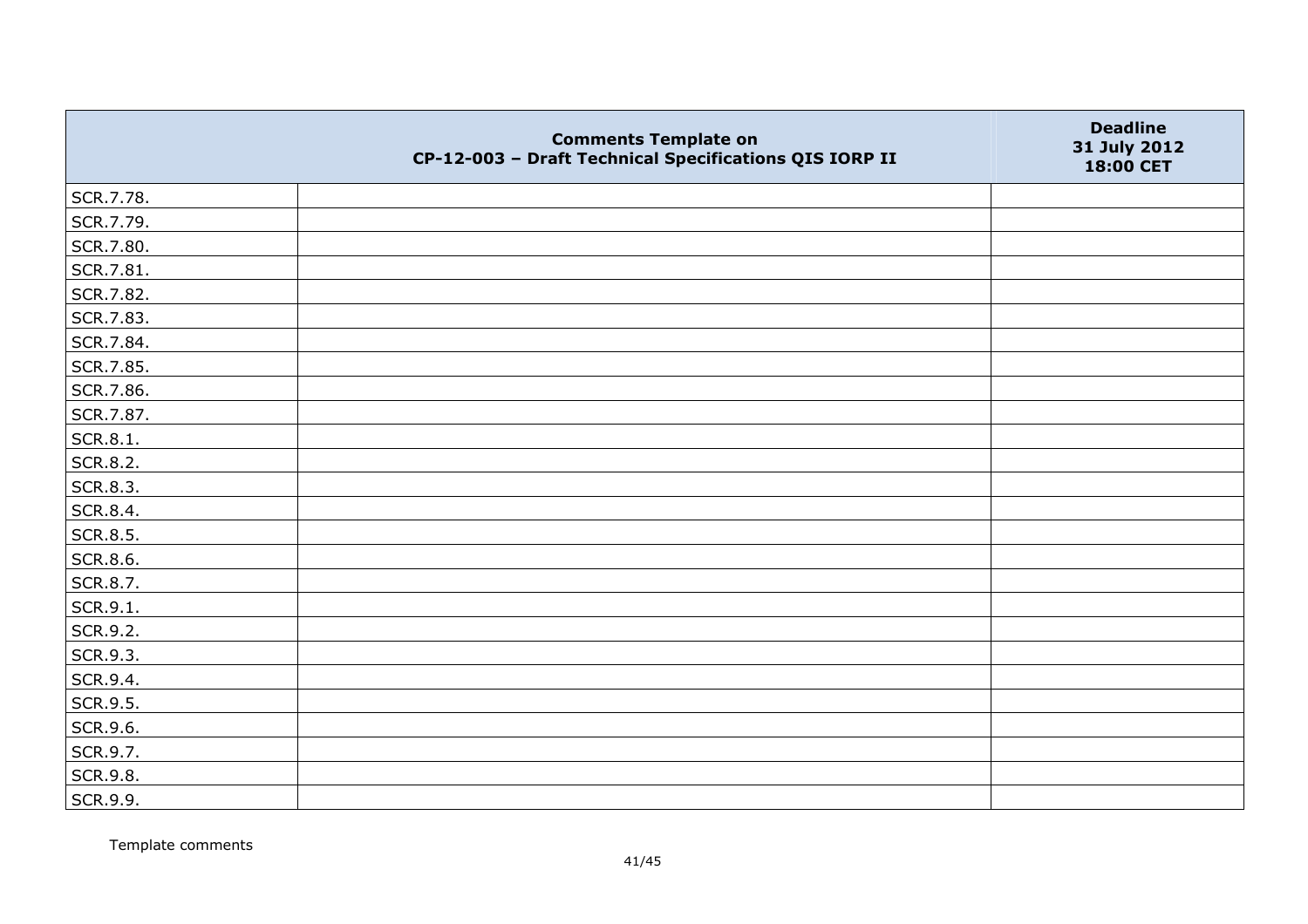|           | <b>Comments Template on</b><br>CP-12-003 - Draft Technical Specifications QIS IORP II | <b>Deadline</b><br>31 July 2012<br>18:00 CET |
|-----------|---------------------------------------------------------------------------------------|----------------------------------------------|
| SCR.9.10. |                                                                                       |                                              |
| SCR.9.11. |                                                                                       |                                              |
| SCR.9.12. |                                                                                       |                                              |
| SCR.9.13. |                                                                                       |                                              |
| SCR.9.14. |                                                                                       |                                              |
| SCR.9.15. |                                                                                       |                                              |
| SCR.9.16. |                                                                                       |                                              |
| SCR.9.17. |                                                                                       |                                              |
| SCR.9.18. |                                                                                       |                                              |
| SCR.9.19. |                                                                                       |                                              |
| SCR.9.20. |                                                                                       |                                              |
| SCR.9.21. |                                                                                       |                                              |
| SCR.9.22. |                                                                                       |                                              |
| SCR.9.23. |                                                                                       |                                              |
| SCR.9.24. |                                                                                       |                                              |
| SCR.9.25. |                                                                                       |                                              |
| SCR.9.26. |                                                                                       |                                              |
| SCR.9.27. |                                                                                       |                                              |
| SCR.9.28. |                                                                                       |                                              |
| SCR.9.29. |                                                                                       |                                              |
| SCR.9.30. |                                                                                       |                                              |
| SCR.9.31. |                                                                                       |                                              |
| SCR.9.32. |                                                                                       |                                              |
| SCR.9.33. |                                                                                       |                                              |
| SCR.9.34. |                                                                                       |                                              |
| SCR.10.1. |                                                                                       |                                              |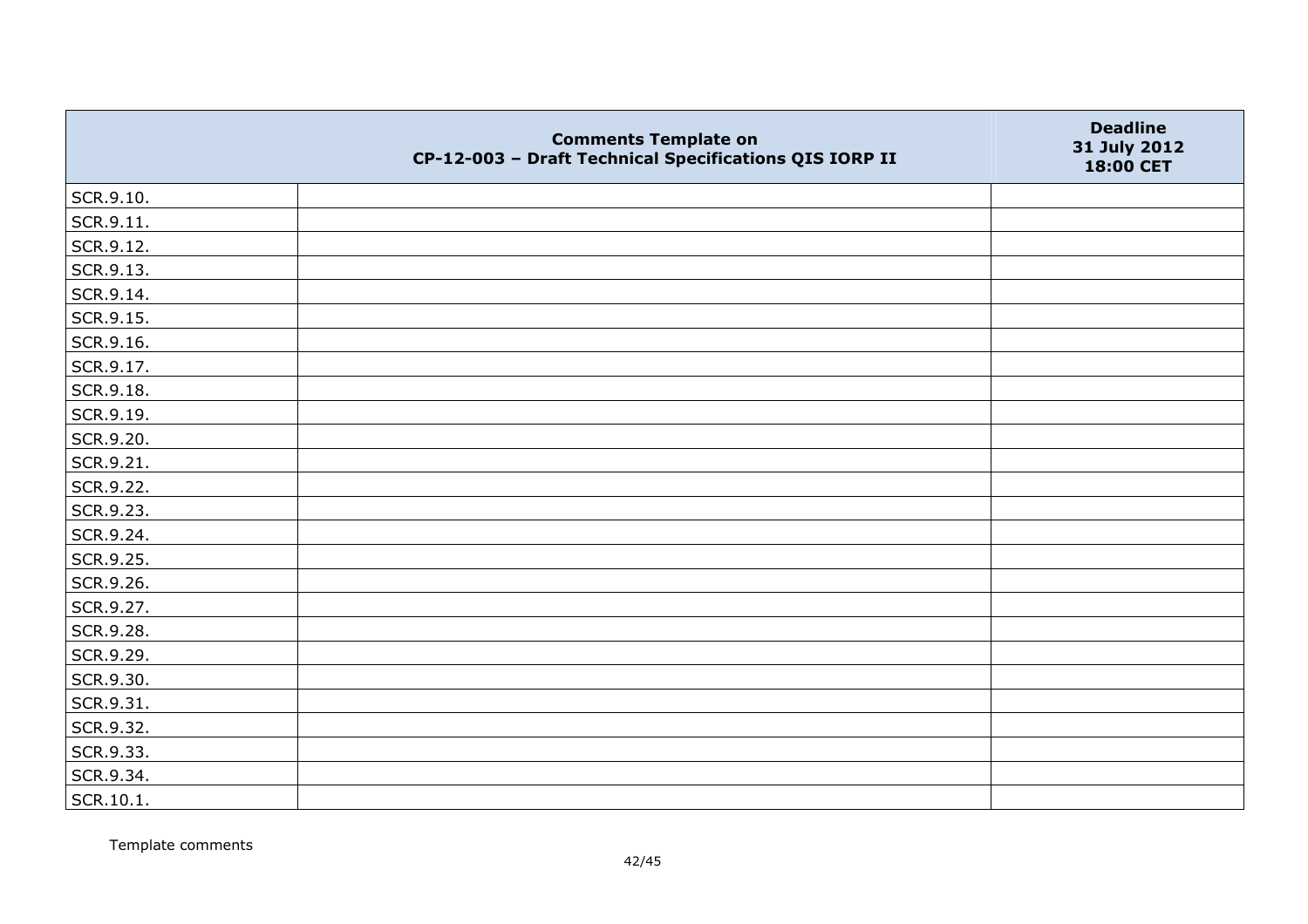|            | <b>Comments Template on</b><br>CP-12-003 - Draft Technical Specifications QIS IORP II | <b>Deadline</b><br>31 July 2012<br>18:00 CET |
|------------|---------------------------------------------------------------------------------------|----------------------------------------------|
| SCR.10.2.  |                                                                                       |                                              |
| SCR.10.3.  |                                                                                       |                                              |
| SCR.10.4.  |                                                                                       |                                              |
| SCR.10.5.  |                                                                                       |                                              |
| SCR.10.6.  |                                                                                       |                                              |
| SCR.10.7.  |                                                                                       |                                              |
| SCR.10.8.  |                                                                                       |                                              |
| SCR.10.9.  |                                                                                       |                                              |
| SCR.10.10. |                                                                                       |                                              |
| SCR.10.11. |                                                                                       |                                              |
| MCR.1.1.   |                                                                                       |                                              |
| MCR.2.1.   |                                                                                       |                                              |
| MCR.2.2.   |                                                                                       |                                              |
| MCR.2.3.   |                                                                                       |                                              |
| MCR.2.4.   |                                                                                       |                                              |
| MCR.2.5.   |                                                                                       |                                              |
| MCR.2.6.   |                                                                                       |                                              |
| MCR.2.7.   |                                                                                       |                                              |
| MCR.2.8.   |                                                                                       |                                              |
| MCR.2.9.   |                                                                                       |                                              |
| PRO.1.1.   |                                                                                       |                                              |
| PRO.2.1.   |                                                                                       |                                              |
| PRO.2.2.   |                                                                                       |                                              |
| PRO.2.3.   |                                                                                       |                                              |
| PRO.2.4.   |                                                                                       |                                              |
| PRO.2.5.   |                                                                                       |                                              |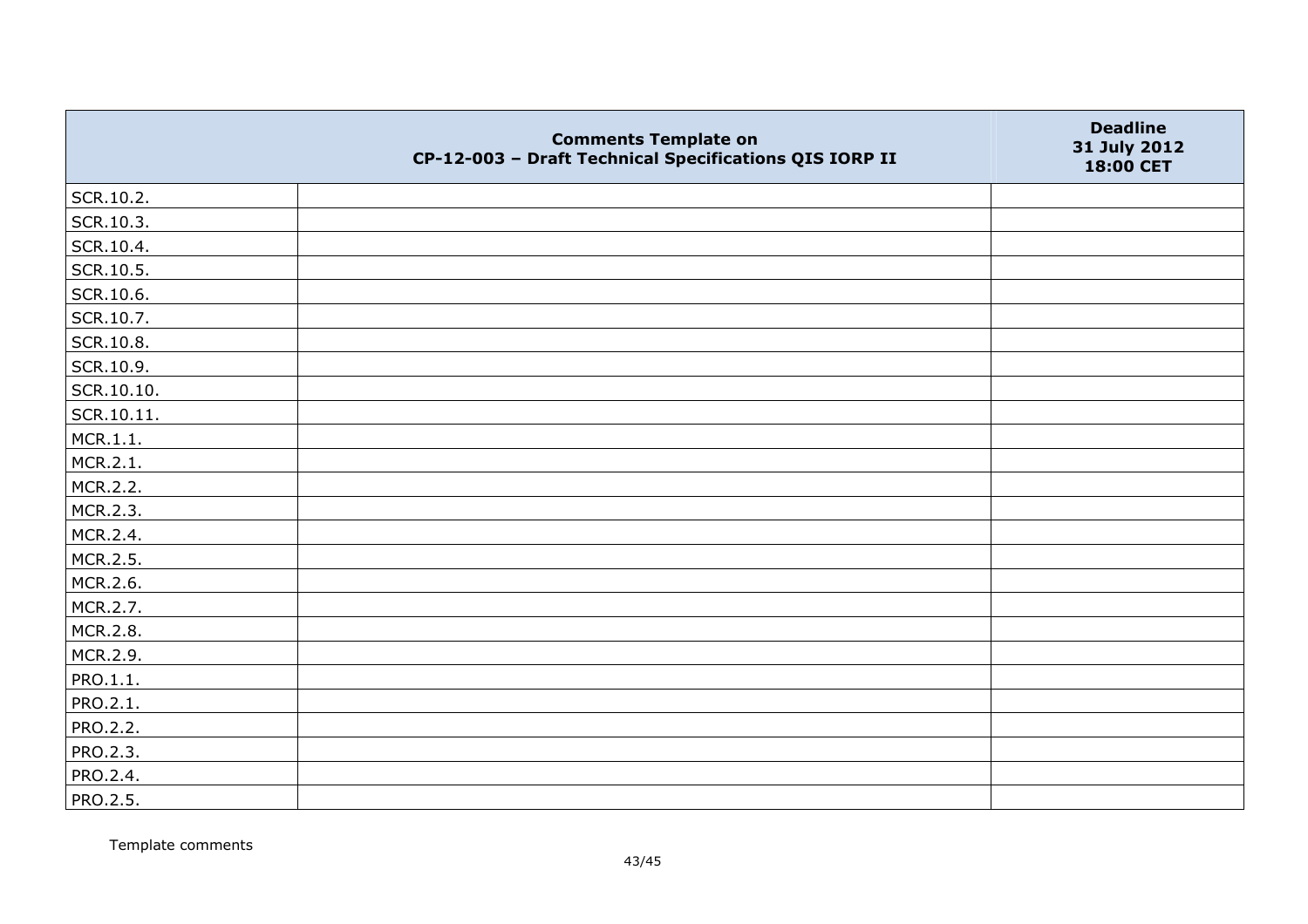|           | <b>Comments Template on</b><br>CP-12-003 - Draft Technical Specifications QIS IORP II | <b>Deadline</b><br>31 July 2012<br>18:00 CET |
|-----------|---------------------------------------------------------------------------------------|----------------------------------------------|
| PRO.2.6.  |                                                                                       |                                              |
| PRO.3.1.  |                                                                                       |                                              |
| PRO.3.2.  |                                                                                       |                                              |
| PRO.3.3.  |                                                                                       |                                              |
| PRO.3.4.  |                                                                                       |                                              |
| PRO.3.5.  |                                                                                       |                                              |
| PRO.3.6.  |                                                                                       |                                              |
| PRO.3.7.  |                                                                                       |                                              |
| PRO.3.8.  |                                                                                       |                                              |
| PRO.3.9.  |                                                                                       |                                              |
| PRO.3.10. |                                                                                       |                                              |
| PRO.3.11. |                                                                                       |                                              |
| PRO.3.12. |                                                                                       |                                              |
| PRO.3.13. |                                                                                       |                                              |
| PRO.3.14. |                                                                                       |                                              |
| PRO.3.15. |                                                                                       |                                              |
| PRO.3.16. |                                                                                       |                                              |
| PRO.3.17. |                                                                                       |                                              |
| PRO.3.18. |                                                                                       |                                              |
| PRO.3.19. |                                                                                       |                                              |
| PRO.3.20. |                                                                                       |                                              |
| PRO.3.21. |                                                                                       |                                              |
| PRO.3.22. |                                                                                       |                                              |
| PRO.3.23. |                                                                                       |                                              |
| PRO.3.24. |                                                                                       |                                              |
| PRO.3.25. |                                                                                       |                                              |